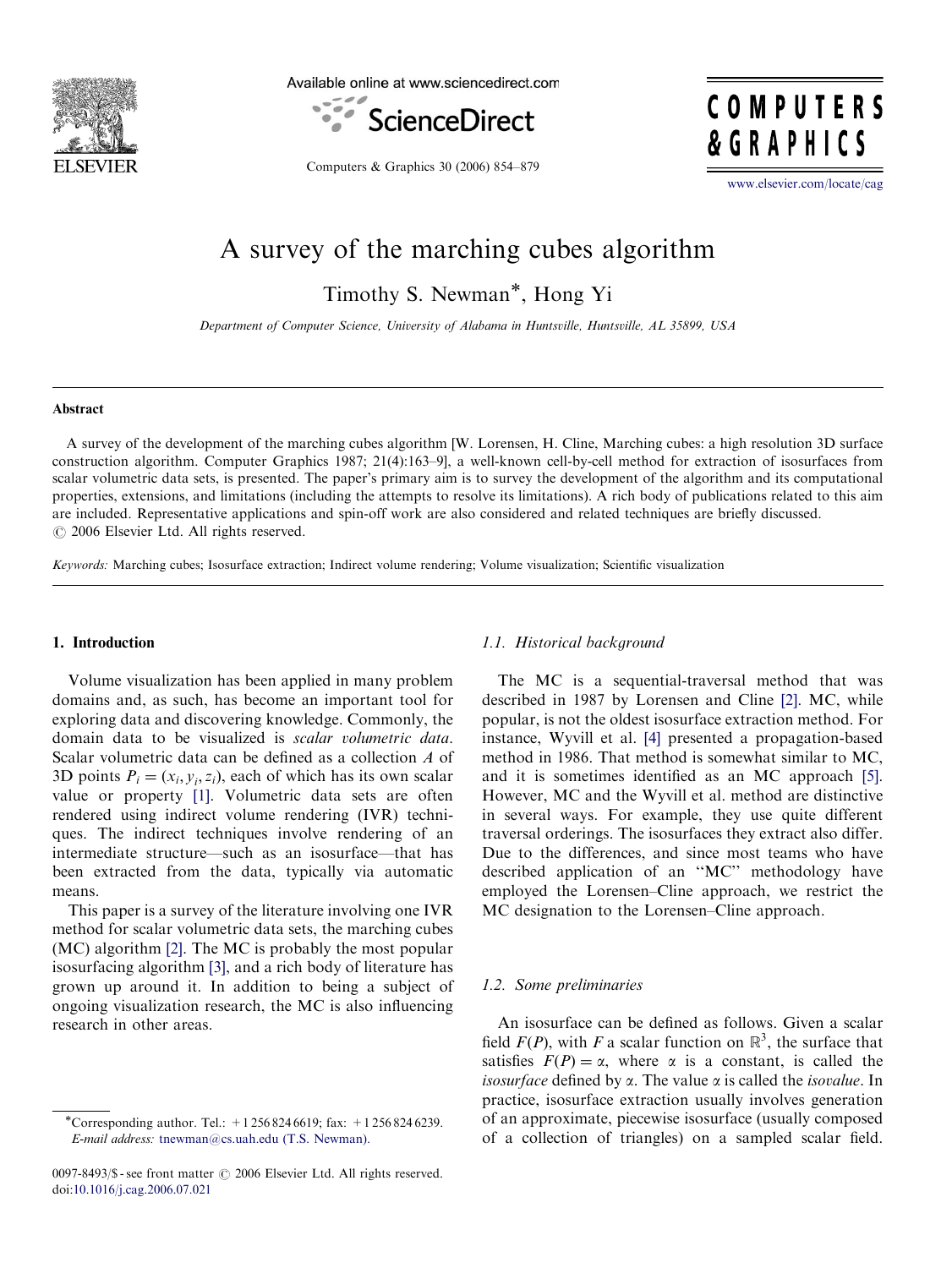<span id="page-1-0"></span>The isosurface could consist of a single component or of multiple, disjoint ones.

## 1.3. Utility and motivation

Past usage of many volumetric data sets often involved viewing only 2D cross-sectional ''slices'' (i.e., a plane of data points) through the data. For example, a slice image from a CT data set of a lobster is shown in Fig. 1. Isosurface extraction, in contrast, can enable one or more phenomena or structures of interest in a data set to be isolated and rendered (using conventional surface-based graphics methods). Moreover, isosurface display is usually fast since most isosurfacing methods output a mesh composed of triangular facets; rendering of triangles is fast on typical graphics hardware. An isosurface extracted from the lobster data set is shown in Fig. 2. The isosurface shown approximately corresponds to the exoskeleton's boundary.

Although MC is not the oldest isosurfacing method, it is very well-known and widely applied. Part of its appeal is that it follows a straightforward, practical approach. The MC has been applied in many application areas, including biochemistry (e.g., [\[6\]\)](#page-20-0), biomedicine (e.g., [\[7\]\)](#page-20-0), deformable modeling (e.g., [\[8\]](#page-20-0)), digital sculpting (e.g., [\[9\]\)](#page-21-0), environmental science (e.g., [\[10\]\)](#page-21-0), mechanics and dynamics (e.g., [\[11\]\)](#page-21-0), natural phenomena rendering (e.g., [\[12\]](#page-21-0)), visualization algorithm analysis (e.g., [\[13\]\)](#page-21-0), etc. Processing involving depth maps (e.g., [\[14\]\)](#page-21-0) has also been influenced by MC isosurface extraction, especially in the development of methods based on distance fields (e.g., [\[15\]\)](#page-21-0).



Fig. 1. Cross-sectional view through CT lobster data set.



Fig. 2. An isosurface extracted from CT lobster data set.

The MC does pose certain challenges, including achievement of high performance and the potential for the extracted isosurface to have degeneracies and ambiguities. Although extensive work has been done to address these challenges, aside from a brief summary of three early isocontouring methods [\[16\]](#page-21-0) and brief reviews of some of the isocontour extraction literature [\[17–19\]](#page-21-0), to our knowledge there has been no survey of the development and extensions of MC. This paper presents such a survey, focusing on publications in the graphics and visualization literature.

## 1.4. Organization

The paper is organized as follows. First, the standard MC approach is described (Section 2). Then, extensions of the algorithm, in particular those related to traversal, are discussed (Section 3). In Sections 4–6, the algorithm's isosurface assembly component, which includes a triangulation mechanism, is considered. These three sections survey variant isosurface representations (Section 4), the ambiguities in the triangulation mechanism and the known methods for disambiguation (Section 5), and methods that reduce the triangulation's facet count (Section 6). Work related to the final output, especially computing quantities from isosurfaces, is discussed in Section 7. Section 8 concludes the paper.

# 2. The MC algorithm

The standard MC algorithm, as originally described by Lorensen and Cline [\[2\]](#page-20-0), takes as its input a regular scalar volumetric data set. Such a data set has a scalar value residing at each lattice point of a rectilinear lattice in 3D space. Thus, the lattice point at row  $y_i$   $(\forall i)$  and column  $x_i$  ( $\forall j$ ) of slice  $S_k$  (1 < k < n, where n is the number of slices) is directly adjacent to the lattice points at row  $y_i$  and column  $x_i$  of slices  $S_{k-1}$  and  $S_{k+1}$ . The MC processes the volumetric data set by considering the "cubes"  $C_l$  that make up the volume. The cubes are defined by the volume's lattice. Each lattice point is a corner vertex of a cube. Fig. 3



Fig. 3. Illustration of a cube formed on lattice points.



Fig. 4. Illustration of reflective (A with  $A_F$ ) and rotational (A with  $A_R$ ) symmetries.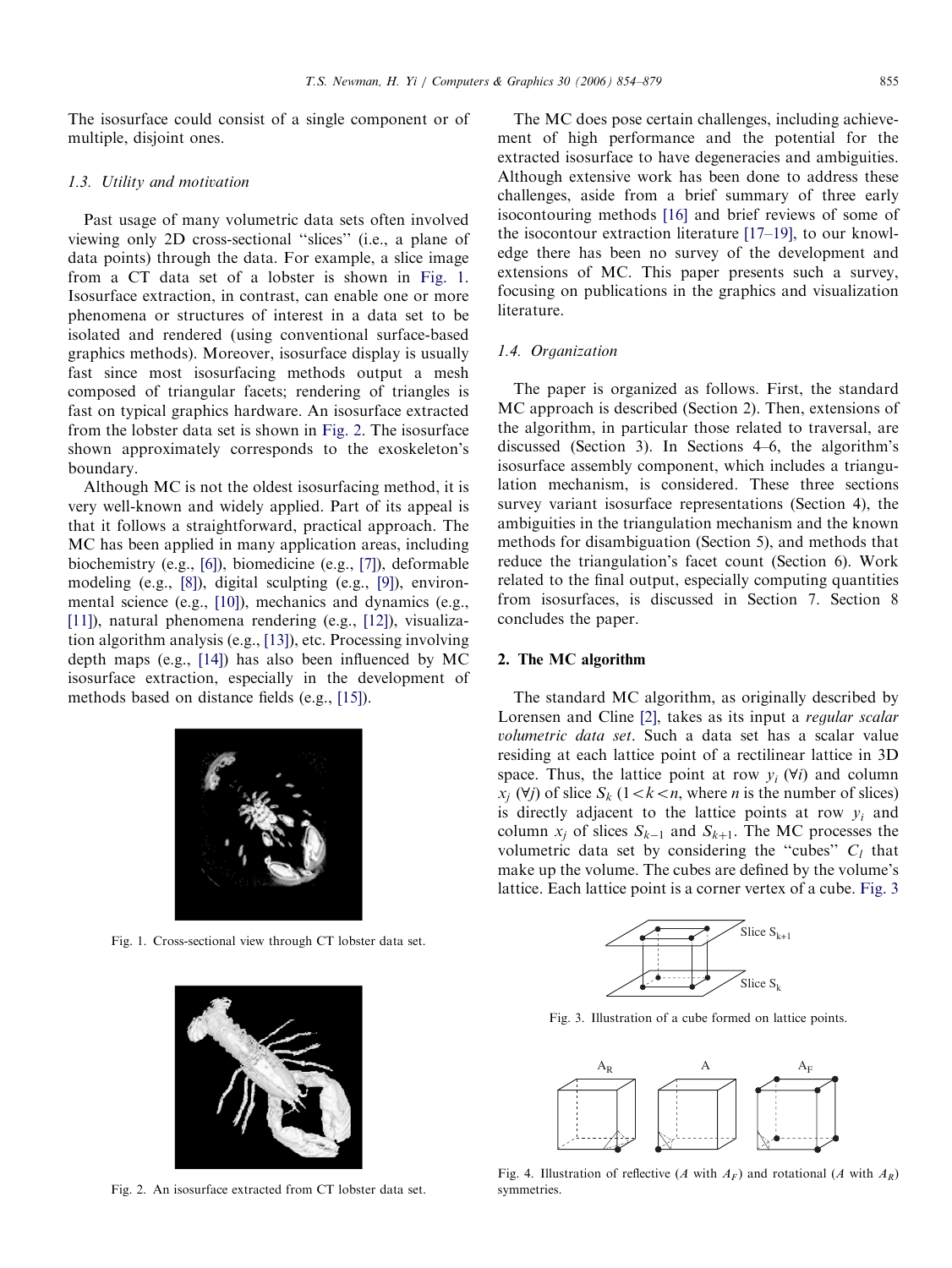

Fig. 5. The 15 basic intersection topologies (using the numbering of [\[2\]](#page-20-0)).

illustrates one cube defined by lattice points in adjacent slices  $S_k$  and  $S_{k+1}$ . The lattice lines shown in the figure (i.e., the line segments that join adjacent corner vertices) define the edges of the cube.

## 2.1. Methodology

The standard MC constructs a facetized isosurface by processing the data set in a sequential, cube-by-cube (scanline) manner. Thus, the approach first processes the m cubes of the first row of the first layer of the data set in sequential order:  $C_1, C_2, \ldots, C_m$ . During this processing, each cube vertex  $V_i$  that has a value equal to or above the isovalue  $\alpha$  is marked; all other vertices are left unmarked. The isosurface intersects each cube edge  $E_i$  terminated by one marked vertex  $V_{j_s}$  and one unmarked vertex  $V_{j_e}$ . Any cube that contains an intersected edge is active. The computations that find the active cubes can be viewed as the active cube determination component of MC. This component can be implemented as a stand-alone early processing step or integrated with other processing, but in either case it involves data set traversal in sequential, forward-marching order.

Since each of the eight vertices of a cube can be either marked or unmarked, there are 256  $(2^8)$  possible marking scenarios for a cube. Each cube marking scenario encodes a cube-isosurface intersection pattern (i.e., configuration). However, the standard MC considers reflective and rotational symmetry, which results in just 15 marking scenarios. Cubes  $C$  and  $\tilde{C}$  are reflectively symmetric if each vertex at position  $V_i$  in C has the opposite marking as the vertex at the same position  $V_i$  in  $\tilde{C}$ . Two reflectively symmetric cubes (and their cube–isosurface intersections) are shown at the center and right (i.e., cubes A and  $A_F$ ) in [Fig. 4](#page-1-0). In the figure, circle symbols denote marked vertices. Cubes that are reflectively symmetric have the same cube–isosurface intersection pattern. Two cubes C and  $\ddot{C}$  are *rotationally symmetric* if there is some series of rotations  $R$  which, when applied to  $C$ , transforms  $C$  to a new orientation in which the marking at each transformed vertex position  $V_i$  is identical to the marking at the same position  $V_i$  in C. The cubes A and  $A_R$  in [Fig. 4](#page-1-0) are rotationally symmetric. Rotationally symmetric cubes have equivalent cube–isosurface intersection patterns

(the patterns vary only rotationally by the aligning transformation R).

The 15 unique cube–isosurface intersection scenarios that result when considering both of these symmetries are shown in Fig. 5. We will use the topological case numbering of Fig. 5, which is the same as the standard MC [\[2\]](#page-20-0), throughout this survey. For each scenario, the standard MC facetization of the intersecting isosurface is shown. Lorensen and Cline [\[2\]](#page-20-0) stored facetization information (specifically, the vertices of the triangle(s) to be generated, each identified by the edge on which it lies) about the 15 intersection topologies in a look-up table built offline prior to application of MC. This table has usually been hand-built, which can be tedious, but methods to enumerate the cases (e.g., [\[20,21\]](#page-21-0)) now exist and are discussed later in this paper.

The isosurface–edge intersection locations can be estimated with subvertex accuracy using an interpolation technique. Standard MC employs linear interpolation to estimate the intersection point for each intersected edge. If a unit-length edge E has end points  $V_s$  and  $V_e$  whose scalar values are  $L_s$  and  $L_e$ , respectively, then given an isovalue  $\alpha$ , the location of intersection  $I = (I_x, I_y, I_z)$  has components of the form:

$$
I_{\{x,y,z\}}=V_{s_{\{x,y,z\}}}+\rho(V_{e_{\{x,y,z\}}}-V_{s_{\{x,y,z\}}}),
$$

where

$$
\rho=\frac{\alpha-L_s}{L_e-L_s}.
$$

One advantage of the cube-by-cube processing of standard MC is that each edge intersection location only needs to be computed once. Specifically, since each intersected internal edge  $E_i$  (i.e.,  $E_i$  is not on the data set boundary) is shared by four cubes, the point of isosurface–edge intersection  $I_i$  on  $E_i$  only needs to be computed for one cube  $C_a$ . The intersection point  $I_j$  can be reused during later processing of three other cubes  $C_b$ ,  $C_c$ ,  $C_d$  (where  $b, c, d > a$ ) sharing edge  $E_i$ . Nevertheless, algorithms that use other traversal patterns can also achieve the same

<sup>&</sup>lt;sup>1</sup>Although the original MC paper suggested use of a 15-entry table, many realizations have used larger tables for disambiguation and/or parallelization computational advantages.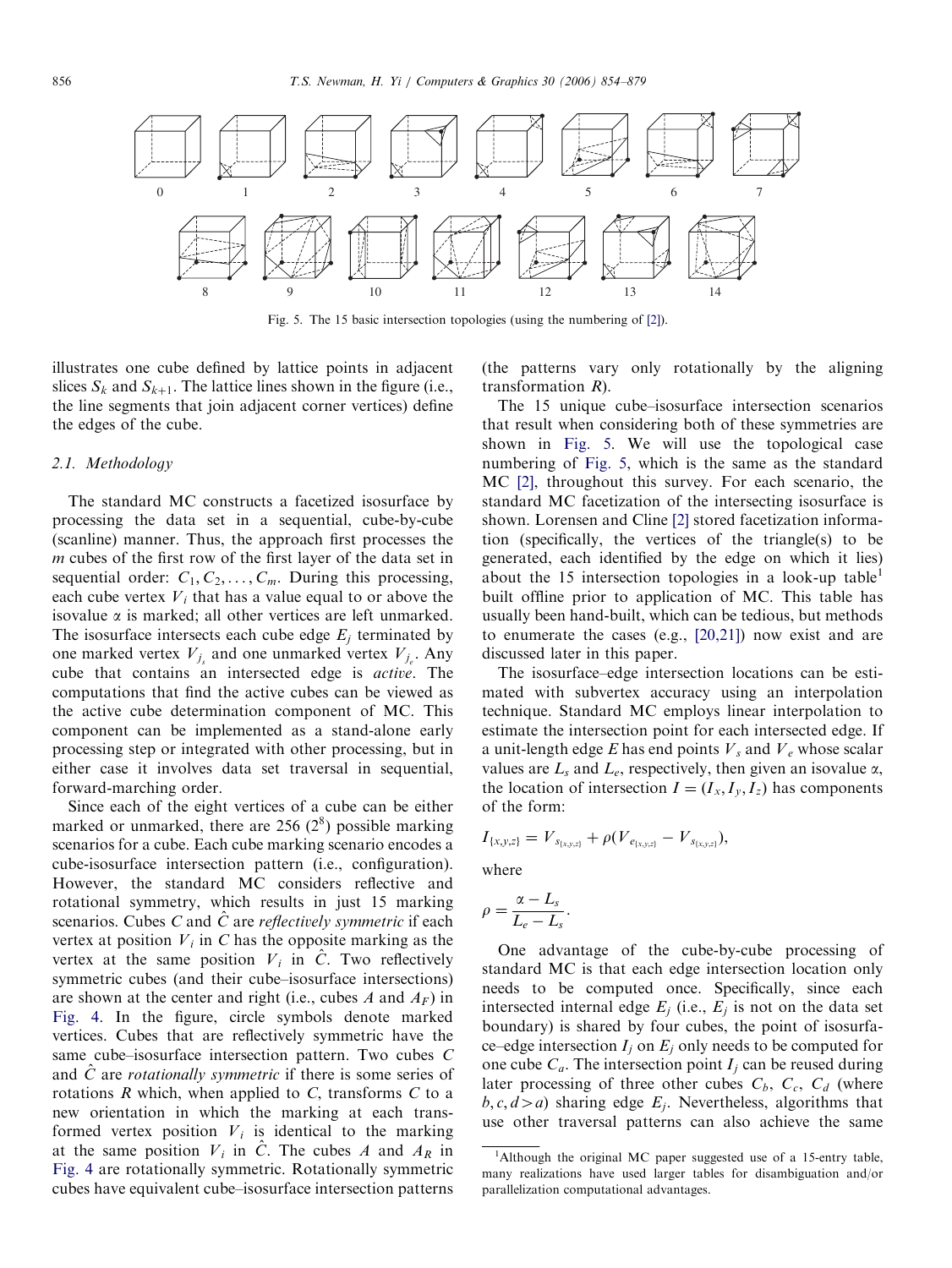<span id="page-3-0"></span>computational advantages via use of supplemental data structures (e.g., hash tables).

The last step in MC is to generate triangular facets that represent the portion of the isosurface that intersects each cube. The intersection points define the vertices of the triangles, and the collection of the triangular facets across all the cubes forms the triangular mesh (or meshes) that defines the isosurface. The facetization pattern in each cube can be determined from the intersection topology look-up table. The processing steps that build the facetization can be viewed as the isosurface assembly component of the MC.

## 2.2. Intersection topology count

While the standard MC exploited reflection and rotation to yield 15 intersection topologies, some works (e.g., [\[22–24\]\)](#page-21-0) have described only 14 basic topologies. These works exploit *mirror symmetry*. Cubes C and  $\hat{C}$  are mirror

Table 1 Number of intersection topologies under different symmetries

| Symmetry exploited               | $\#$ topologies |  |
|----------------------------------|-----------------|--|
| None                             | 256             |  |
| Reflection                       | 128             |  |
| Rotation                         | 23              |  |
| $Rotation + mirror$              | 22              |  |
| $Rotation + reflection$          | 15              |  |
| $Rotation + reflection + mirror$ | 14              |  |

symmetric if their vertex markings are symmetric about some face of C. Since Cases 11 and 14 are mirror symmetric, use of all three symmetries in union results in 14 basic topologies.

Table 1, which is adapted from Roberts and Hill [\[25\],](#page-21-0) summarizes the topology counts for each type of symmetry exploitation. Banks and Linton [\[20,26\]](#page-21-0) have confirmed these topologies by modeling the marking scenario counting problem as a computational group theory problem that can be solved with readily available software packages. Their approach also allows determination of the number of basic topologies for extending MC to handle degeneracy (i.e., when the isosurface passes through a lattice point due to the isovalue equaling the lattice point's value). The choice of which symmetries to exploit in an implementation should probably be governed by need, in particular in consideration of speed and consistency requirements. This paper considers consistency issues in Section 5.

The 23 topologies resulting from rotational symmetry exploitation are shown in Fig. 6. The figure uses the same case numbering as used in [\[27–29\]](#page-21-0). (Ref. [\[27\]](#page-21-0) also includes an unnecessary alternate set of topologies, however.) Since the exploitation of rotational—or more accurately, the non-exploitation of reflective [\[28,30\]—](#page-21-0)symmetry overcomes one of the key problems of the standard MC (described later in Section 5.3.1), the topology table shown in Fig. 6 is a practical choice for new implementations of MC. It is also practical for such implementations to utilize supporting tables (available in [\[28,29\]](#page-21-0)) that allow quick determination of each cube's topology and rotational orientation based on the vertex markings.



Fig. 6. The 23 intersection topologies (using the numbering of [\[27–29\]](#page-21-0)) that result when only rotation is exploited.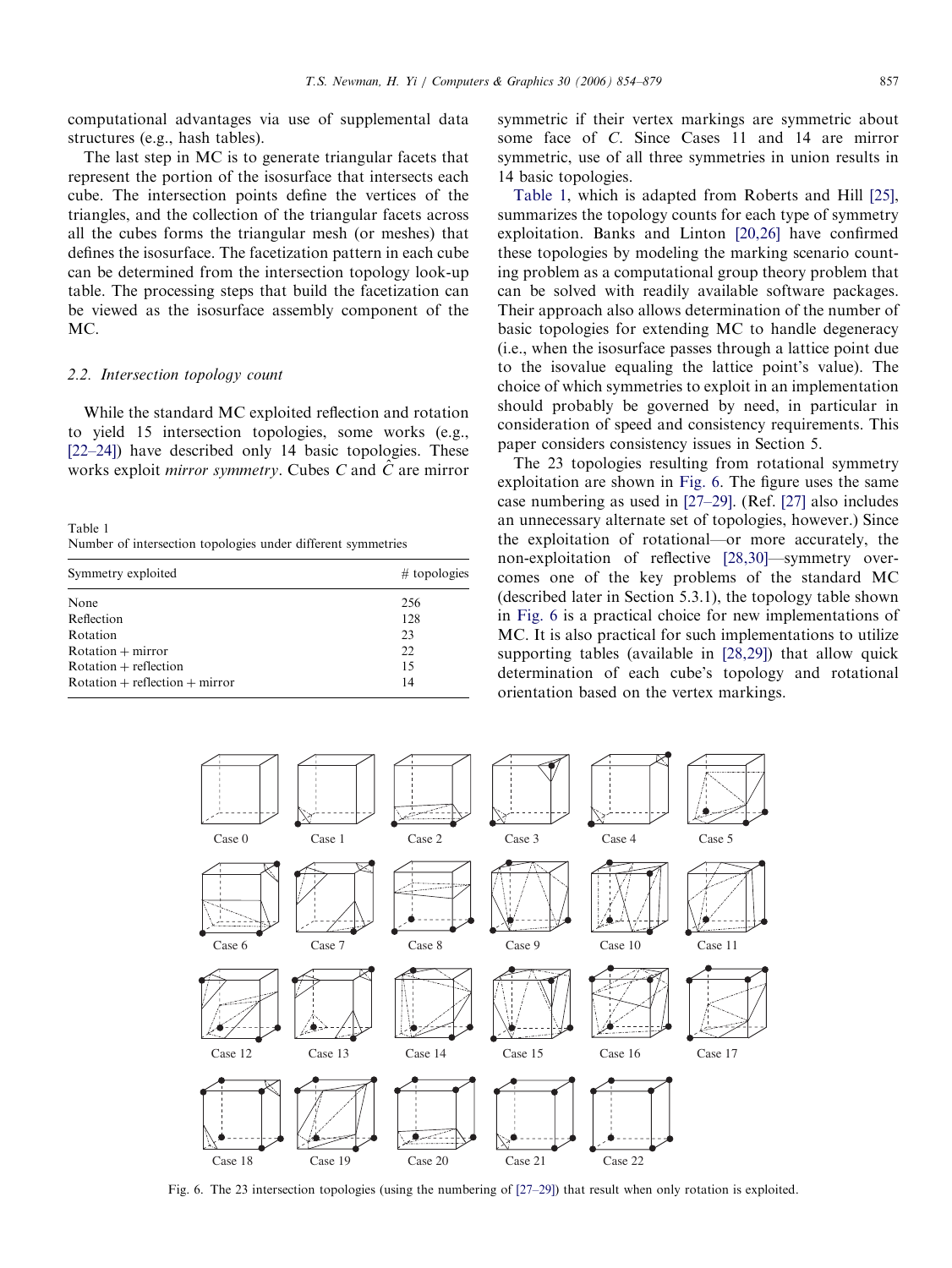## 3. MC extensions: data types and speed-ups

The MC has been extended in a number of ways. Here, the extensions related to traversal through the data are considered. Primary foci include (1) extensions of the traversal mechanism to additional types of data (Section 3.1) and (2) computational improvements that limit unnecessary effort, especially during traversal (Section 3.2), or that use parallel and distributed processing (Section 3.3). For comparison, alternative traversal mechanisms are also discussed (in Section 3.4).

# 3.1. Extensions to other input types

Next, the extensions of the MC to other input types are described. These extensions widen the utility of MC. To assist in comparison, Table 2 classifies such extensions according to the form of their inputs and outputs.

When the MC is extended to processing of other types of data, the spatial unit of processing is often called a cell. In this paper, we will use that term to denote any spatial unit of processing.

#### 3.1.1. Multi-resolution rectilinear data

Weber et al. [\[31\]](#page-21-0) have extended the MC to rectilinear grid data that has a hierarchy of resolutions in certain regions. An example that contains two levels of such data is shown in Fig. 7; the dense resolution subgrid in the center of the figure refines part of the coarse mesh. Their approach first extracts the isosurface (using MC) separately in each subgrid. It then forms irregularly shaped cells (pyramids, triangle prisms, deformed triangle prisms, deformed hexahedra, or tetrahedra) that ''stitch'' together

Table 2

Classification of extensions of marching cubes to other input types

| Input type               | Output type                                      |             |  |  |
|--------------------------|--------------------------------------------------|-------------|--|--|
|                          | Triangular mesh                                  | Spline mesh |  |  |
| 3D rect. multi-res. grid | [31]                                             | NA          |  |  |
| 4D grid                  | $[25, 32 - 38]$                                  | NA.         |  |  |
| $n$ -D rect. grid        | [20, 21, 39, 40]                                 | NA          |  |  |
| Curved grid              | [41]                                             | NA          |  |  |
| Other cell types         | $[31, 42-44]$ , $[45]$ <sup>a</sup> , $[46, 47]$ | [48, 49]    |  |  |

<sup>a</sup>The entry marked extracts the isosurface in tetrahedral subcells (of a rectilinear grid).



Fig. 7. An example of a component of a multi-resolution data set. The central region enclosed by the dashed line segments was sampled at a higher resolution than the rest of the data.

the subgrids. Finally, isosurface facets are constructed in the irregularly shaped cells. The approach allows creation of isosurfaces with no ''cracks'' between subgrids. Other methods for isosurface crack-patching include [\[50–54\].](#page-21-0)

## 3.1.2. Non-rectangular data

Means to extend MC to some types of non-rectangular data have also been described. For instance, an extension to cylindrical and spherical data that uses transformation formulas based on the relationships of rectangular coordinates with cylindrical and spherical coordinates has been described [\[41\]](#page-21-0). Visualization of such data within its natural coordinate system can aid understanding and analysis.

Gallagher and Nagtegaal [\[48\]](#page-21-0) reported one of the earliest extensions of MC to unstructured grid data (e.g., sparse data used for finite element analyses). The approach couples sequential, forward-progression march with intersection determination by table look-up and is usable in polyhedral regions of space, particularly for regions with tetrahedral- and wedge-shaped cells. The approach also produces a higher-degree isosurface than does the MC. Interested readers might consult [\[49\]](#page-21-0) in addition to [\[48\]](#page-21-0) since [\[49\]](#page-21-0) contains some extra details.

Payne and Toga [\[45\]](#page-21-0) have also described extension of the MC to tetrahedral-shaped cells *(tets)*. Their approach is the initial demonstration of what has come to be called the marching tetrahedra (MT). The term MT was actually coined by Shirley and Tuchman [\[46\],](#page-21-0) who described the MT steps but did not reduce them to practice. MT involves processing a mesh of tets by sequential, forward march through the tets with intersection topology determination via table look-up in each tetrahedron. Specifically, MT first marks each tetrahedral vertex whose scalar value equals or exceeds the isovalue. There are  $16(2<sup>4</sup>)$  distinct markings for each tetrahedron, although exploiting reflection and rotation results in just three patterns [\[55,56\]](#page-21-0). Then, the intersection points are found, typically using linear interpolation. Finally, the triangulation is built on these points.

Often, MT has been applied to rectilinear grids. In such cases, the grid cubes must first be subdivided into tetrahedral subcells. Schemes for subdivision into either five or six tets exist. Several of the schemes have been described by Carr et al. [\[57\].](#page-22-0) When MT is applied to rectilinear grids, it will produce more isosurface facets than does MC [\[42,58\].](#page-21-0) Methods to simplify the MT triangulation (e.g., the wrapper [\[59\]](#page-22-0) and regularized marching tetrahedra [\[56\]](#page-22-0) algorithms) are known, however.

The MT has been popular in many application areas and has spawned spin-off work of its own (e.g., determining the space swept by a solid [\[60\]](#page-22-0) and reconstructing interfaces between materials [\[61\]](#page-22-0)). Readers interested in an overview of MT may wish to consult the survey paper of Elvins [\[62\]](#page-22-0).

Extension of MC to some other cell types, including octahedra (e.g., [\[42,47\]](#page-21-0)), hexahedra (e.g., [\[42\]](#page-21-0)), and to some irregularly shaped cell types (e.g., [\[31\]](#page-21-0)), as mentioned in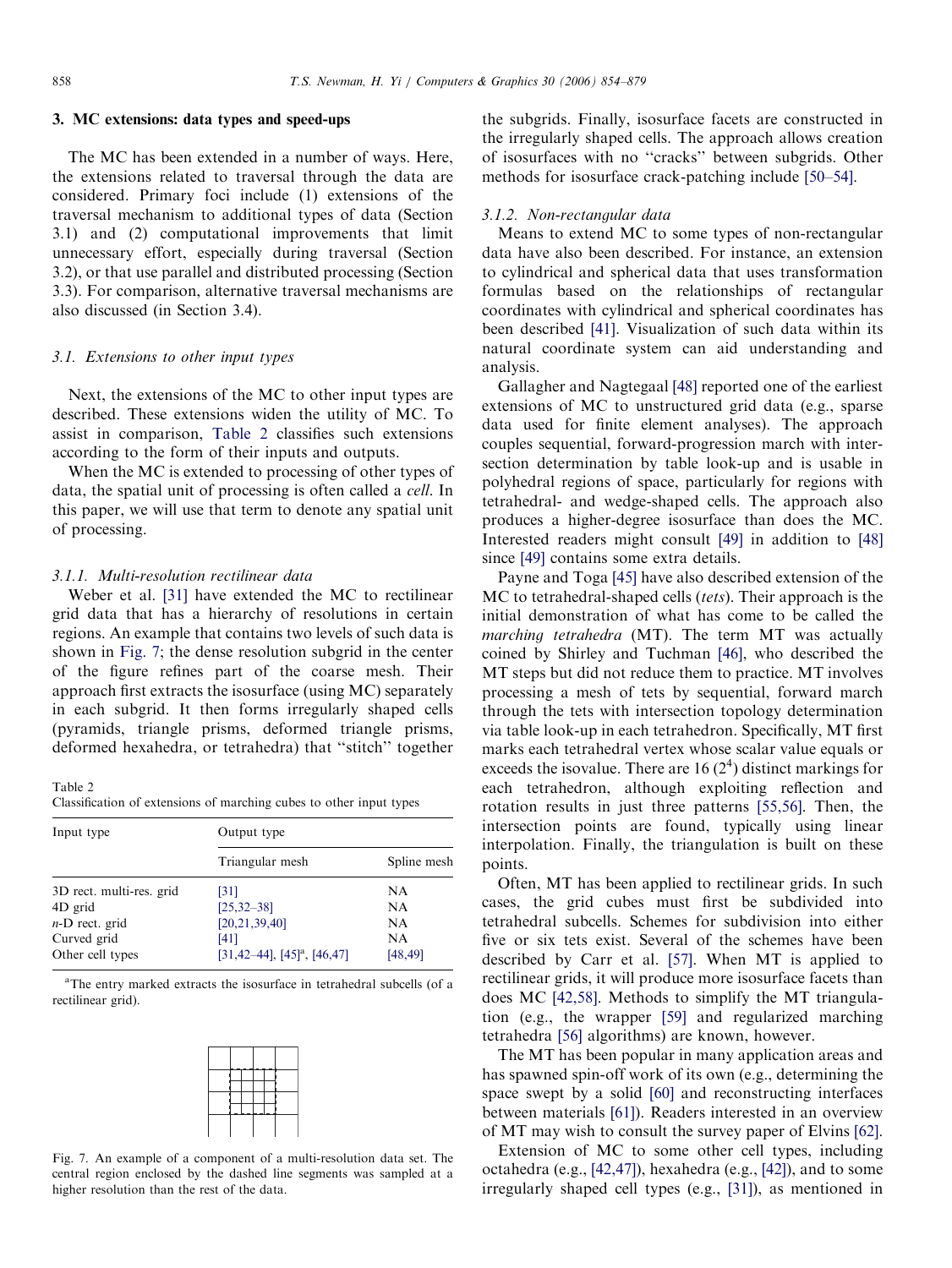Section 3.1.1, has also been demonstrated. The MC has also been extended to non-rectangular data by binning of the data points into cube-shaped containers followed by extracting the isosurface in sequential forward march over the bins, as described recently by He et al. [\[43\].](#page-21-0)

## 3.1.3. Higher-dimensional space

MC has also been extended to enable application to higher-dimensional data sets. For example, approaches that enable processing of 4D data sets [\[25,38\]](#page-21-0) have been described.

One difficulty in extending MC to higher dimensions is determining the intersection topology look-up table. To address this difficulty, Bhaniramka et al. [\[21,39\]](#page-21-0) have developed a convex-hull-based algorithm that automatically generates the table for a regular rectilinear grid (or grids of any type of convex polyhedra) of any dimension. For each given marking scenario of a d-dimensional hypercube, the approach first finds the midpoint of each edge the isosurface intersects, then constructs the convexhull of the set of all such midpoints together with all marked vertices in the hypercube. After this step, any  $(d-1)$ -dimensional facets that lie on the faces (or boundary) of the hypercube are removed from the constructed convex-hull. The remaining  $(d-1)$ -dimensional facets comprise that hypercube's isosurface intersection configuration. Bhaniramka et al. have also shown that the approach can construct a consistent facetization for all intersection scenarios. Banks et al. [\[20\]](#page-21-0) have independently confirmed Bhaniramka et al.'s results for 4D.

A second difficulty for high-dimensional data is that intersection topology table size increases with dimension. One way to reduce this added memory pressure is to store only the most common topologies in a hash table [\[40\].](#page-21-0)

#### 3.1.4. Time-varying data

Another area of extension is to time-varying data. Such data often consists of several volumes, each collected at a different time point. Typically, MC is applied to each time point (e.g., [\[36\]](#page-21-0)), with the collection of resultant isosurfaces commonly displayed as transparent overlays. Another approach for time-varying volumetric data represented as 4D arrays (in which time is the fourth dimension) is to apply the Weigle and Banks [\[37,38\]](#page-21-0) 4D isosurface/ isovolume approach. In their approach, an isovolume is generated that represents the implicit function  $f(x, y, z, t) = \alpha$ , where t is the time,  $(x, y, z)$  represents position, and  $\alpha$  is the isovalue. The generated isovolume is the space that is swept by the isosurface over time. Other methodologies that utilize MC-based isosurface extraction from time-varying data sets have also been described (e.g., [\[32,33,35\]](#page-21-0)). Since those approaches focus mainly on avoiding computation during traversal, they are discussed with the other computation avoidance techniques (Section 3.2).

One challenge in isosurface extraction for such data is that if there are a moderate number of time points, the data

is often too large to reside in-core. Nevertheless, display of isosurfaces extracted from time-varying data can aid in understanding dynamic phenomena in many application domains.

## 3.2. Computation avoidance

Interactive-rate data exploration and visualization can be advantageous for many applications. Achieving such performance levels has always been a challenge and, as the size of data sets has grown, has remained one. One popular way to hasten MC has been to avoid unnecessary operations on the non-active (empty) cells, since 30–70% of the processing time involves those cells [\[63\]](#page-22-0). Although some processing involving empty cells is probably inevitable, since generating a correct isosurface requires each cell to be visited at least once to learn if the cell is active, avoiding unnecessary operations on non-active cells is an effective way to accelerate the MC.

Methods that minimize unnecessary operations on nonactive cells are surveyed next. Table 3 summarizes the methods according to processing characteristic. Typically, these methods minimize the operations via representations that can efficiently encode regions of non-activity, often by recording extremes (i.e., minimum and maximum scalar values) of each region, since any region whose interval (i.e., its range of extremes—also called its min–max range) does not contain the isovalue is not active. Thus, a major focus here is representations that encode non-active regions. It should be noted that since many representations preprocess the data to determine activity, it is often possible to use either MC or other approaches to form the isosurface facets in the active cells.

## 3.2.1. Hierarchical geometric approaches

One popular representation to encode non-active regions is the hierarchical octree, which is a hierarchical geometric data structure. Wilhelms and van Gelder [\[69\]](#page-22-0) were the first to use octrees to avoid examining empty cells. The octree root node refers to the entire volume. Each child node refers to an (approximately) equal-sized subvolume of the volume described by its parent. Normally, each nonterminal node has eight children, although if data set size is not a power of 2 in all dimensions, some tree levels will not be full. (Full octrees do not need to store explicit node addressing information. Octrees that do not store addressing information are pointerless.) Octrees that produce equal-sized subdivisions are called even-subdivision octrees.

Table 3

Non-active cell avoidance papers, categorized by approach

| <b>Class</b>           | Paper citations     |  |
|------------------------|---------------------|--|
| Hierarchical geometric | $[34,35,64-69]$     |  |
| Interval-based         | $[32, 33, 70 - 79]$ |  |
| Propagation-based      | $[52,80-83]$        |  |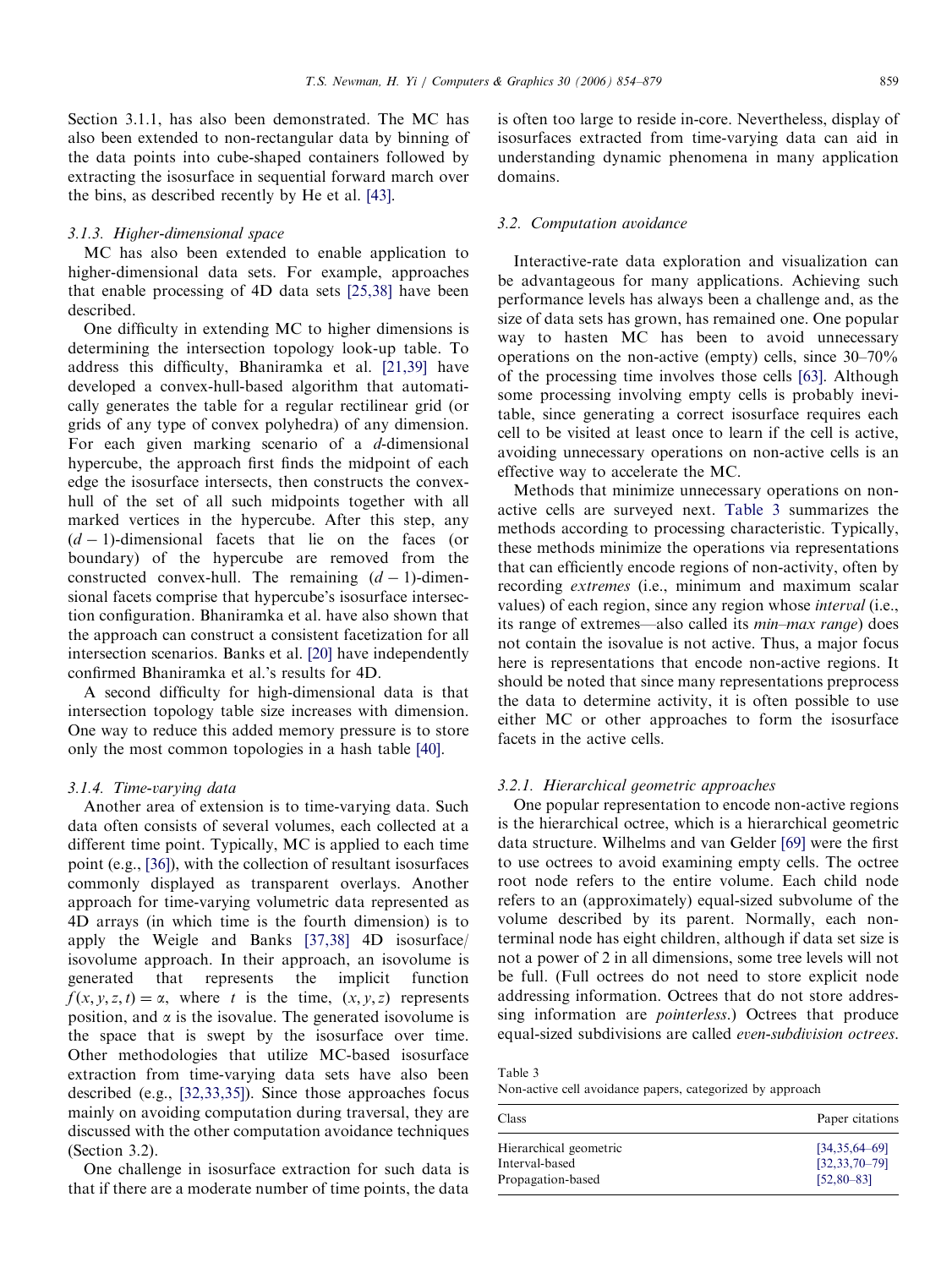In such octrees, the terminal nodes describe regions composed of eight (or fewer) contiguous cells. To aid in avoiding empty cells during isosurface construction, each octree node also stores the extremes of the region described by the node. It is worth noting that some early uses of octrees did not store cell extremes, which reduces storage requirements but necessitates visiting non-active cells of active regions during isosurface extraction. Building the octree (i.e., preprocessing) requires visiting each cell once. However, each subsequent isosurface extraction utilizes the octree to only visit the cells of nodes whose interval includes the isovalue. Usually, the time saved by avoiding empty cells is more than preprocessing time. In some environments, fast octree creation is also possible (e.g., using multi-threading on shared-memory computers [\[84\]\)](#page-22-0).

If there are  $n$  cells,  $p$  of which are active, octree-based isosurface extraction has a worst-case time complexity of  $O(p + p \log(n/p))$  [\[77\]](#page-22-0). Octree creation time complexity is  $O(n \log(n))$ , but multiple extractions can reuse the octree. Of course, the standard MC has  $O(n)$  complexity.

Octrees can also be used to extract only the part of an isosurface that is visible from a given viewpoint, as first described by Livnat and Hansen [\[66\]](#page-22-0). Avoiding non-visible regions makes such approaches well-suited for remote visualization, especially on slow networks. In the Livnat and Hansen approach, the octree is traversed in a topdown, front-to-back order to avoid non-active cells and to enable coarse visibility testing. Specifically, node occlusions are detected during traversal through a viewpoint-centric projection of each non-terminal node's subvolume onto a virtual screen. Z-buffering is then applied to cells that survive the coarse visibility test. Recently, approach extensions that replace small isosurface facets with point primitives and that use multi-threading have been presented [\[85\].](#page-22-0) Other improvements, such as pruning occluded regions from the octree as soon as they are known to be occluded [\[86\]](#page-22-0) and partitioning space along spherical, rather than cartesian, coordinates [\[87\]](#page-22-0) are also possible.

The even-subdivision octree of a volumetric data set whose size is not a power of 2 cannot be stored with optimal efficiency. One way to reduce the storage needed for such octrees is to not subdivide any node that describes a region composed of few (e.g., 32) cells, as first described by Globus [\[65\]](#page-22-0). Although such an approach can reduce the octree's storage requirements, Wilhelms and van Gelder [\[69\]](#page-22-0) have proposed a more space-efficient approach for octree organization, the branch-on-need octree (BONO). During the recursive subdivision process that constructs the BONO, the volume subdivisions are created only when necessary. In particular, the BONO does not subdivide any subvolume composed entirely of non-active cells. The BONO is space-efficient because unnecessary divisions are avoided and because its divisions are of optimal size; each division in a dimension  $D_i$  will create one subdivision of size  $2^{q_i} < n_i$ , where  $n_i$  is the size in dimension  $D_i$  of the region to be divided and  $q_i$  is the largest integer that maintains the condition. (The other subdivision will be of size  $n_i - 2^{q_i}$ .) In addition, subdivisions that define subvolumes composed entirely of non-active cells are allocated no space in the BONO. It should be noted that, unlike pointerless octrees, the BONO does require storage of pointers between levels (i.e., to child nodes). The storage requirements can be reduced somewhat by using clusters of adjacent cells that have nearly uniform scalar values as the units that BONO organizes [\[68\].](#page-22-0) The resultant isosurface can have ''cracks'' between blocks of different sizes, however.

The temporal branch-on-need (T-BON) tree [\[34,35\]](#page-21-0) extends the BONO to time-varying data. For each time point, a T-BON stores an octree of node extreme values. In T-BON-based isosurface extraction, the time point's octree is first traversed to determine the needed data blocks. These blocks are then read from disk, and isosurface extraction is performed in them. Subsequent extractions using a different isovalue at the same time point reuse resident data blocks and load only the additional needed data blocks. Thus, the T-BON can minimize disk accesses, which is especially useful when the data set cannot reside entirely in-core.

The 3D pyramid [\[64,67\]](#page-22-0) is another hierarchical geometric data structure useful to avoid traversal of empty cells. Like the BONO, each node in the pyramid structure stores the interval for the subvolume the node describes. The 3D pyramid is essentially equivalent to a pointerless full octree, but it includes a mechanism to handle data sets that are not powers of 2 in all dimensions. Unlike a BONO, the 3D pyramid subdivides all nodes that are at non-terminal levels of the representation; it need not be reconstructed for each isovalue.

#### 3.2.2. Interval-based approaches

Interval-based representations, which group cells based on cell intervals, are another class of data structures that are useful in avoiding traversal of empty cells. One advantage of many interval-based approaches is their operational flexibility; since these approaches operate in an interval space rather than in the geometric space of the mesh, they are typically applicable on either regular or unstructured (e.g., irregular tetrahedral) data. Many interval-based approaches have been presented in the literature, and these approaches are summarized next.

The active list of Giles and Haimes [\[76\]](#page-22-0) was an early interval-based representation for avoiding empty cells. The active list is built from two supplemental lists: an ascending-order list of cell minima and a descending-order list of cell maxima. The initial active list contains the minima list cells whose minima are less than the isovalue  $\alpha$ but greater than  $\alpha - \Delta L$ , where  $\Delta L$  is the largest cell interval. Isosurface extraction is performed only in the active list cells that are actually active. When different isoqueries are made, the lists of minima and maxima are used to add cells to the active list. Although active listbased isosurfacing has worst-case complexity of  $O(n)$ ,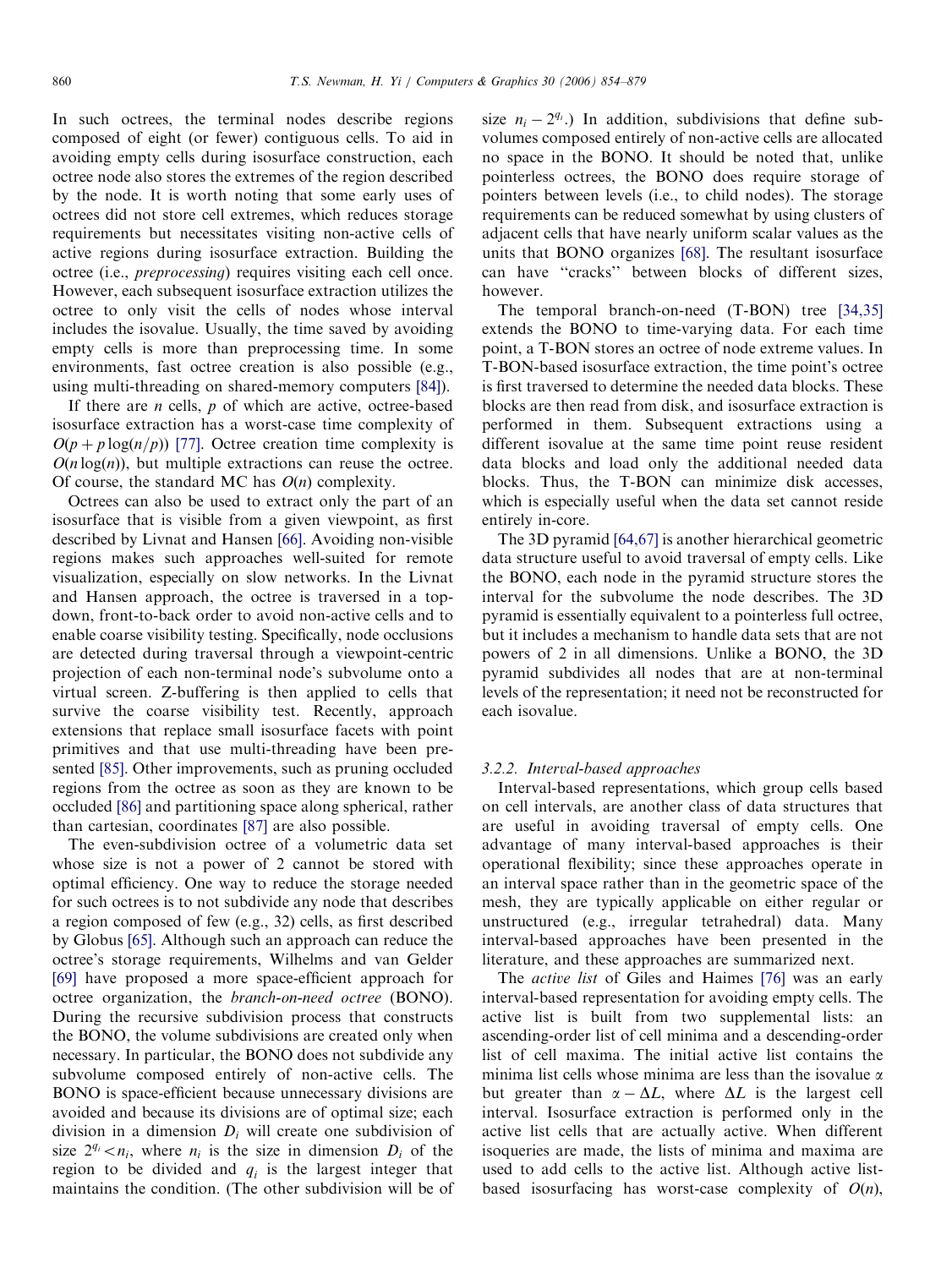

Fig. 8. Span space illustrations. In (b), quantile categorization based on isovalue  $\alpha$  is shown ((b) is an adaptation from [\[78\]](#page-22-0)): (a) search in span space and (b) quantization of span space.

where *n* is the number of cells, it can be effective when  $\Delta L$ is small.

Another early approach was the span filtering [\[75\]](#page-22-0), which can operate on either regular or unstructured data. Span filtering equally divides the data set interval into subranges. A bucket is associated with each subrange and holds lists of the cells whose minima are within its subrange. Each list holds the cells of a certain span length (cell span length is the number of buckets whose ranges are intersected by its interval). Active cells are located by first searching the lists of the bucket  $U_l$  whose range includes the isovalue. Each bucket  $U_i$ ,  $j < l$ , is also searched for active cells, although only the linked lists that store cells of span length greater than  $l - j$  need be searched. Span filtering has been reported to significantly reduce finite element data isosurfacing time [\[75\]](#page-22-0).

The *sweeping simplices* [\[79\]](#page-22-0) is an approach that can allow fast isosurface extraction from unstructured data. It also uses bucketized subranges, although its subranges overlap. Each cell is assigned to the bucket that completely contains the cell's interval. Candidate active cells are located by retrieving the cells from each bucket whose interval contains the isovalue. Then, each candidate active cell is stored in two lists, one sorted by cell minima and the other by cell maxima. Finally, actual active cells are determined by searching the lists; each cell whose minimum is not greater than the isovalue  $\alpha$  and whose maximum is not less than  $\alpha$  is active.

3.2.2.1. Span space-based methods. Span space-based methods exploit a 2D span space to avoid examining empty cells. The 2D span space, which was first described by Livnat et al. [\[77\],](#page-22-0) has axes that are cell minima and maxima, which we will denote as the min and max axes, respectively. Each cell is mapped to a point in span space; a cell with minimum scalar value  $M_a$  and maximum scalar value  $M_b$  maps to  $(M_a, M_b)$  in span space. Active cells are located by searching span space, as illustrated in Fig. 8(a) for an isovalue  $\alpha$ . The cells that are active have a cell minimum less than or equal to  $\alpha$  and a cell maximum that is greater than or equal to  $\alpha$ . The area in span space containing the active cells is the active area. An active area for an isovalue  $\alpha$  is shown as a shaded region in Fig. 8(a).

Several span space-based methods for efficient isosurface extraction have been presented and are described next. The primary difference in the approaches is the search mechanism used.

The first span space-based method was the Near Optimal ISosurface Extraction (NOISE) algorithm of Livnat et al. [\[77\].](#page-22-0) The NOISE algorithm organizes the span space data using a Kd-tree,<sup>2</sup> which can be traversed quickly to find the active cells. Livnat et al. have reported that NOISE-based isosurfacing has excellent computational performance; its time complexity is  $O(\sqrt{n}+p)$ , where *n* is the number of cells and  $p$  is the number of active cells. The time complexity of the NOISE algorithm's preprocessing activities is  $O(n \log(n))$ .

The use of the Kd-tree to organize a span space that is based on cell minima and maxima allows fast isosurface extraction, although the cost of the speed is the storage of the cell intervals. (Cell addressing information must also be stored.) The storage requirement could be reduced by using NOISE on region minima and maxima. Such a practice would, of course, increase isosurface extraction time due to the need to visit all cells (i.e., not just the active cells) within an active region.

Another span space-based method, the isosurfacing in span space with utmost efficiency (ISSUE), has been presented by Shen et al. [\[78\].](#page-22-0) In ISSUE, span space is quantized into an  $N \times N$  regular lattice, where N is userspecified. Given an isovalue  $\alpha$ , each lattice element (i.e., quantile) is classified into one of five categories based on its location, as illustrated in Fig. 8(b). A quantile can be either outside the active area (Category 1), completely inside the active area (Category 2), on the vertical (but not horizontal) boundary of the active area (Category 3), on the horizontal (but not vertical) boundary of the active area (Category 4), or on both the horizontal and vertical boundaries of the active area (Category 5). The cells that map into Category 2 quantiles are active. The cells that map into Category 3–5 quantiles are potentially active. A Category 3 cell is active only if its minimum is less than the a. Likewise, a cell in a Category 4 quantile is active if its maximum is greater than the  $\alpha$ . For the cells that map into

<sup>&</sup>lt;sup>2</sup>The Kd-Tree is a K-dimensional generalization of a binary tree. Kd is an acronym for K-dimensions.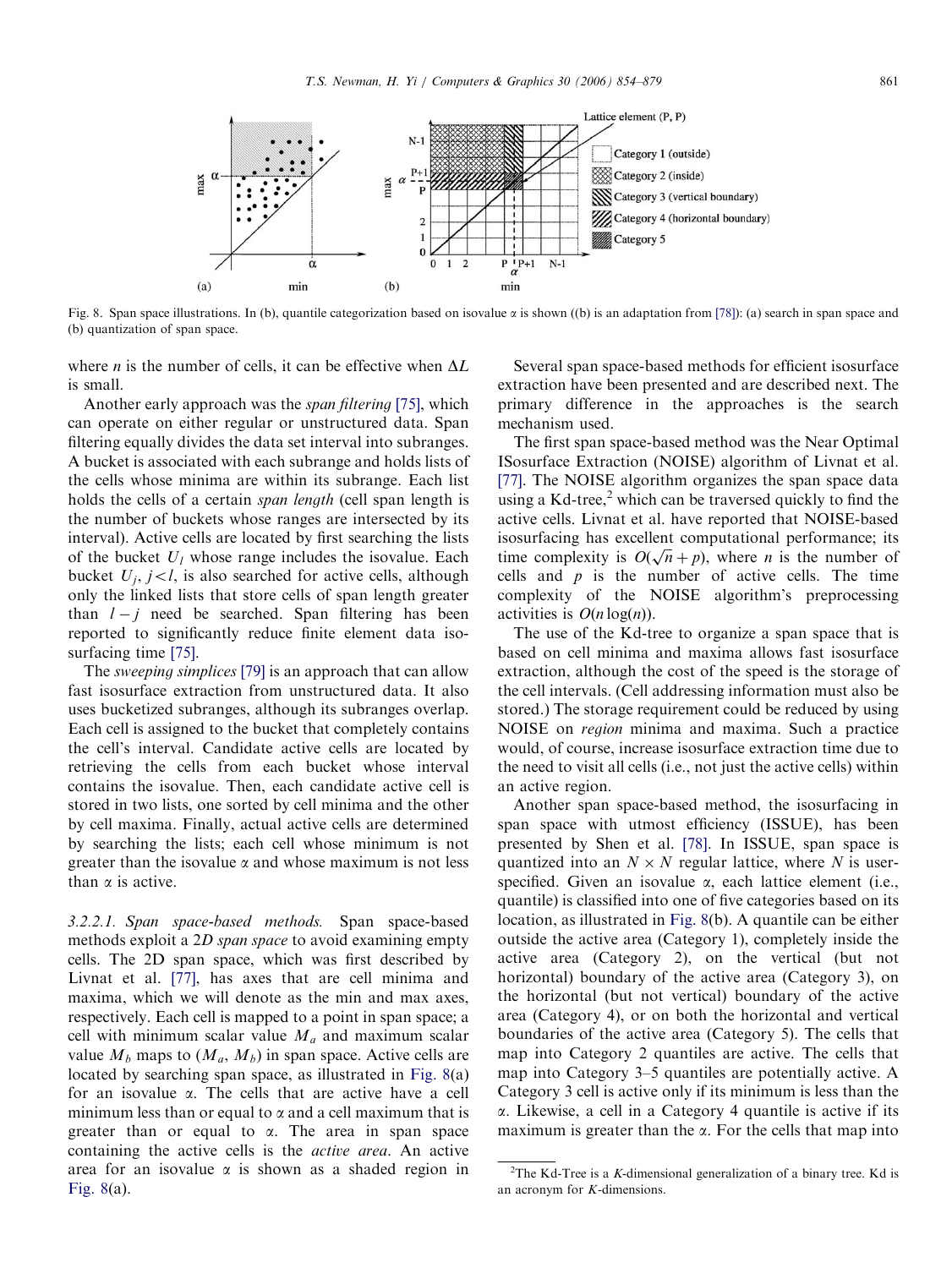the Category 5 quantile, both minima and maxima must be examined to determine activity. By restricting the span space search, ISSUE enables faster detection of active cells than many other span space based techniques. Shen et al. have reported the average time complexity of ISSUE is mave reported the average time complexity of **ISSOL** is  $O(\log(n/N) + \sqrt{n}/N + p)$ , assuming *n* cells, *p* of which are active, and a user-specified lattice size of N.

ISSUE tends to yield very efficient computation. Yet, standard ISSUE can exhibit only modest I/O performance and consume moderate amounts of storage. Methods to address these challenges using bucketing and transform coding have been described. In bucketing, a row or column of span space quantiles are stored into contiguous memory locations or disk blocks. The bucketized span space was introduced by Sulatycke and Ghose [\[88\]](#page-22-0) and has been used by a few teams (e.g., [\[89,90\]\)](#page-22-0). As used by Bordoloi and Shen [\[70\]](#page-22-0), the transform coding performs a fast transform operation on the span space followed by a non-uniform quantization that effects a lossy compression of the transformed span space. Locating the active cells can be performed directly on the compressed representation. Use of transform coding has been observed to consume only one-third the storage of the ISSUE and interval tree data structures (the interval trees are discussed later in this section) without materially impacting isosurface extraction time [\[70\]](#page-22-0).

For time-varying data, the temporal hierarchical index tree (T-HIT) of Shen [\[33\]](#page-21-0) can be used. The T-HIT is a binary tree of time intervals that organizes cells based on cell temporal variation (the change of a cell's extreme values over a time interval). Each node stores all the cells that have a low temporal variation for the time interval associated with the node. To determine active cells for a time point  $t$ , the T-HIT is searched along a path from the root to the node for time point  $t$ , and at each visited node, ISSUE-based MC is applied. Using T-HIT enables good time and space performance [\[33\].](#page-21-0)

3.2.2.1.1. Interval trees and related structures. Most other interval-based approaches have organized cell extreme values in interval trees or related data structures. The interval tree is a balanced binary search tree that enables efficient retrieval of ranges that contain a given query value.

Cignoni et al. [\[73,74\]](#page-22-0) have utilized the interval tree to search span space for active cells. Each node of their interval tree is associated with a distinct extreme scalar value, and each non-terminal node stores two lists that organize the cells whose intervals include the value associated with the node. One list,  $T_a$ , is an ascendingorder list of cell minima and the other,  $T_d$ , is a descendingorder list of cell maxima. To find the active cells associated with a given isovalue  $\alpha$ , the interval tree is visited in modified preorder. Specifically, if  $\alpha$  is less than the extreme value  $\omega$  associated with the node, all cells stored in the node's list  $T_a$  that have a minima less than  $\alpha$  are active, and the node's left subtree (which holds the nodes associated with values  $L < \omega$ ) is visited next. The right subtree is not visited. If  $\alpha > \omega$ , all cells in  $T_d$  with maxima greater than  $\alpha$ are active, and the node's right subtree (which holds the nodes associated with values  $L > \omega$ ) is visited next. The left subtree is not visited. If  $\alpha = \omega$ , all the cells in the node's lists are active and neither subtree is visited. The Cignoni et al. algorithm has a low-order time complexity  $O(p + log(v))$ , where p is the number of active cells and v is the number of unique extreme values.

For data sets that are too large to fit into main memory, slow disk access, especially due to excessive paging [\[88\],](#page-22-0) can become a major performance problem for MC. A few methods to improve performance for large data sets by reducing memory requirements or organizing secondary memory accesses via interval tree-based processing have been described. For example, Chiang and Silva [\[71\]](#page-22-0) have described the I/O-optimal interval tree data structure and its use in isosurface extraction. The I/O-optimal interval tree is constructed in secondary storage and used to find the active cells. The active cells are the only ones loaded into RAM. More recently, Chiang et al. [\[72\]](#page-22-0) have proposed a two-level indexing scheme that improves the computation time for extractions based on the I/O interval tree. The scheme partitions the original data set into clusters of cells called meta-cells, and the interval tree is based on meta-cell intervals. Only meta-cells that are determined to be active are loaded into RAM. Chiang [\[32\]](#page-21-0) has also extended the meta-cell concept for I/O-efficient processing for large time-varying data sets. The extension amends the metacells with a data structure that organizes vertex data by time. This extension has been coupled with an indexing structure called a time tree that enables I/O-optimal search for and access to the active meta-cells [\[32\]](#page-21-0). For visualization pipeline application, it may be beneficial to store metacells on disk in isosurface geometry order rather than forward-marching order [\[91\]](#page-22-0).

Another strategy to reduce I/O for a series of isoqueries is to use the skip-list data structure to encode extreme values [\[92\]](#page-22-0). The skip-list stores, for each extreme value, a list of the cell edges whose activity state changes at that value. It can be maintained hierarchically to allow rapid determination of the changed cells even for large changes in the isovalue [\[92\]](#page-22-0). Thus, only the cells whose activity status changes from inactive to active need to be loaded when the isovalue is changed.

#### 3.2.3. Propagation-based approaches

Propagation-based approaches to isosurface construction can also naturally avoid traversal of empty cells since the propagation process visits only active cells. Propagation-based approaches do not use forward cube-by-cube marching but rather propagate outward from some active seed cell. They are discussed here because such techniques can be used to ''gather'' active cells (or subvolumes) on which MC-like processing is then applied.

Most propagation-based approaches require manual selection of seed cells since automatic selection can be challenging. For example, the method of Shekhar et al. [\[52\]](#page-21-0)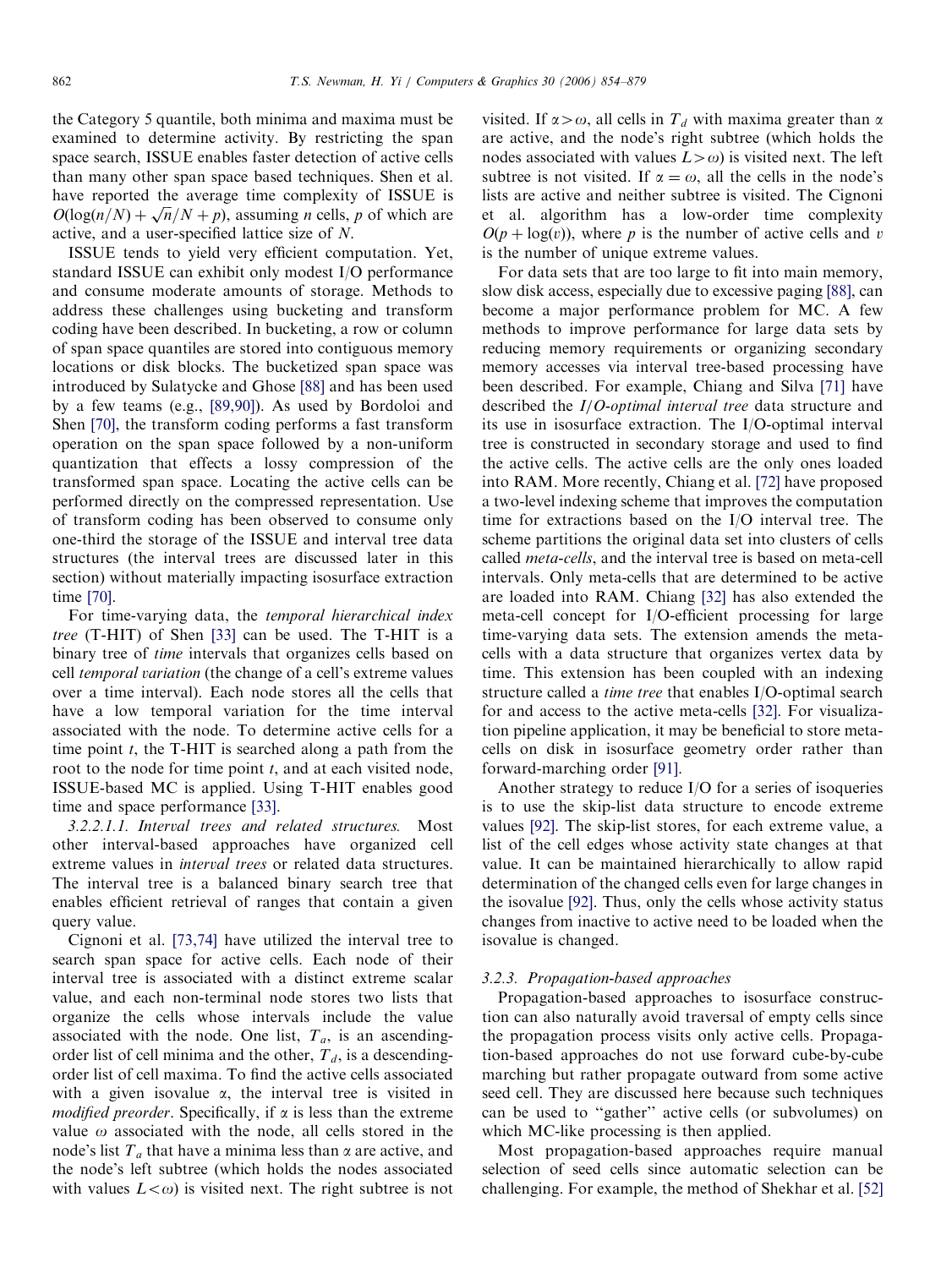recursively propagates from a user-specified cell using isosurface connectivity. However, a few automatic seed cell selection schemes exist, including methods based on search through graphs (1) of local minima and maxima (i.e., extrema graphs) [\[81,82\],](#page-22-0) (2) that capture isocontour topology [\[83\]](#page-22-0), or (3) of cell adjacencies [\[80\].](#page-22-0)

## 3.2.4. Comparisons

An advantage of using hierarchical geometric data structures is that they enable efficient isosurface extraction. In particular, these data structures tend to be more compact and allow quicker access than those used for interval-based approaches. However, interval-based approaches that are coupled with seed cell determination methods (such as the method of [\[80\]\)](#page-22-0) can also be compact. In addition, the Kd-tree can be as compact as a full pointerless octree, assuming that the Kd-tree stores a cell's address as compactly as it stores an extreme value. One disadvantage of hierarchical geometric methods is that extension to non-regular data sets can sometimes be challenging.

A comparison of the computational complexity of isosurface extraction based on one typical hierarchical geometric approach (i.e., octrees [\[69\]\)](#page-22-0), several typical interval-based approaches (i.e., active lists [\[76\]](#page-22-0), NOISE [\[77\],](#page-22-0) ISSUE [\[78\],](#page-22-0) and an interval tree-based approach [\[73,74\]\)](#page-22-0), and one typical propagation-based approach (i.e., that exploits extrema graphs [\[81\]](#page-22-0)) is presented in Table 4. In the table,  $n$  is the number of cells,  $p$  is the number of active cells,  $N$  is the user-specified lattice size, and  $v$  is the number of different extreme values. Preprocessing times for the approaches are not included, however.

Sutton et al. [\[93\]](#page-22-0) have presented a comparative study of the computational performance and memory behavior of the standard MC and five accelerated approaches that use auxiliary data structures to avoid non-active cell traversal (i.e., approaches based on BONO [\[69\],](#page-22-0) propagation [\[80\],](#page-22-0) the interval tree [\[73\],](#page-22-0) ISSUE [\[78\]](#page-22-0), and NOISE [\[77\]](#page-22-0)). Sutton et al. self-implemented and tested the approaches on two data sets in the same hardware and software framework. They found all five methods to deliver faster performance than standard MC, with BONO the fastest. They also found that their implementation of the interval tree technique (which, in the worst case, will have theoretically optimal performance) had the least acceleration on their

machine due to many cache misses. Another case study by Zhang et al. [\[90\]](#page-22-0) found that, for single-threaded Pentium 4 CPUs, BONO-based approaches were fastest, although ISSUE-based approaches were nearly as fast. Although the approaches implemented in these studies might exhibit variant behavior on different architectures or for other data sets, the studies suggest that consumption of more memory tends to yield (but does not necessarily deliver) improved performance.

Saupe and Toelke [\[94\]](#page-22-0) have also studied the time–space tradeoff for isosurface extraction and presented a memoryconstrained optimization framework that uses hybrid isosurface extraction approaches to optimally adapt to any given amount of memory. The framework uses a binary spatial partition (BSP) tree whose leaf nodes encode regions. In each leaf node, there is an accelerated search for the isosurface, using whichever acceleration method (from a family of possible methods) which best satisfies an optimality principle.

# 3.2.5. Minimizing number of extractions

An alternate perspective on improving the efficiency of MC is to view isosurface extraction in the larger context of data discovery. Data discovery using MC is often a trialand-error process involving repeated selection of isovalues until a clear trend or phenomenon is discerned. Several methods to reduce the number of isoqueries through determination of key isovalue(s) have been reported. For example, approaches based on histogramming/moments [\[95–98\],](#page-22-0) examining the gradient field [\[99,100\]](#page-22-0), examining the critical points [\[3\]](#page-20-0) and critical regions [\[101\]](#page-23-0) of an interpolating field, and consideration of isosurface area [\[102\]](#page-23-0) have been reported. Another scheme uses look-up tables that consider regional data values [\[103\]](#page-23-0).

# 3.3. Parallel and distributed approaches

Parallel approaches have often been considered as a way to improve performance of time-consuming graphics and visualization activities. Many of the issues related to efficient parallelization of traditional graphics and direct volume rendering tasks have been summarized by Crockett [\[104\].](#page-23-0) Since the MC exhibits a degree of intrinsic parallelism (e.g., cube faces not shared with previously visited cubes can be processed independently), its paralle-

Table 4

Comparison of computational complexity of five representative acceleration strategies

| Approach                                                | Class                               | Computational complexity for extraction<br>$O(p + p \log(\frac{n}{p}))$ (worst case)<br>$O(n)$ (worst case)<br>$O(\sqrt{n}+p)$ (worst case) |  |
|---------------------------------------------------------|-------------------------------------|---------------------------------------------------------------------------------------------------------------------------------------------|--|
| Octree-based [69]                                       | Hierarchical geometric              |                                                                                                                                             |  |
| Active lists [76]<br><b>NOISE</b> [77]                  | Interval-based<br>Interval-based    |                                                                                                                                             |  |
| <b>ISSUE</b> [78]<br>Interval-based                     |                                     | $O(\log(\frac{n}{N}) + \frac{\sqrt{n}}{N} + p)$ (average case)                                                                              |  |
| Interval tree-based [73,74]<br>Extrema graph-based [81] | Interval-based<br>Propagation-based | $O(p + \log(v))$ (worst case)<br>$O(n)$ (worst case)                                                                                        |  |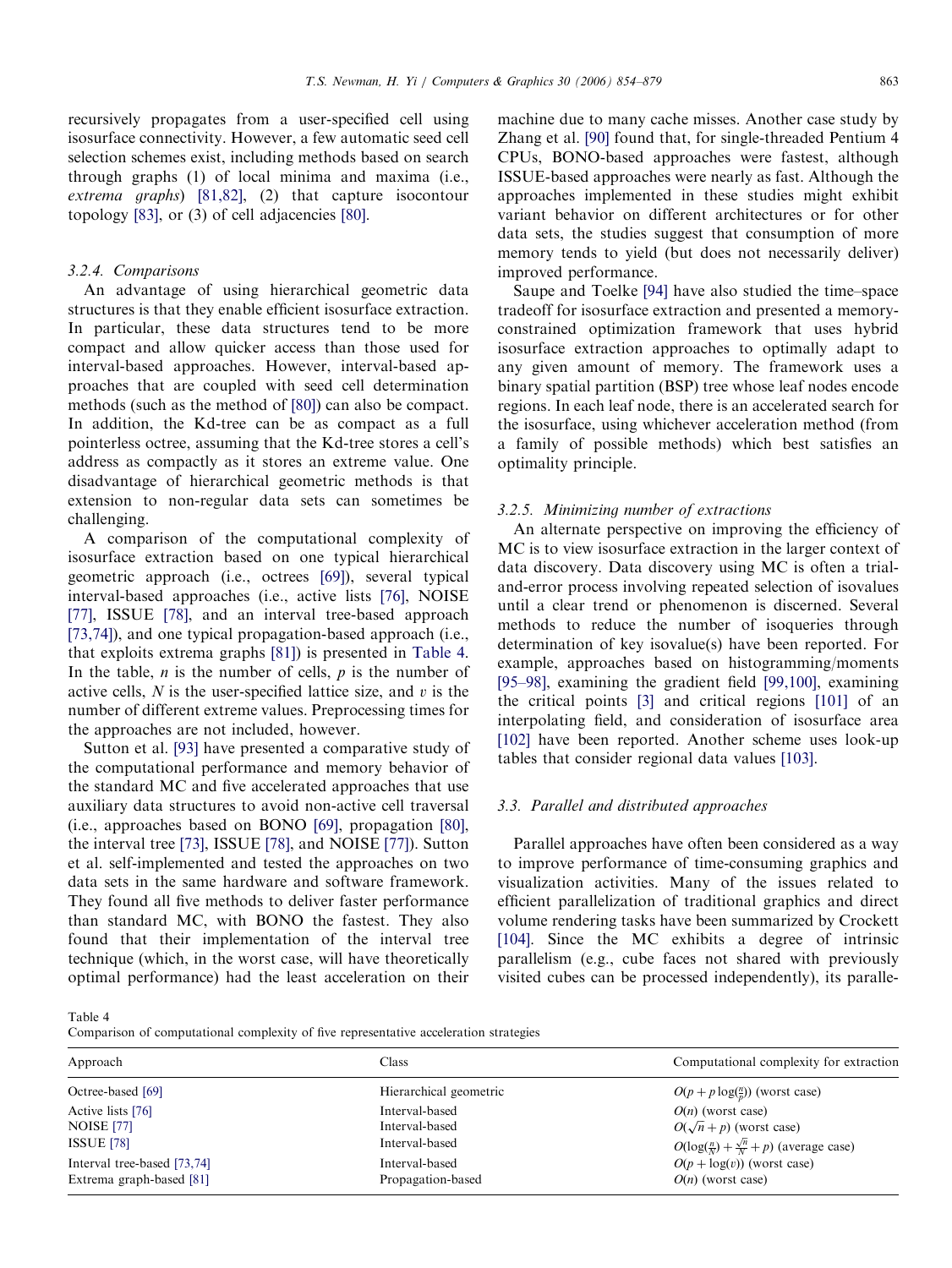Table 5 Load-balancing schemes, categorized by load-balancing and by computational paradigm

| Balancing | <b>SIMD</b> | <b>MIMD</b>                                                                                                                       |
|-----------|-------------|-----------------------------------------------------------------------------------------------------------------------------------|
| Dynamic   | NA.         | [23], $[88]$ <sup>a</sup> , $[105]$ <sup>a</sup> , $[106]$ , $[107]$ <sup>a</sup>                                                 |
| Static    | [108]       | $[78,85]$ , $[88]^a$ , $[90,109]$ , $[110]^a$ , $[111,112]$ , $[113]^a$ , $[114]$ , $[115]^a$ , $[116]^a$ , $[117]^a$ , $[118]^a$ |

<sup>a</sup>The entries marked directly address out-of-core operation.

lization offers the potential for performance improvement. In this subsection, load-balanced-parallel, vector- and pipeline-parallel, and distributed approaches to MC computation are surveyed.

## 3.3.1. Load-balancing

Many of the parallelized approaches have focused on static or dynamic load-balancing strategies to enable efficient utilization of multiple processors. Static strategies assign a subset of the total work to each CPU before parallel execution begins and do not vary the work assignment during it. Dynamic strategies allow work redistribution during execution. Although dynamic strategies tend to keep computational resources well-utilized, they also tend to consume some resources due to the extra overhead of work redistribution during execution.

The approaches surveyed here are summarized in Table 5, categorized according to load-balancing paradigm on one axis and computational paradigm on the other axis. Some of the approaches have also directly considered the challenges of data sets that are too large to be processed entirely in-core. The parallel out-of-core approaches are discussed within the context of their load-balancing characteristic.

3.3.1.1. Dynamic load-balancing approaches. One of the first dynamic load-balancing approaches based on MC or its extensions was the approach of Miguet and Nicod [\[23\]](#page-21-0) for distributed-memory computers. In the approach, layers of the data set are first evenly divided among the CPUs. Then, per-layer work estimates are computed based on weighted sums of the number of cells and interpolation points, with weights determined by linear regression. During execution, layer assignments are adjusted between processors to better balance the workload.

Gerstner and Rumpf [\[106\]](#page-23-0) have described a parallelization of their multi-resolution technique (Section 6.1) for a shared-memory computer. The approach initially assigns each CPU an independent subtree of their representation's hierarchy. Each processor then recursively computes the isosurface in its assigned subtree. CPUs that become idle are supplied the largest remaining unprocessed subtree subcomponent from another CPU.

3.3.1.1.1. Out-of-core dynamic balancing. Sulatycke and Ghose [\[107\]](#page-23-0) have presented a multi-threaded approach to MC that delivers good performance on dual- and quadprocessor SMPs for data sets too large to reside in-core. The approach organizes the data on disk using an interval tree stored in a retrieval-efficient format. A set of circular data buffers are filled from disk by a thread dedicated to I/O. As the buffers fill, computation threads retrieve blocks of data from a buffer and extract the component of the isosurface in the retrieved data. One alternative to the approach in [\[107\]](#page-23-0) improves I/O times by about 33% by organizing data on disk using a bucketed span space [\[88\]](#page-22-0). In the alternative, subsets of span space are initially gathered into regions. Then, within each region, storage of records of nearby span space buckets is interleaved. A second alternative uses chessboarding [\[119\]](#page-23-0), which stores on disk information about only the even-numbered cells of the data set. Information about the non-stored oddnumbered cells can be retrieved from the stored cells. Chessboarding was found to reduce interval tree storage needs by 75%.

Chiang et al. [\[105\]](#page-23-0) have described an efficient out-of-core scheme for cluster computers that can be applied to both rectangular and unstructured grids. It uses a master CPU to first find all active meta-cells based on the I/O-optimal interval tree and the two-level indexing scheme (Section 3.2.2). Each slave CPU is then assigned an active meta-cell by the master CPU. Each slave computes the isosurface (via MC for rectilinear data and MT for unstructured grid data) in its assigned meta-cell and then receives a new assignment, until all cells have been processed. The scheme can reasonably balance workload among the processors.

3.3.1.2. Static load-balancing approaches. Techniques for static load-balancing of MC are described next. For comparison and completeness, we also describe a few parallel isosurface extraction methods that do not follow a forward march through the cubes.

Some of the attempts to parallelize MC, especially early attempts, involved evenly dividing cells [\[108\],](#page-23-0) data set layers [\[109\]](#page-23-0), or other equal-sized subvolumes [\[114\]](#page-23-0) among processors. The cell-based approach was implemented initially on a SIMD computer and did not exploit topological symmetries since complex conditional operations (e.g., conditional rotations) inhibit SIMD computation. The subvolume- and layer-based approaches were implemented in MIMD environments. All three approaches achieved reasonable speed-ups, although full balancing of workload was a challenge for the subvolume-based approach due to the different number of active cells (and hence, different workload) in each subvolume.

The lattice subdivision-based approach (Section 3.2.2) has also been parallelized using static load-balancing by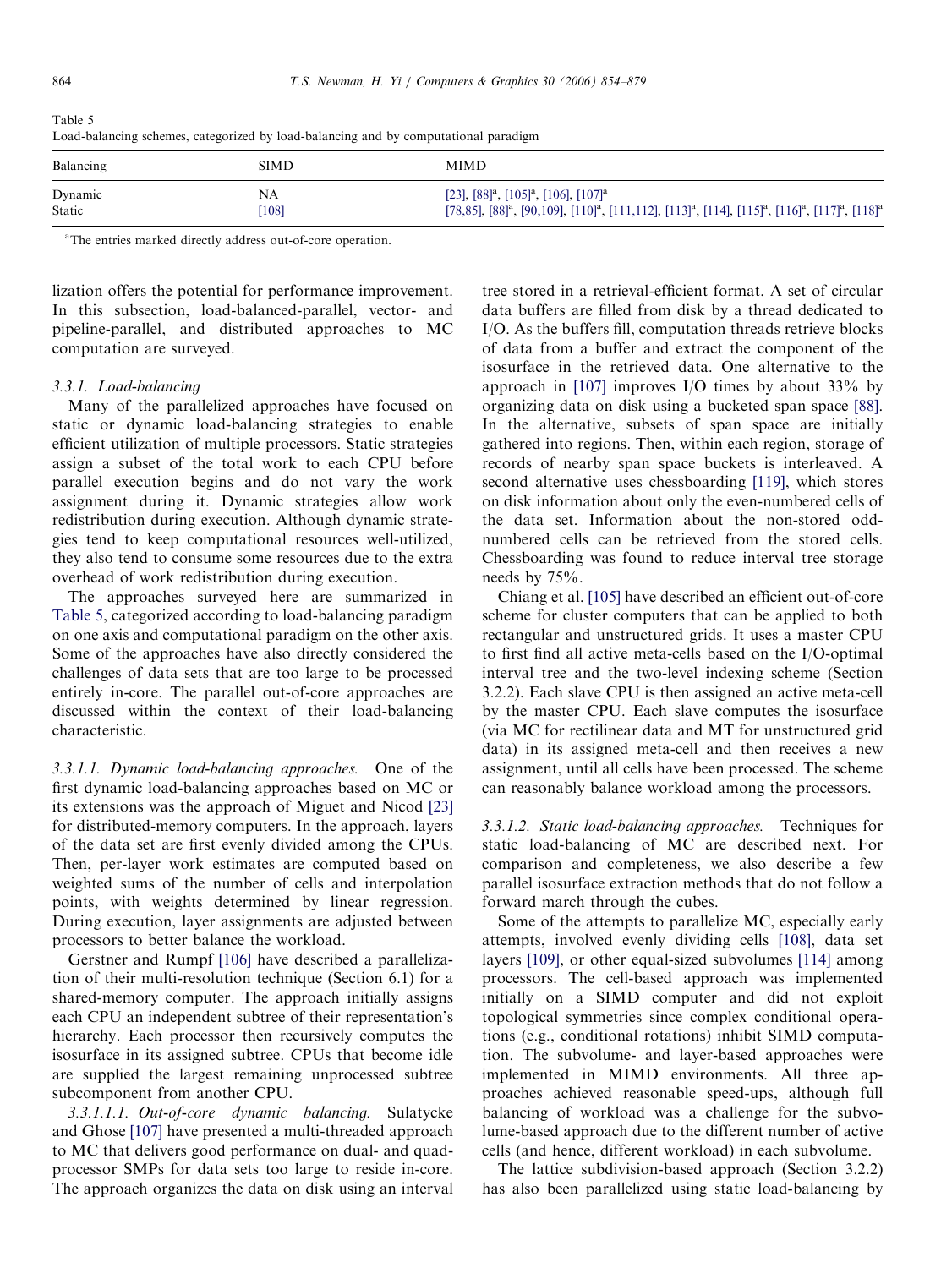Shen et al. [\[78\]](#page-22-0). The parallel technique first distributes quantiles of the span space in a round-robin manner to the CPUs. The degree of load-balancing depends on the quantile resolution, although there is a space cost for the better load-balancing of finer resolutions. In order to achieve goodness in both load-balancing and memory utilization, Shen et al. used high-resolution quantiles during distribution but low-resolution quantiles during the isosurface extraction steps. Recently, Zhang et al. [\[90\]](#page-22-0) have found that use of a block-based span space can improve the memory performance of the Shen et al. approach. Block-based span space is defined on non-unitsized subdivisions of the volume; each block represents a set of adjacent cells.

Two static load-balancing approaches that extract only the portion of the isosurface visible from a given viewpoint have been presented. One is the Livnat and Tricoche [\[85\]](#page-22-0) approach (Section 3.2.1). It splits computation based on screen projection; each CPU is responsible for extraction for an equal portion of the screen area. The other is the octree-based approach of Gao et al. [\[112\]](#page-23-0). In it, an imagebased partitioning of space is used to distribute approximately equal numbers of active cells to each CPU. The active cells are found by traversing the octree in front-toback order. Each CPU extracts the portion of the isosurface in its partition. Performing visibility detection (i.e., to find all visible active cells) between the octree traversal and data distribution steps has been found to allow better load-balancing since it allows distribution based on the visible active cells [\[111\]](#page-23-0). Use of an octree based on spherical partitioning of space can also improve performance [\[87\]](#page-22-0).

A recent comparative study of the performance of several static load-balancing methods using multi-threading on uni- and dual-processor desktops by Zhang et al. [\[90\]](#page-22-0) found that methods that evenly divide cells, subvolumes, or layers (e.g., [\[108,109,114\]](#page-23-0)) were slower than span space-based methods (e.g., [\[78\]\)](#page-22-0). The same study found octree-based methods to be marginally faster than span space-based methods. However, octree-based methods require more memory and set-up time than span spacebased methods.

3.3.1.2.1. Out-of-core static balancing. Kurc et al. [\[113\]](#page-23-0) have developed the active data repository (ADR) framework for very large data sets. ADR stores a data set as a set of variably sized data chunks. The chunks are distributed across the disks to fully utilize main memory and I/O bandwidth. Isosurfacing based on ADR involves use of an indexing scheme to determine the *active* chunks. Isosurfacing is performed only on these chunks.

Bajaj et al. [\[110\]](#page-23-0) have presented a parallelized version of a propagation-based isosurfacing method that has been the basis for several follow-ons. The method initially partitions the data set into fixed-sized blocklets, which are small sets of adjacent cells. Blocklets are then clustered into cell blocks based on the contour spectrum [\[95\].](#page-22-0) The contour spectrum is a collection of plots of a contour attribute (i.e.,

the isosurface–blocklet intersection count) over all potential isovalues. Blocklets are clustered into cell blocks such that each cell block has a similar contour spectrum. An (approximately) equal number of cell blocks are distributed to each processor. The method can allow reasonably efficient out-of-core performance for large data sets, with linear-class speed-up of the computational steps. Workload on each CPU can vary significantly, however. Zhang and Newman [\[115\]](#page-23-0) have reported a more accurate load estimation scheme that can allow Bajaj et al.'s basic formulation to exhibit better load-balancing. Zhang and Newman [\[115\]](#page-23-0) have also shown that the formulation can be applied to MC-based (rather than propagation-based) isocontouring. The more accurate load estimation scheme for MC isosurfacing can also be combined with intervalbased organization of data on disk to deliver improved I/O and isosurfacing time [\[116\]](#page-23-0) through minimization of unnecessary I/O and redundant computations.

Zhang et al. [\[117\]](#page-23-0) have presented a variation on the parallelized seed-set approach [\[110\]](#page-23-0) that distributes data among CPUs based on the contour spectrum and then uses the I/O-optimal interval tree [\[71\]](#page-22-0) (Section 3.2.2) to build a search index structure for each CPU's on-disk data. The search structure enables loading of only the active blocks into RAM. The isosurfaces extracted from active blocks are finally compressed and transmitted to parallel rendering servers whose output images are composited and displayed on a multi-tiled screen. Recently, Zhang et al. [\[118\]](#page-23-0) have extended their method for view-dependent operation. This extension first finds the active blocks that occlude the viewing of other blocks, then extracts the part of the isosurface in these blocks, and finally extracts the isosurface in any remaining blocks that are not occluded by the initial isosurface extraction. The extension also uses a random block distribution, which yields better parallel performance than contour spectrum-based distribution. However, the time to read the active blocks into memory can be high [\[116\].](#page-23-0) One comparative study has also found that while the method of Zhang et al. [\[118\]](#page-23-0) is faster than the earlier seed-set approach, random block distribution is still not as fast as distributing blocks based on accurate work estimation coupled with interval-based disk data organization [\[116\]](#page-23-0).

Lastly, Sulatycke and Ghose [\[88\]](#page-22-0) have demonstrated that their multi-threaded approach (described above as a dynamically balanced approach) can also be coupled with a static work assignment mechanism. Their mechanism uses as its work estimate the number of active cells in a data layer and assigns each computation thread at least two consecutive layers for processing. Their static- and dynamic-balancing mechanisms appear to deliver approximately equivalent performance.

## 3.3.2. Vector- and pipeline-parallelization

Newman and Tang [\[120\]](#page-23-0) have shown that MC can be efficiently vector-parallelized—especially for data sets with a moderate number of active cells—by reorganizing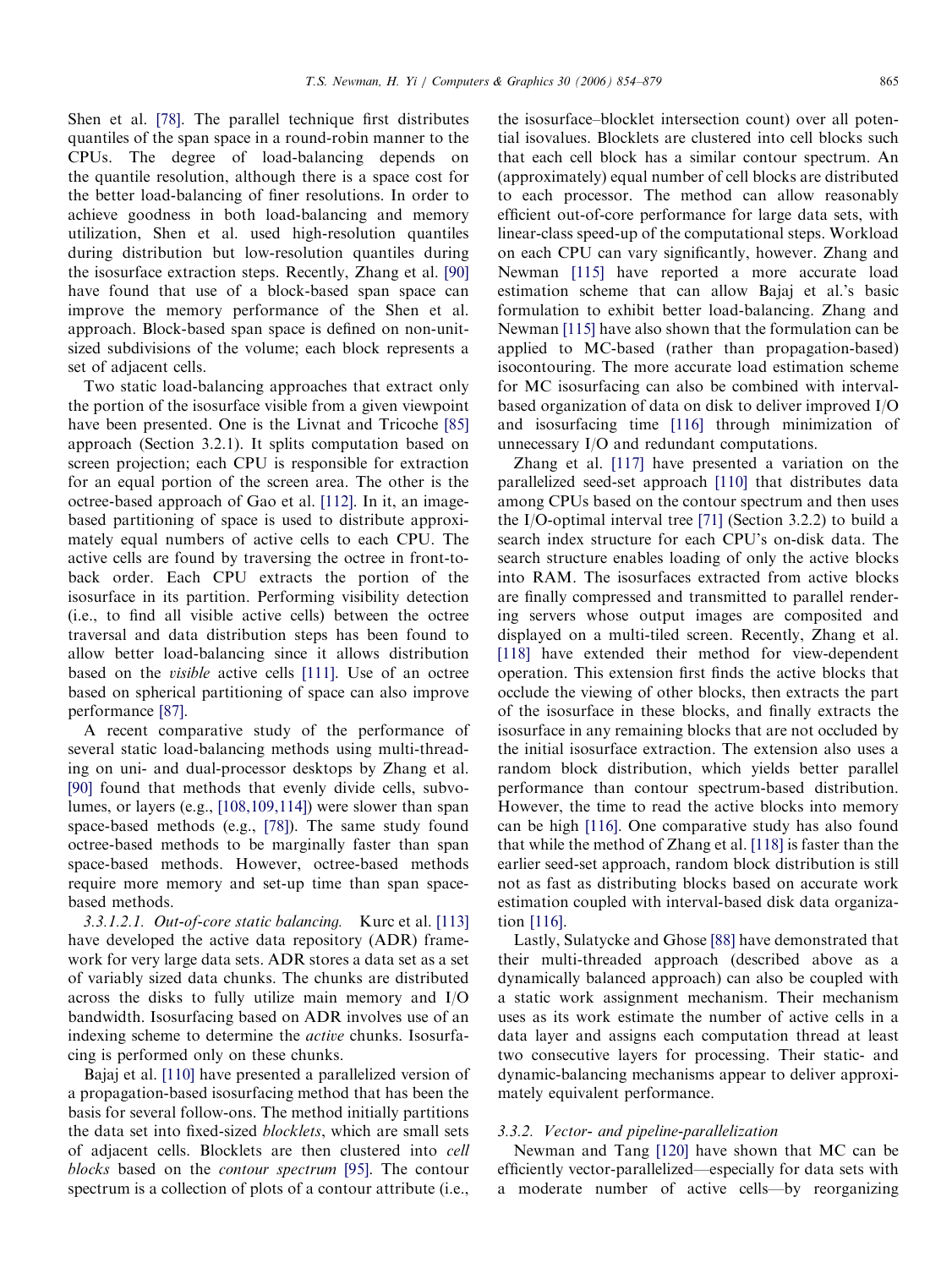operations in its lattice point marking, intersection interpolation, topology determination, and facetization activities. Their approach processes the data set in several passes, including vertex-by-vertex, edge-by-edge, and cubeby-cube sequential, forward marches. Methods that exploit small-scale vector-parallelism on commodity CPUs for fast MC-based isosurfacing have also been described (for X86 [\[121\]](#page-23-0) and G5 [\[85\]](#page-22-0) CPUs).

Eldridge et al. [\[122\]](#page-23-0) have demonstrated that MC can be performed on a pipelined graphics rendering architecture. The architecture can have up to 64 pipes, each with five stages (i.e., for computation of geometry, rasterization, texturing, merger, and display).

## 3.3.3. Distributed processing

Distributed approaches to MC have also been presented. For example, a framework in which the MC functional modules are viewed as pipeline stages that are distributed among web clients and servers has been described [\[123,124\].](#page-23-0) The framework also allows progressive isosurface extraction. A scheme that exploits multi-media pipelines on a remote computer with results delivered over the web and displayed locally via VRML has also been described [\[125\].](#page-23-0) Other reports of web-based isosurfacing include [\[126–128\]](#page-23-0).

#### 3.4. Other isosurfacing methods

Besides the propagation-based approaches mentioned earlier, other alternative methods have been developed, including face-by-face [\[129\]](#page-23-0) and lattice point-by-lattice point [\[130\]](#page-23-0) forward-marching methods. Methods using particle attraction [\[131\]](#page-23-0) and processing on a graph that tracks cell face adjacencies [\[132\]](#page-23-0) have also been proposed.

#### 4. Mesh considerations I: extending output

Although the standard MC produces an isosurface composed of triangular facets, other representations of the isosurface have been produced by some MC extensions. Table 6 summarizes such extensions, which are discussed in this section of the paper.

# 4.1. High-degree isosurfaces

One disadvantage of standard MC isosurfaces is that they can exhibit visible faceting artifacts. Data sets with cells of large size (relative to the desired viewing resolution) and data sets with cells of variant sizes, such as finite element data sets, tend to exhibit more severe artifacts. Use of a higher-degree isosurface representation is one means to reduce these artifacts. The existing high-degree extensions of MC use bicubic [\[48\],](#page-21-0) triangular rational-quadratic Bezier [\[140\],](#page-23-0) and triangular rational-cubic Bezier [\[141\]](#page-23-0) spline patches. In the triangular Bezier approaches, trilinear interpolation has been used within each cube to determine patch constraints. Methods that postprocess MC output, rather than modify its steps, also exist but are beyond the scope of this survey.

A key advantage of higher-degree patches is that a more smooth isosurface can be produced. However, parametric polynomial fitting presents a heavier computational burden than triangular mesh fitting. Thus, the tradeoff between smoothness and speed should be considered in any decision to use high-degree surface patches rather than triangular facets.

## 4.2. Interval volume extractions

One complication that limits the MC is non-crisp structure boundaries. An example is in some medical data where the non-uniform signal response of certain structures makes their boundaries not uniformly distinct. There may not be a fixed isovalue that can be used to accurately extract the boundaries of such structures.

Fujishiro et al. [\[146,147\]](#page-24-0) have presented a geometric model called the interval volume to address the non-crisp boundary issue. The interval volume is the 3D solid space that is associated with a closed interval  $[\beta, \gamma]$  of isovalues. Interval volume approaches output polyhedral blocks rather than triangular meshes [\[147\]](#page-24-0).

Three types of methods have been used to construct the interval volume. The first one, lattice point classification [\[148,149\],](#page-24-0) requires labeling each lattice point to indicate if its scalar value is within, below, or above the interval  $[\beta, \gamma]$ . Each cube's labelings are used to find the polyhedral blocks within the cube. The second category of methods uses two special interval volumes based on subintervals  $[\beta, max]$  and  $[min, \gamma]$ , where *max* and *min* represent the maximum and

Table 6

Classification of the papers that extend MC to other types of output or to avoid a visual artifact

| Input type                         | Output type             |                    |                        |                                                |                     |
|------------------------------------|-------------------------|--------------------|------------------------|------------------------------------------------|---------------------|
|                                    | Triangulation           | Ouads              | Spline mesh            | Points                                         | Polyhedra           |
| 3D Rect. Grid<br>Unstructured grid | $[28,67,133-138]$<br>NA | [139]<br><b>NA</b> | [140, 141]<br>[48, 49] | $[85,89,142-144]$ , $[145]$ <sup>a</sup><br>NA | $[146 - 149]$<br>NA |

<sup>a</sup>The entry marked acts on time-varying 3D data.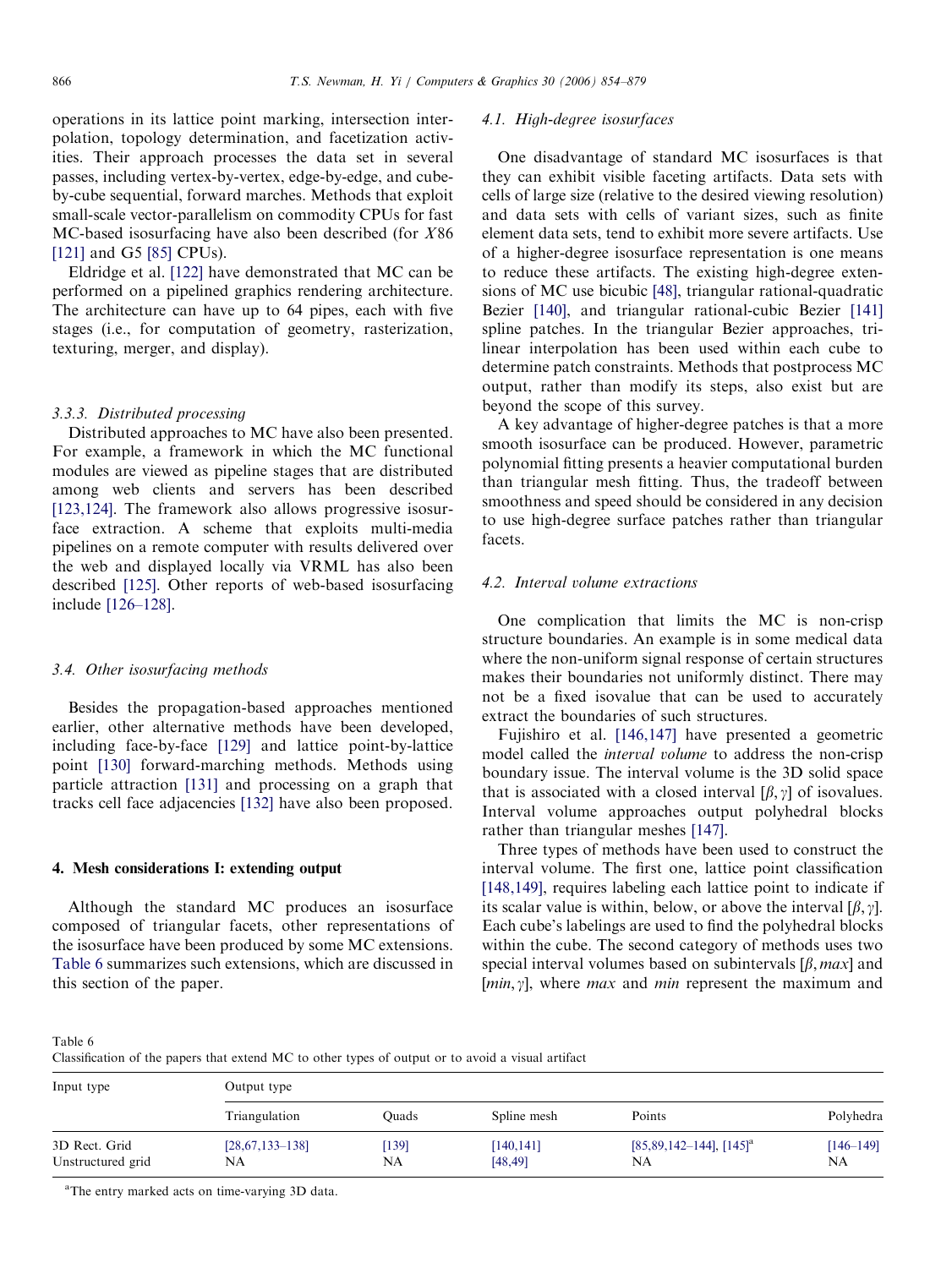minimum scalar value in the data set, respectively [\[146,147\].](#page-24-0) Since the basic cube–subinterval volume intersection scenarios exhibit similar topological patterns to those in the standard MC, construction of the polyhedral blocks for each subinterval volume is straightforward. The interval volume for interval  $[\beta, \gamma]$  is exactly the intersection of the blocks of the two subinterval volumes. A third approach is to perform isosurfacing of a suitable derived field of a higher dimension and then project the result back to the base dimension [\[150\].](#page-24-0)

#### 4.3. Pixelized isosurfaces

In some isosurface renderings, multiple facets are projected to a single pixel. This occurrence has led to variations on the MC that save on computation by generating 3D points (instead of triangles) as the output primitives. The dividing cubes [\[143\]](#page-23-0) is one such variant. The dividing cubes subdivides each cube intersected by the isosurface into subcells such that the subcells project onto a single pixel on the image plane. Other uses of point-based output primitives include [\[85,89,142,144,145\]](#page-22-0).

## 4.4. Alternate triangulations

One MC extension that produces an alternative triangulation is Montani et al.'s [\[136\]](#page-23-0) discretized marching cubes (DMC). Instead of using interpolation to find isosurface–edge intersection points, the DMC uses intersected edge midpoints. Thus, the DMC isosurface resolution is worse but its computation time is better. The use of midpoints in DMC results in some adjacent facets being coplanar. Such facets can be merged, reducing the mesh size and resulting in lower memory consumption and possibly faster mesh rendering. The DMC positional imprecision can be improved by repositioning all intersection points unaffected by the facet merging to the positions described by the linear interpolation scheme of the standard MC [\[67\]](#page-22-0). The deformed cubes (DC) [\[137\]](#page-23-0) also produces a different triangulation. In DC, the triangular mesh has just one triangle vertex per active cell. Each vertex is at the mean of the cell's edge–isosurface intersections. DC is fast, but its mesh can omit small features and contain gaps. Moreover, the mesh usually contains nearly as many facets as the mesh of standard MC.

#### 4.4.1. Overcoming artifacts

A number of methods to overcome MC isosurface artifacts have been presented and are discussed next.

Small structural features are often not well-preserved by the MC. In particular, features of cell size or smaller may not be included in the extracted isosurface [\[134\]](#page-23-0) due to resolution limitations; in a cell that includes a small feature, all lattice points can have the same marking. Kaneko and Yamamoto [\[134\]](#page-23-0) have presented an iterative process that can better preserve detail. The first step of each iteration is to extract the isosurface in the usual way. The second step is to adjust the values of lattice points that are adjacent to the isosurface's boundary. The iterations stop when the extracted structure's volume is close to an estimate of the actual volume.

Another approach that can preserve up to one small feature per cell (e.g., when adjacent lattice points have the same marking but the isosurface crosses their connecting edge twice) is Varadhan et al.'s [\[138\]](#page-23-0) extended dual contouring (EDC). The EDC builds a facetized mesh with mesh vertices that are points within active cells. These internal points are selected using a directed distance measure proposed by Ju et al. [\[151\]](#page-24-0).

In addition to faceting artifacts, MC renderings can exhibit shading artifacts such as black spots on extracted thin structures [\[152\]](#page-24-0) and false highlights. For instance, isosurface Gouraud shading, which typically estimates each facet vertex normal vector by linear interpolation of the gradients of the two nearest lattice points, can exhibit such artifacts. The Gouraud shading artifacts result from inappropriate estimates of local orientation. Orientationrelated artifacts are especially a concern for applications in which there are meaningful data measures only near the actual isosurface [\[28\]](#page-21-0). If such applications determine local orientation based on estimating the gradient from data values in cells adjacent to the facet, the determined orientation may be quite incorrect.

An efficient means to estimate facet orientation using only data within the cell containing the facet has been described by Nielson et al. [\[28\]](#page-21-0). Their method can obtain this information directly from the intersection topology look-up table and a supporting table indexed by a bit coding of vertex (or edge) markings. These data tables, which are exhibited in full in [\[28\]](#page-21-0), can be created offline prior to extraction.

Another type of artifact in MC isosurfaces is aliasing artifacts in isosurface regions that contain sharp edges or corners [\[135\]](#page-23-0). One way to reduce such artifacts is to use additional sample points in the vicinity of sharp edges and corners and then generate a triangle fan about each additional point [\[135\]](#page-23-0). Sharp edges and corners can be detected using local gradient information [\[135\]](#page-23-0). Another way to reduce aliasing artifacts is, instead of extracting the standard isosurface, to extract the dual of a simplified subset of the MC triangle edges, as proposed by Nielson [\[139\].](#page-23-0) His approach uses quad patches whose *edges* pass through the MC triangle vertices that lie on the data set's rectilinear lattice. The paper includes a topology table, enabling application directly in data set traversal rather than in postprocessing.

A method to address artifacts when MC is applied to depth maps has also been described [\[133\].](#page-23-0)

## 5. Mesh considerations II: challenges

In this section, geometric concerns related to the meshing mechanism of the standard MC are discussed. The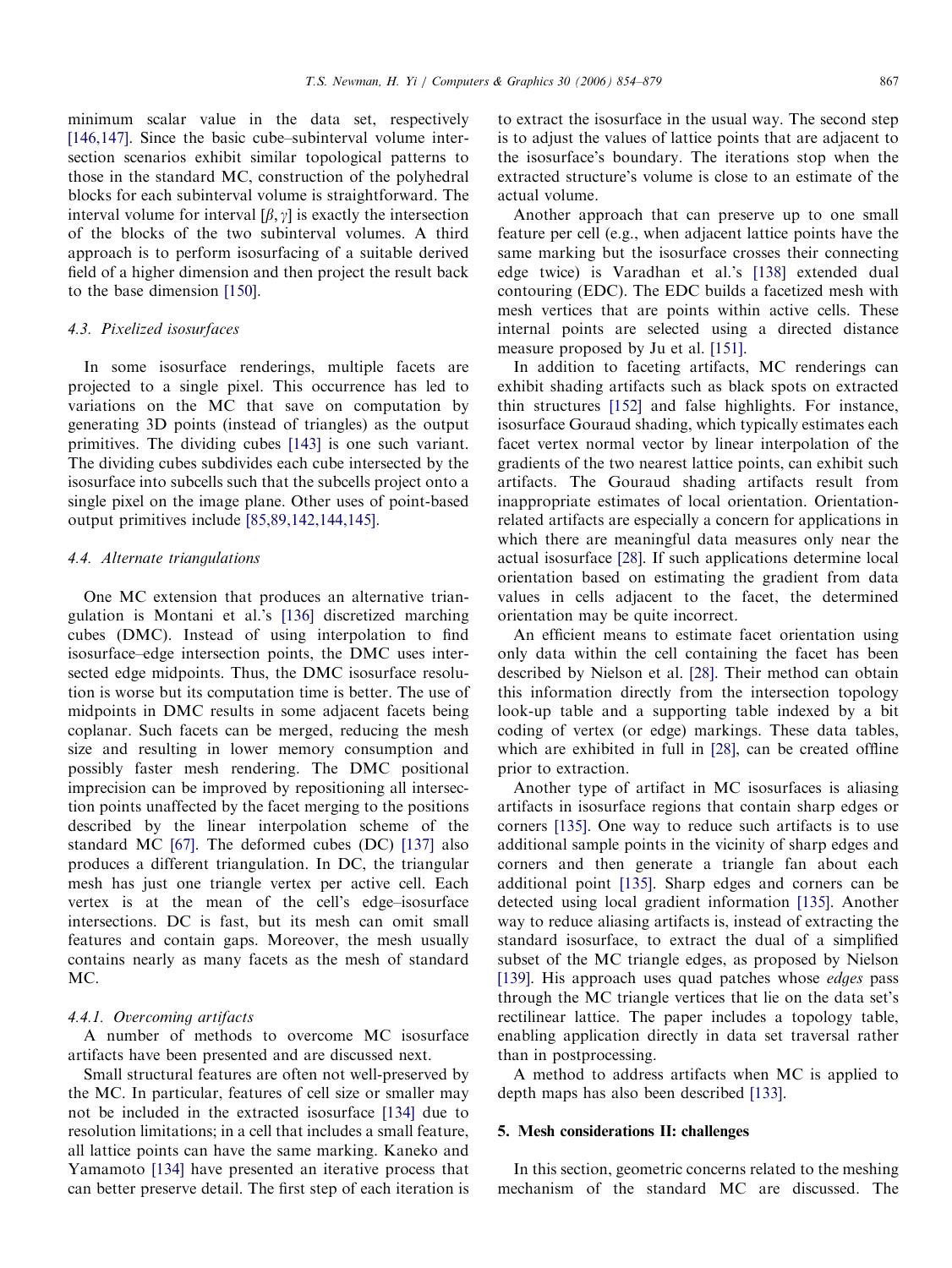concerns include redundancy (Section 5.1) and correctness and consistency (Section 5.2). The ambiguity problems arising from inconsistency or incorrectness are also described (Section 5.3). Section 5.4 overviews the substantial body of literature concerned with resolving ambiguity in MC. In Section 5.5, computational concerns related to disambiguation are considered.

# 5.1. Degenerate triangles (redundancy)

When the data set contains lattice points whose values equal the isovalue, some isosurface triangles may be degenerate (i.e., have collinear vertices). For example, when a cube has only one marked lattice point  $V_1$  and  $V_1$ 's scalar value is equal to the isovalue, the cube will contain one facet whose vertices coincide at  $V_1$ . A degenerate triangle in one cube  $C_d$  also implies that there will be at least one degenerate triangle in some adjacent cube (unless possibly if  $C_d$  is on the data set boundary). The degenerate triangles contribute nothing to the isosurface yet they consume time to build and storage to save. Since degenerate triangles involve redundant computation, the degeneracies in MC have been termed its redundancy problem [\[153\].](#page-24-0)

One way to solve the redundancy problem is to choose an isovalue that is distinct from all scalar values [\[24\]](#page-21-0). However, in many cases, not all the scalar values are known. In such cases, an approach such as the detect-andprevent scheme of Li and Agathoklis [\[154\]](#page-24-0) can be used. For each cube C, their scheme labels as redundant any intersection point that is coincident with one or two other intersection points in C. In cubes with redundancies, degenerate facets are prevented by toggling the marking of cube lattice points that coincide with redundant intersections.

## 5.2. Correctness and consistency

In general, end-user understanding of a data set is positively impacted if the extracted isosurface is both correct and topologically consistent. An isosurface is correct if it accurately matches the behavior of a known function (or some assumed interpolant) that describes the phenomenon sampled in the data set. If each component of an isosurface is continuous (i.e., there are no ''holes'' in any component [\[155\]](#page-24-0)), then it is topologically consistent. An isosurface is also considered to be topologically consistent if the isosurface's only holes are on the data set's boundary. It is possible for an isosurface to have a consistent topology but to not be correct.

The standard MC guarantees neither correctness nor topological consistency. For example, Frühauf [\[156\]](#page-24-0) has noted that the linear interpolation used in MC is unlikely to yield a correct result for computational fluid dynamics (CFD) data since CFD data is usually generated by a nonlinear interpolating function. MC can also produce a topologically inconsistent isosurface that contains holes caused by one type of facetization ambiguity. Another type of ambiguity produces topologically consistent but incorrect isosurfaces. Ambiguity analysis and disambiguation methods have been considered extensively. The analyses and approaches are described next.

## 5.3. Ambiguity in MC

Shortly after the MC was introduced, Dürst [\[157\]](#page-24-0) discovered that some of the basic intersection topologies actually could be facetized in multiple ways. Although Dürst did not identify the ambiguous topologies, others (e.g., [\[24,158,159\]\)](#page-21-0) have demonstrated that seven topologies are ambiguous—Cases 3, 4, 6, 7, 10, 12, and 13.

[Fig. 9\(](#page-15-0)a) illustrates how an inconsistent isosurface can arise from one type of ambiguity. In the figure, two adjacent cubes that share a face (i.e., the face containing coincident vertex  $V_c$ ) are shown. The isosurface facetization in each cube follows the standard MC facet pattern (the left and right cubes are the Cases 6 and 3, respectively). In the figure, the shared face is intersected differently in each cube. This difference arises because there are multiple possible cube–isosurface intersection patterns in both cubes, and the default intersection patterns are inconsistent on the shared face. The unresolved ambiguity produces a hole in the isosurface. Another way to understand that an error in facetization has occurred is to consider the line segment  $V_a V_b$  between unmarked vertex  $V_a$  and marked vertex  $V_b$ . Segment  $V_a V_b$  must, by definition, intersect the isosurface yet the isosurface facets in [Fig. 9](#page-15-0)(a) are not intersected by  $V_a V_b$ .

Resolution of inconsistency requires variation from the fundamental facetizations for one or both cubes. For instance, for [Fig. 9\(](#page-15-0)a), just the left cube or just the right cube could be facetized differently, as shown in [Figs. 9\(](#page-15-0)b) and (c), respectively. The presence of multiple facetizations to resolve inconsistency also demonstrates that an isosurface that has a consistent topology might not be correct (e.g., the representations in [Figs. 9](#page-15-0)(b) and (c) cannot both be correct).

#### 5.3.1. Face ambiguity

The topological inconsistencies of MC arise due to ambiguous faces. In [Fig. 9\(](#page-15-0)a), the shared face that contains the vertex  $V_c$  is an example of such a face. Any face where there are both two diagonally opposite marked lattice points and two diagonally opposite unmarked lattice points is an ambiguous face. We use the term face ambiguity to describe inconsistent facetizations involving an ambiguous face shared by two adjacent cubes. Most of the ambiguity correction methods in the literature have addressed only the face ambiguity. Face ambiguity arises in the intersection topologies of Cases 3, 6, 7, 10, 12, and 13.

Although many face ambiguity resolutions have been proposed, one direct solution is to use basic intersection topologies that exploit only rotational symmetry [\[28,29\]](#page-21-0), since the exploitation of reflection is what injects face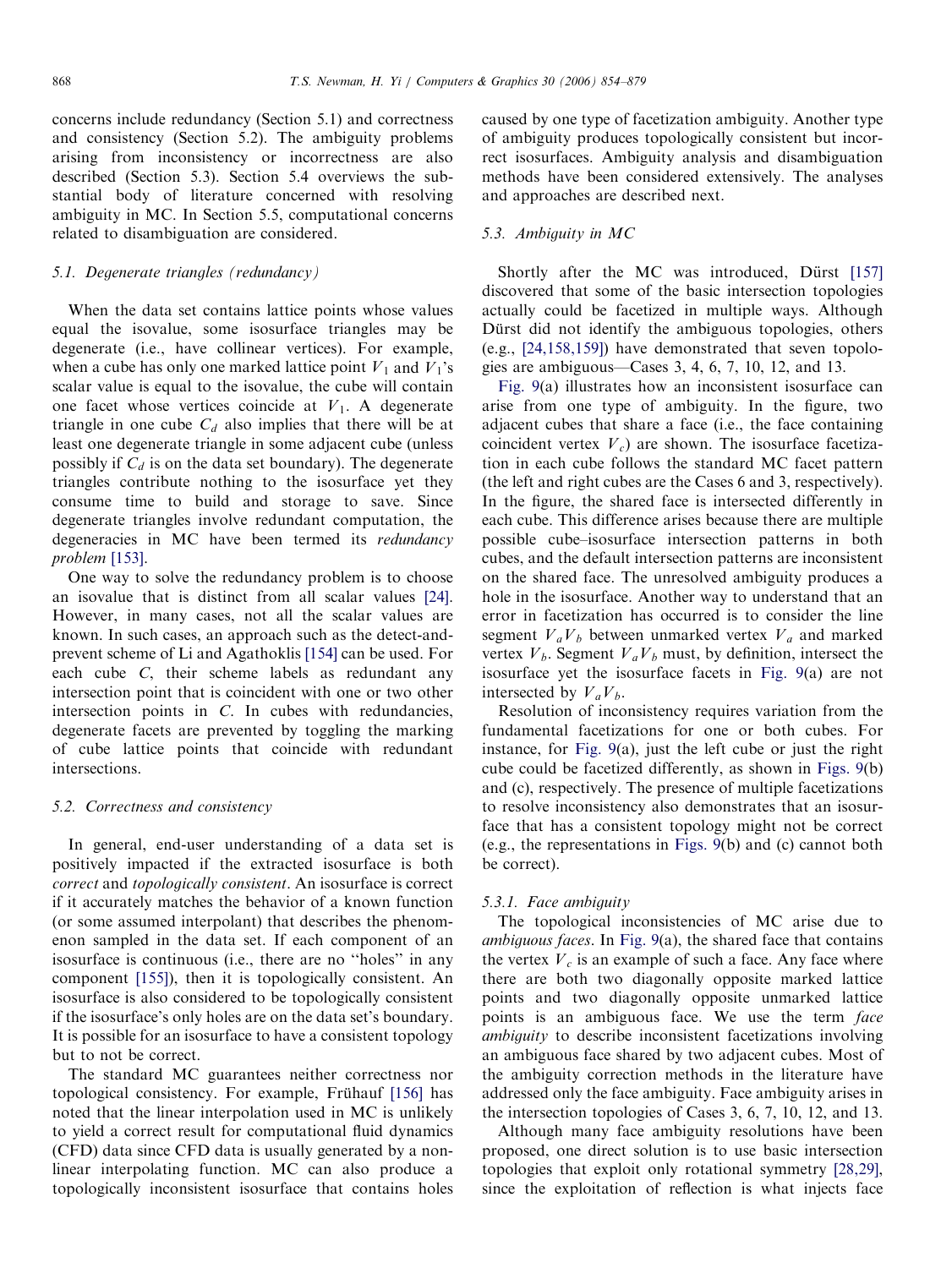<span id="page-15-0"></span>

Fig. 9. Illustration of face ambiguity and resolutions: (a) isosurface with holes from an ambiguity in a face shared by two cubes, (b) one alternate facetization that yields a topologically consistent isosurface for the cubes, and (c) another alternate facetization that yields a topologically consistent isosurface for the two cubes.

ambiguity to the standard MC. It is worth noting that Nagae et al. [\[27\]](#page-21-0) were the first to exploit only rotation, although it is unclear if they realized that exploiting only rotation was the key. Two recent papers [\[28,29\]](#page-21-0) include an explicit description of a complete, efficient mechanism for employing the rotationally exploitive topologies in MC.

## 5.3.2. Internal ambiguity

The facetization of a cube that has no ambiguous faces can still have internal ambiguity [\[158,159\].](#page-24-0) Internal ambiguity does not cause any topological inconsistency but it can yield an incorrect isosurface. Internal ambiguity can arise in Cases 4, 6, 7, 10, 12, and 13. A typical example of the internal ambiguity is Case 4. Fig. 10(a) illustrates its standard facetization, which contains two disjoint facets and may be incorrect. Fig. 10(b) shows a variant facetization that does not contain those two facets but rather contains several ''linking'' facets that form ''tubes'' [\[158\]](#page-24-0) or "tunnels" [\[3,160\]](#page-20-0) that connect two portions of the isosurface. Natarajan [\[159\]](#page-24-0) was the first to identify the internal ambiguity problem. However, earlier work by Heiden et al. [\[6\]](#page-20-0) was the first to include a variant facetization for an internally ambiguous case, although that variant was aimed at logically completing a universe of facetizations rather than correcting ambiguity. While MC can have internal ambiguity, Chernyaev [\[158\]](#page-24-0) has observed that one of its variants (i.e., dividing cubes [\[143\]](#page-23-0)) is free from internal ambiguity.

#### 5.4. Disambiguation approaches

One way to avoid ambiguous facetizations is to resample [\[24\]](#page-21-0) data at a higher resolution. An isosurface extracted from a data set with a suitable resolution will be topologically consistent and correct. Resampling is quite appropriate when the function underlying the data set is known. However, in most cases, the underlying function is not known. Moreover, resampling may be impractical or impossible. Finally, resampling can result in an isosurface that has an increased number of facets. Other methods to disambiguate MC are discussed next.

## 5.4.1. Classifying disambiguation approaches

Three types of disambiguation approaches that do not involve resampling have been described by Ning and



Fig. 10. Illustration of internal ambiguity (two facetizations of the Case 4 marking scenario): (a) disjoint facetizations and (b) a linking facetization.

Bloomenthal [\[58\]](#page-22-0): cell decomposition, topology inference, and preferred polarity. In cell decomposition, each cell is partitioned into unambiguous subcells (e.g., tets) to resolve ambiguity. Such approaches produce an increased number of triangles and thus exhibit higher memory and computational requirements. In topology inference, inferencing is used to determine consistent facetizations based on lattice point values. Such approaches can achieve topological consistency and correctness if an appropriate inferencing scheme is used. Preferred polarity approaches achieve consistency by always choosing one of two connection possibilities (polarities) in facetizing the ambiguous faces. This choice is arbitrary, but the same polarity must be chosen for all ambiguous faces. On ambiguous faces, there is an intersection point  $I_i$  on each edge  $E_i$ . Two pairs of adjacent intersection points are connected (joined) by the isosurface facets. In one connection polarity, these ''joins'' can be viewed to ''separate'' the marked lattice points (as shown in Fig.  $11(a)$ , while in the other polarity, the joins can be viewed to separate the unmarked lattice points (as shown in [Fig. 11](#page-16-0)(b)). The former case can be termed the ''separated'' polarity while the latter case can be termed the ''not-separated'' polarity [\[161\]](#page-24-0). Arbitrary determination of polarity (i.e., without considering the underlying data) can result in a topologically incorrect isosurface [\[58\]](#page-22-0). Thus, if correctness is critical, a topology inference method is typically best [\[58\].](#page-22-0)

An alternate taxonomy has been presented by van Gelder and Wilhelms [\[24\]:](#page-21-0) the simple boolean, extended boolean, simple metric, and extended metric approaches. We will use these classifications in this section. Simple boolean approaches disambiguate a cube based only on its lattice point markings; they do not directly consider lattice point scalar values. In contrast, the simple metric approaches disambiguate a cube by considering its lattice point values.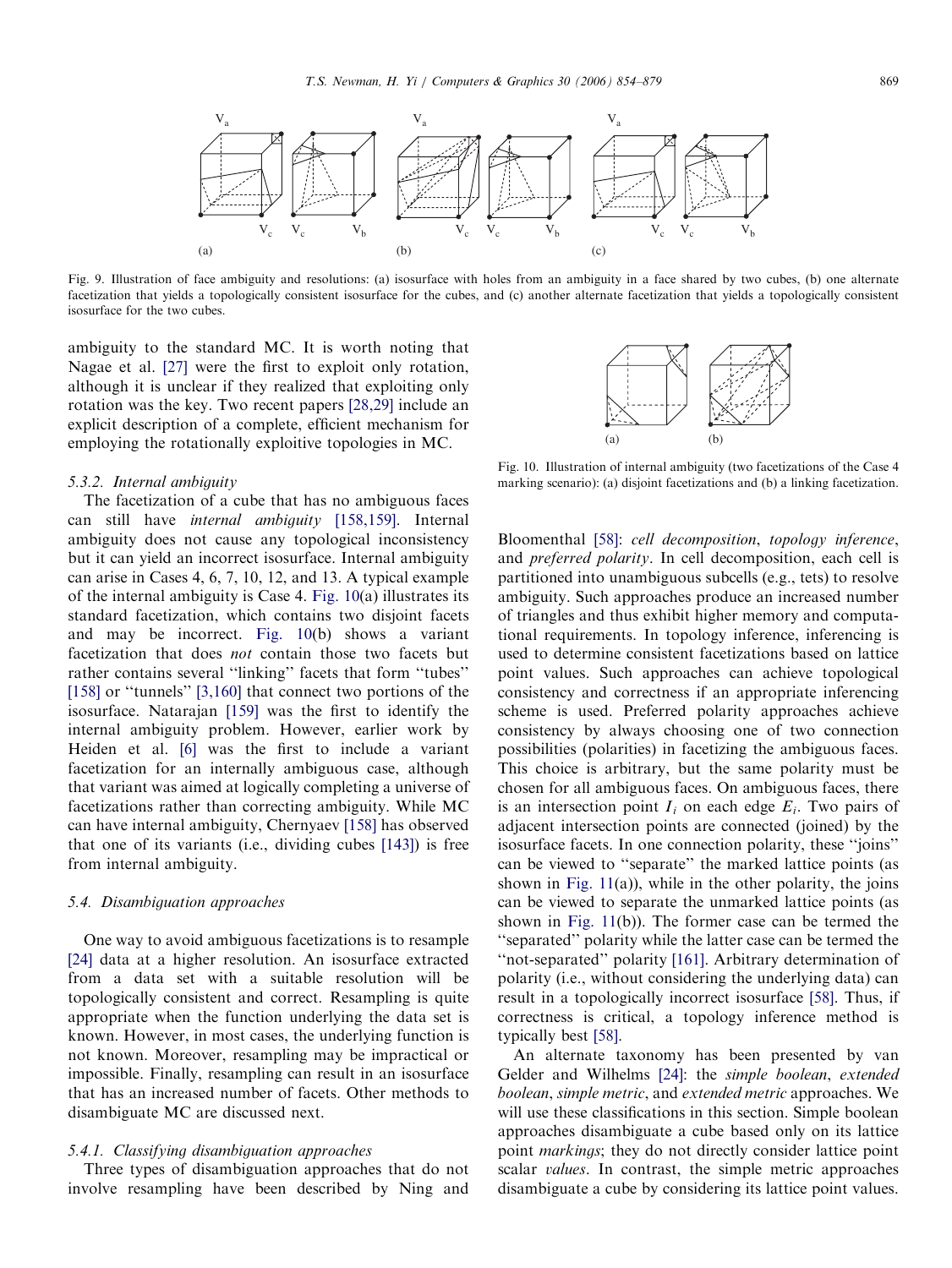<span id="page-16-0"></span>

Fig. 11. Ambiguous face connection polarities and criteria used by the AD to determine polarity: (a)  $\alpha > B(X)$  (separated) and (b)  $\alpha \le B(X)$  (not separated).

Table 7

Papers that consider (or allow) marching cubes disambiguation, categorized by approach

| Class            | Paper citations                                     |
|------------------|-----------------------------------------------------|
| Simple boolean   | $[6,21,24,27,28,42,44-46,56,58,59,100,106,162-169]$ |
| Extended boolean | $[22, 170 - 172]$                                   |
| Simple metric    | $[4,24,29,30,141,158-161,173-180]$                  |
| Extended metric  | [3, 24, 175, 181]                                   |

Extended boolean approaches examine inter-cell lattice point markings. Extended metric approaches consider inter-cell values. van Gelder and Wilhelms [\[24\]](#page-21-0) also empirically analyzed three categories of face disambiguation approaches. (Their paper predates extended boolean approaches.) They found that the approaches that use more information tend to be more correct. For example, they observed that the extended metric approaches tend to produce the most correct isosurfaces.

Disambiguation adds complexity to the MC. Nevertheless, isosurface topological consistency and correctness are necessary in most domains. The remainder of this section describes and summarizes the published disambiguation techniques. The papers concerned with MC disambiguation are listed by category in Table 7.

## 5.4.2. Simple boolean disambiguations

The simple boolean approaches generally succeed at producing consistent facetizations for ambiguous faces. Two simple boolean approaches already discussed are (1) the convex-hull-based facetization algorithm [\[21\]](#page-21-0) and (2) exploiting only rotational symmetry, provided that topological base cases are defined consistently, such as in the 23 case look-up table defined in [\[28\]](#page-21-0). The latter is also a preferred polarity strategy that uses the separated polarity. Not-separated polarity has also been used (e.g., [\[27\]\)](#page-21-0). The other simple boolean approaches can be dichotomized by the major mechanism—cell decomposition or a modified intersection look-up table—that they use in disambiguation. The approaches that utilize them in MC ambiguity resolution are described next.

5.4.2.1. Cell decomposition. Most of the simple boolean cell decomposition techniques have used the subdivision component of the MT [\[45,46\]](#page-21-0) to form tetrahedral subdivisions of the data set cubes. Subdivision into octahedra has also been used [\[42\].](#page-21-0) As described earlier (Section 3.1.2), after subdivision, the isosurface facets are constructed in the subdivisions. Since processing on tets [\[58\]](#page-22-0) or octahedra [\[42\]](#page-21-0) can generate consistent isosurfaces, both MT and marching octahedra can be considered as disambiguation approaches. Work to advance the state of the art and understanding for MT includes [\[44,56,58,](#page-21-0) [59,100,106,164,165\]](#page-21-0).

Although MT approaches can overcome ambiguity, the different tetrahedral subdivisions of the cube can produce different facetizations [\[169\]](#page-24-0). Specifically, there are two schemes to subdivide a cube into five tets, and each scheme results in a differing isosurface facetization. The new marching tetrahedra (NMT) approach [\[169\]](#page-24-0) can rectify this difference. NMT produces a facetization pattern independent of the subdivision scheme by finding facet vertices using linear interpolation for points on cube edges and using quadratic interpolation for points on cube face diagonals.

5.4.2.2. Modified (extended) look-up tables. Use of a modified look-up table is an attractive strategy because it can be both fast and accurate [\[24\].](#page-21-0) Typically, the modified table strategy supplements (extends) the cases in the basic table with subcases for the ambiguous facetization scenarios. Due to the low frequency of occurrence of ambiguous cells, processing time usually is not seriously impacted by subcase determination overhead. For example, one small study suggested that typically about 3% (and at worst 5:6%) of active cells exhibit face ambiguity [\[24\]](#page-21-0).

Modified table strategies have been used by many (e.g., [\[162\]](#page-24-0) and in the MC component of the visualization toolkit (vtk) [\[167\]](#page-24-0)), since the initial use by van Gelder and Wilhelms [\[24\].](#page-21-0) The method of Montani et al. [\[166\]](#page-24-0) also uses a modified table strategy to resolve face ambiguity. Montani et al.'s solution uses one additional facetization pattern for the reflectively symmetric instances of the six scenarios that exhibit face ambiguity.

Heiden et al. [\[6\]](#page-20-0) have developed an extended look-up table strategy that is based on their finding that for Cases 8–14 of the standard MC, reflection need not be used since the reflective symmetric cases for these can be alternately expressed by exploiting rotation. Use of only rotation also naturally resolves the face ambiguity for Cases 10, 12, and 13. To overcome face ambiguity in Cases 3, 6, and 7, Heiden et al. designed one additional facetization pattern for the reflectively symmetric instance of each scenario. An extra pattern suggested for Case 4 allows address of that case's internal ambiguity. Heiden et al.'s strategy appears to be the first disambiguation approach for standard MC that addresses both topological consistency and internal ambiguity, although it only solves the internal ambiguity problem for Case 4. A later paper by Zhou et al. [\[168\]](#page-24-0) independently suggested the same analysis and solution as Heiden et al. for the Cases 3, 6, 7, 10, 12, and 13.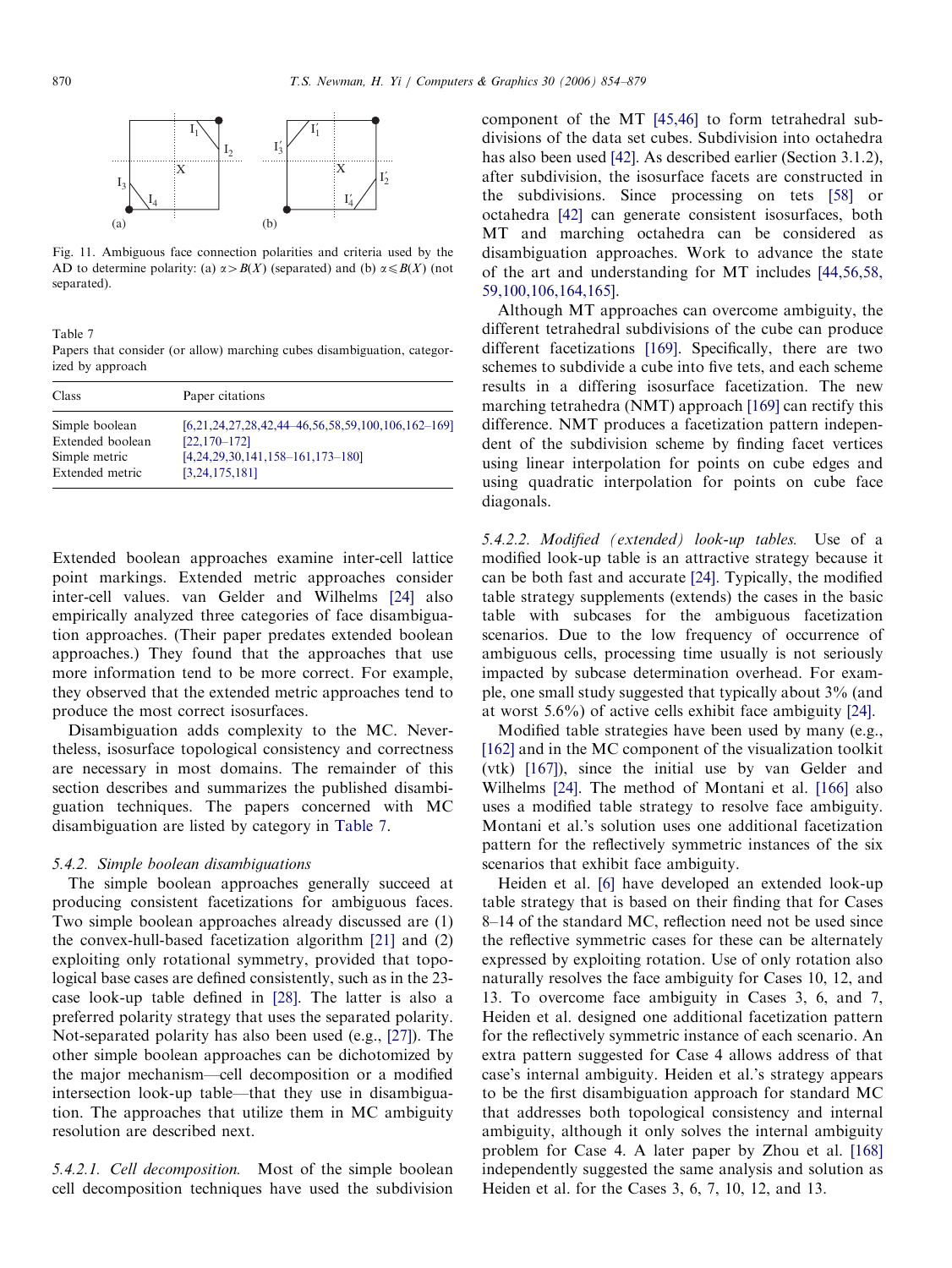#### 5.4.3. Extended boolean disambiguations

The existing extended boolean approaches are: (1) an extended look-up table method [\[172\],](#page-24-0) (2) a variant on the MT [\[22\],](#page-21-0) and (3) a coarse facetization scheme [\[171\]](#page-24-0). The first method [\[172\]](#page-24-0) detects the conditions for a hole (i.e., whenever one cube adjacent to an ambiguous face has five or six marked lattice points and the other adjacent cube has two, three, or four marked lattice points) and then adds triangles to span the hole. The method can produce nonmanifold surfaces. The second method [\[22\]](#page-21-0) achieves a more regular MT facetization for tets formed from subdivision. Most MT facetizations are irregular due to the significant differences in sizes of the subdivided tets. A more regular facetization can be achieved using a variant subdivision scheme based on a single tetrahedral shape, with all tetrahedra spanning portions of two cubes [\[22\].](#page-21-0) Each tetrahedron has one edge between the centroids of adjacent cubes, four edges from centroids to lattice points, and one edge between lattice points. The third method [\[171\]](#page-24-0) is motivated by combinatorial topology and produces an isosurface that has facet vertices only at data set lattice points. The approach can be applied such that facet edges are either 18- or 26-connected (i.e., 26-connected edges are either cube edges, face diagonals, or cube diagonals). The approach can be encoded in a look-up table. It considers adjacent cubes in only two intersection scenarios.

Extended boolean algorithms for binary data also exist [\[170\].](#page-24-0) These algorithms optimize properties such as the total number of facets via processing on graphs of certain ambiguous cubes and classes of vertices.

## 5.4.4. Simple metric disambiguations

Most simple metric approaches are either facial averaging, bilinear, or trilinear methods. These approaches, which are discussed next, are also classifiable as *topology* inference methods.

One rule-based simple metric approach [\[30\]](#page-21-0) also exists. The approach utilizes logical rules to detect ambiguous faces arising from Cases 3, 6, and 7 of the standard MC and generates the facetizations for these cases using the separated connection polarity strategy. It is unclear if the method is suitable for resolving facial ambiguity arising in other cases.

5.4.4.1. Facial averaging. Facial averaging was first employed in the Wyvill et al. [\[4\]](#page-20-0) propagation-based isosurface extraction. It can also be used to disambiguate MC faces [\[24\]](#page-21-0) and the interval volume [\[175\].](#page-24-0) Facial averaging disambiguates each ambiguous face using the average scalar value of the face's lattice points. Specifically, if the average value equals or exceeds the isovalue, the notseparated connection polarity is chosen, otherwise, the separated polarity is chosen. Facial averaging cannot resolve internal ambiguity.

5.4.4.2. Bilinear approaches. One well-known bilinear approach designed for MC face (or interval volume [\[175\]\)](#page-24-0) disambiguation is the asymptotic decider (AD) of Nielson and Hamann [\[161\]](#page-24-0). The AD uses the bilinear interpolant B of each ambiguous face's lattice values. For any isovalue  $\alpha$ , the contour curve (i.e., for  $\alpha$ ) on the bilinear interpolant is hyperbolic in shape, and the hyperbola's branches intersect the ambiguous face. (If the bilinear interpolant were applied to a non-ambiguous face, at most one branch of the contour hyperbola would intersect the face.) The AD determines the value  $B(X)$  of the interpolant at the point  $X$ , where  $X$  is the place that the hyperbola's asymptotes intersect (i.e.,  $X$  is the saddle point of the interpolant [\[159\]\)](#page-24-0), and compares  $B(X)$  to the  $\alpha$  to determine the connection polarity for the ambiguous face. As illustrated in [Fig. 11\(](#page-16-0)a), when  $\alpha > B(X)$ , the separated polarity is used. When  $\alpha \leq B(X)$ , the not-separated polarity is used (since  $X$ , like the marked lattice points, is interior to or on the boundary of the isosurface), as illustrated in [Fig. 11\(](#page-16-0)b). The AD resolves only face (i.e., not internal) ambiguity.

Two schemes similar to AD that correct both types of ambiguity have also been described. One scheme computes bilinear interpolants on two opposite faces of any internally ambiguous cube and then projects the hyperbolic contour curves for the isovalue onto one of the two faces [\[158\].](#page-24-0) If the projected curves intersect, a linked facetization is formed for the cube (as illustrated in [Fig. 10](#page-15-0)(b)). Otherwise, the facets inside the cube must be disjoint (as shown in [Fig. 10\(](#page-15-0)a)). A variant scheme  $[158]$  considers bilinear variation over any plane that is interior to the internally ambiguous cube and parallel to one of its faces. Both schemes can be implemented in a 33-entry look-up table [\[158\]](#page-24-0). A full table-based implementation has also been described [\[176\]](#page-24-0) (and its source code made available online). One fault in the table is that it can result in a non- $C<sup>0</sup>$  facetization since some facets can lie on cube faces; such facets may share an edge with more than one other facet [\[160\].](#page-24-0)

5.4.4.3. Trilinear approaches. Simple metric trilinear interpolation strategies generally allow both face and internal ambiguities to be resolved. Moreover, if a trilinear interpolant accurately represents the underlying function of the data set, topologically correct isosurfaces can be produced.

When the underlying function of a data set is unknown (which is usually the case), piecewise trilinear interpolation on lattice point values has often been used as an approximation of the distribution inside each cell. As such, piecewise trilinear interpolation has also been used to determine isosurface facetization, especially to resolve ambiguity. The trilinear interpolation assumes that a data set's scalar values vary linearly between lattice points along the  $x$ ,  $y$ , and  $z$  directions inside each cell. The topology of the part of the isosurface that intersects each cube can be determined by comparing the given isovalue with the value of the trilinear interpolant at its saddle points. A piecewise trilinear interpolant yields a piecewise cubic surface [\[18\].](#page-21-0)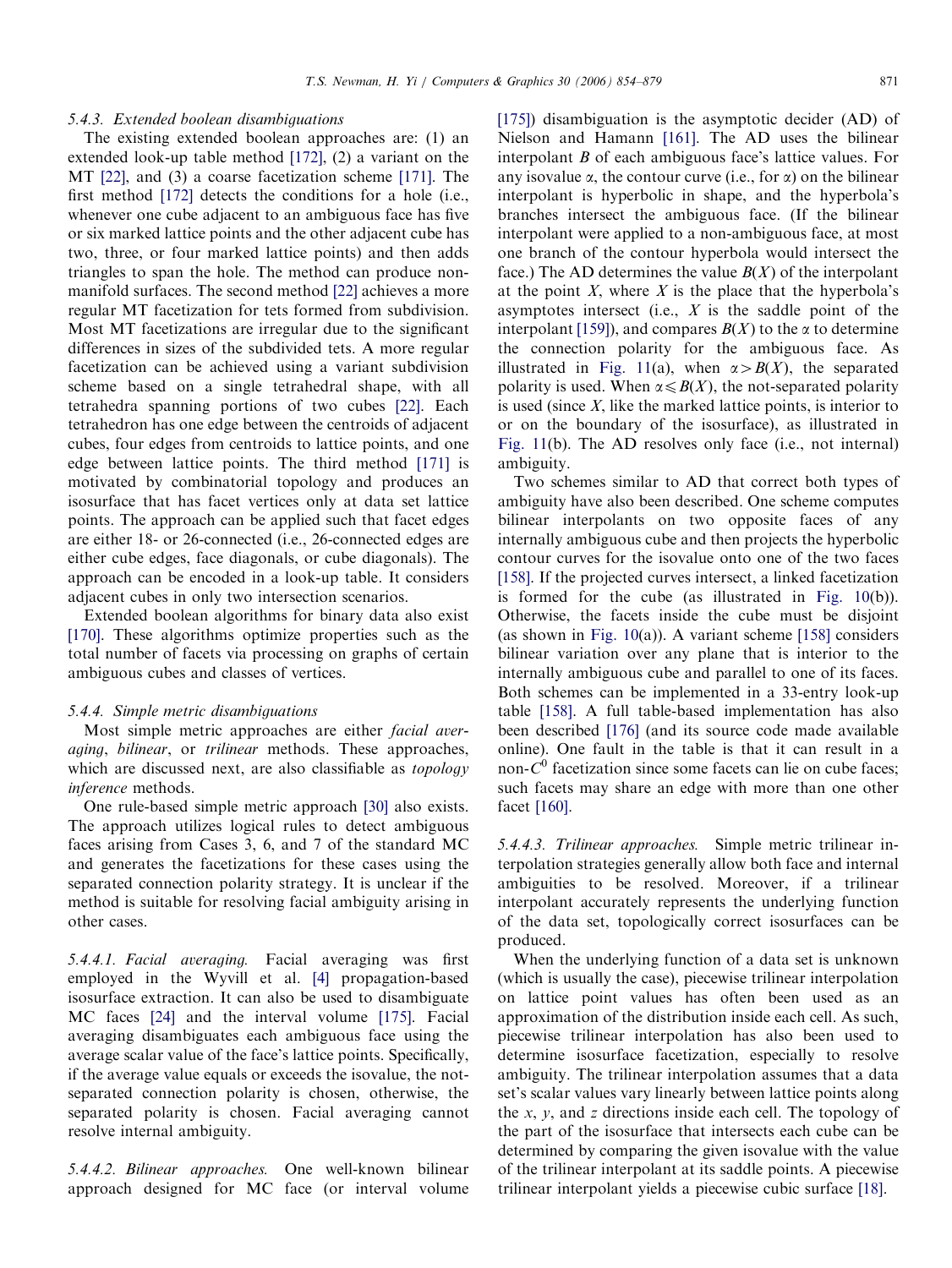One example of a simple metric trilinear interpolation approach is the previously mentioned triangular Bezier patch MC extension [\[141\].](#page-23-0) Another approach, proposed by Matveyev [\[178,179\],](#page-24-0) disambiguates through organizing the intersections of the isosurface with ambiguous faces and with rectangular patches inside cubes. The approach uses graph theoretic means to form the facetization on the intersection points. It can correct both face and internal ambiguity. Matveyev [\[180\]](#page-24-0) has also described an extended look-up table approach that uses trilinear interpolation to resolve only internal ambiguity. For internally ambiguous cubes, the technique determines whether to form a disjoint or a linking facetization using the number of intersections of the isosurface with each cube diagonal.

The trilinear interpolation strategy of Natarajan [\[159\]](#page-24-0) has been a basis for several simple metric techniques. The strategy determines the connection pattern in a cube by comparing the isovalue with the value of the trilinear interpolant at seven saddle points—six on faces and one interior to the cube. The face saddles are saddles of the bilinear interpolant of the face's lattice values. The interior (or body) saddle is a saddle point of the trilinear interpolant. Computing its value is a little time-consuming, although factorizing the interpolant can reduce the number of computations [\[177\]](#page-24-0). The Natarajan strategy can be viewed as extending the AD [\[161\]](#page-24-0) by utilizing an extra (i.e., body) saddle point, which allows resolution of internal ambiguity. However, the facetization can be topologically incorrect since there can be more than one body saddle point in Case 13 [\[160\]](#page-24-0), as well as in other cases [\[182\]](#page-24-0). In addition, sometimes the produced mesh is not  $C^0$  [\[160\]](#page-24-0).

Two techniques have used the Natarajan strategy in look-up table-based disambiguation (i.e., [\[173,174\]](#page-24-0)). The techniques select among multiple intersection patterns for each ambiguous scenario using the Natarajan strategy. One of the approaches [\[174\]](#page-24-0) uses an interior point that may not fall on the interpolant, however [\[160\]](#page-24-0).

Recently, Lopes and Brodlie [\[160\]](#page-24-0) have presented a partial correction of the incomplete universe of facetizations in [\[159\]](#page-24-0) and one of its derivatives [\[174\].](#page-24-0) In disambiguating the Case 13 topology, the Lopes and Brodlie approach uses two body saddles to allow correctness. The approach is able to determine the triangulation based on 14 generic patterns of intersection, although these patterns are organized by type of boundary polygon rather than by vertex marking pattern. The boundary polygon type of each cube is found by referencing a look-up table indexed through a scheme that considers the cube's standard MC topological case number in conjunction with evaluation of the trilinear interpolant. The approach uses points internal to the cube to ensure that the facetization closely approximates the interpolant. It also produces an isosurface that smoothly changes as the isovalue changes (e.g., if a gradual change of the isovalue causes a ''tunnel'' to occur, there will be a gradual change from a nontunneled to a tunneled topology). Compared to standard MC, the Lopes and Brodlie approach executes a little more slowly and produces several times more facets.

The recent method of Nielson [\[29\]](#page-21-0) also considers withincube trilinear interpolant behavior. The method resolves facial and internal ambiguity using a three-stage strategy. In its first stage, it uses a 23-case look-up table (i.e., that exploits only rotational symmetry) to determine basic topology. In the second stage, bilinear variation over cube faces is used to resolve facial ambiguity. Lastly, internal ambiguities are resolved by considering the interpolant within each cube. The paper includes a complete catalog of the facetizations that are topologically consistent and correct.

The topologies identified by Nielson [\[29\]](#page-21-0) are identical to those identified by Lopes and Brodlie [\[160\].](#page-24-0) Use of either method can thus produce a mesh that is free of ambiguities. One advantage to the Nielson approach is that its straightforward first phase can be used by itself to produce a triangulated mesh that is topologically consistent (although not necessarily correct; application of the second and third phases produces correctness). Furthermore, the Nielson approach's data structures and case-by-case facetization patterns are presented in detail in the paper. An advantage of the Lopes and Brodlie method is that its facetization more closely follows the interpolant's shape within the cubes. The cost of this higher level of accuracy is a larger number of facets, however. Also, the method does not consider all cases with two body saddles [\[182\]](#page-24-0).

# 5.4.5. Extended metric disambiguations

Three types of extended metric approaches have been presented: interpolation, gradient consistency heuristics, and type merging. These approaches can also be classified as topology inference methods.

The interpolation approaches have exploited tricubic or trilinear interpolation functions. The tricubic approach [\[24\]](#page-21-0), which achieves topological consistency, determines the connection polarity for each ambiguous face through fitting a tricubic polynomial to lattice point scalar values in the vicinity of the face. The fittings require moderate computation, which may limit the approach's applicability. The trilinear approach [\[3\]](#page-20-0) first corrects face ambiguities using the AD [\[161\].](#page-24-0) Then, each face saddle point is examined to determine if it is a true saddle point of a trilinear interpolant. This examination considers the lattice point values of the two cells that share the face containing the candidate saddle point. Finally, internal ambiguity is resolved by evaluating a trilinear interpolating function to find body saddle points. These saddle points are used by a process that generates facet vertices interior to cells. The approach well-facetizes ''tunnels'' (i.e., ''tubes'') in linking facetizations, at least when trilinear interpolation wellmodels the variation in the data. However, the trilinear approach can only be applied to data sets in which no adjacent grid vertices have identical values.

Gradient consistency heuristic methods use lattice point gradients (which are usually not known and hence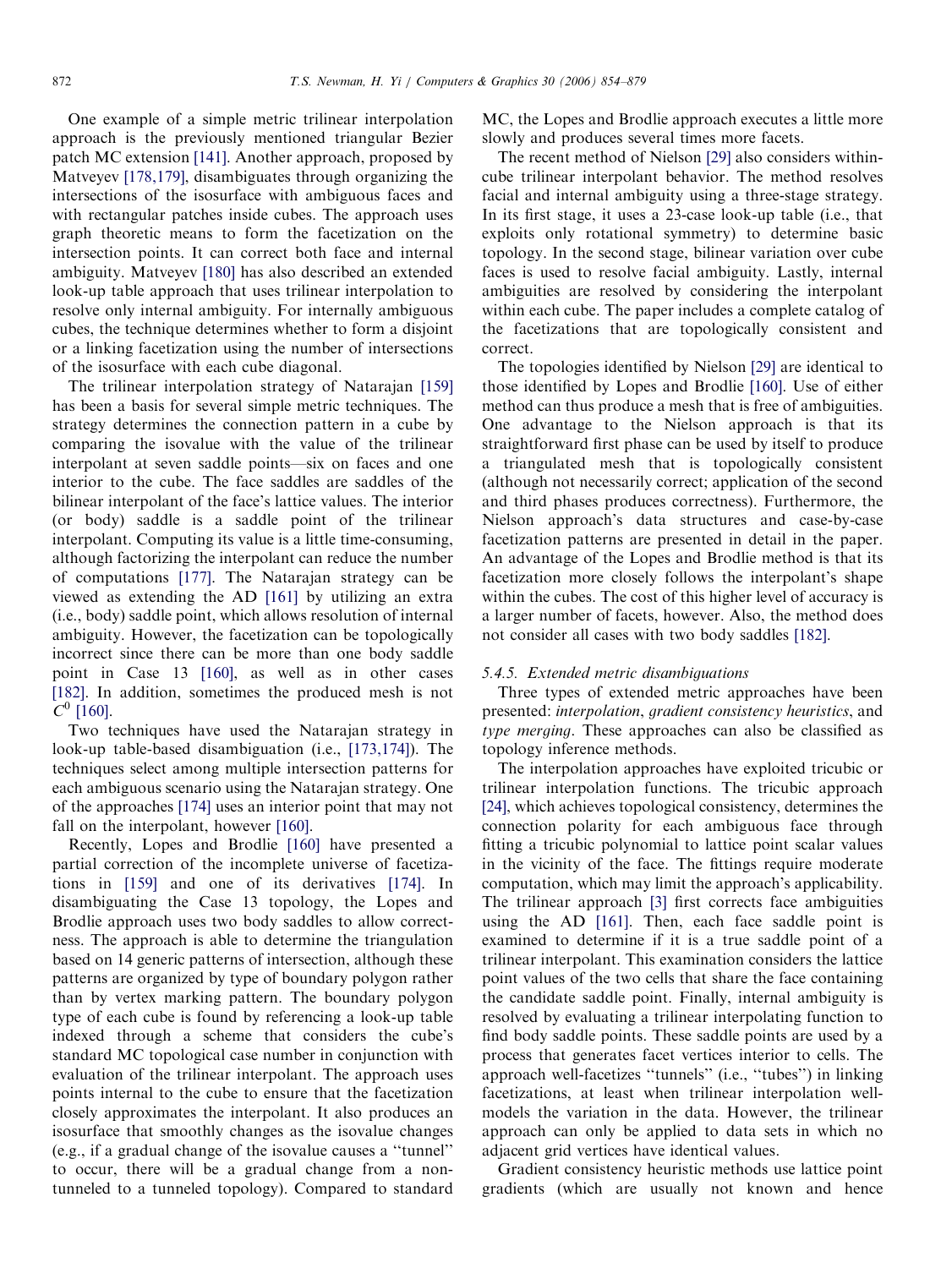mesh when high-resolution viewing is needed. In this

estimated) to generate topologically consistent isosurfaces. Two gradient consistency heuristic methods have been described: the center-pointing gradient and quadratic fit approaches [\[24\].](#page-21-0) In both, a bivariate quadratic function is fit on each ambiguous face. The function exactly fits lattice point scalar values and interpolates lattice point gradients. The methods compare the value of the bivariate quadratic at a specified position to the isovalue to determine the connection polarity. The specified position is the face center for the center-pointing method and the function saddle point for the quadratic fit method. The quadratic fit method is actually a generalization of the AD [\[161\]](#page-24-0) since the bilinear interpolant used by the AD is a special case of the bivariate quadratic function. The gradient consistency heuristics have also been used to disambiguate interval volumes [\[175\]](#page-24-0).

The type merging [\[181\]](#page-24-0) extends the AD [\[161\]](#page-24-0) to use information from neighboring cubes. The approach first simplifies the triangulation produced by the standard MC by merging adjacent active cells to form rectangular parallelepipeds. Then, inconsistencies are prevented by applying the AD to the ambiguous faces of the parallelepipeds.

## 5.5. Ambiguity and speed

When fast isosurfacing is needed, saving time by avoiding disambiguation may be reasonable, especially when there are few ambiguities [\[175\].](#page-24-0) One aid to determining ambiguity frequency is the metric of Fujishiro and Takeshima [\[175\].](#page-24-0) The metric measures grid point value cooccurrences which appear to be correlated with ambiguity frequency for both MC-based isosurfaces and interval volumes. The metric might also be useful in hierarchical geometric approaches as a means to detect the regions in which disambiguation overhead can be avoided.

# 6. The mesh's facet count

For large data sets, the MC can generate an isosurface with very many facets. In addition, the triangulation can include undesirable details (e.g., from sampling noise) and many small triangles [\[183\].](#page-24-0) As the number of facets increases, frame rendering rates are reduced and memory consumption increases. Approaches to limit this problem's impact, which is especially germane in address of inter-CPU communication latency for multi-CPU computation of MC, include use of more efficient, compressed isosurface representations (e.g., [\[184\]\)](#page-24-0) and simplification of the MC mesh. Discussion of compression and simplification is beyond the scope of this paper.

Approaches that adapt the MC (or its extensions) basic processing in order to support multi-resolution viewing have also been developed. Such approaches can produce a compact, simplified description of the isosurface mesh for low-resolution viewing or a fully detailed description of the 6.1. Multi-resolution based approaches

section, such strategies are discussed.

A number of multi-resolution representations have been presented for use with MC, such as the octree and pyramidal approaches that were discussed earlier. Hierarchical approaches to MT have also been demonstrated, some of which are also multi-resolution (e.g., [\[100,106\]\)](#page-22-0). The use of hierarchy can allow faster isosurfacing. Multiresolution representations can enable rendering less facets than in conventional MT. In the work of Gerstner et al. [\[103,106,185\]](#page-23-0), a multi-resolution isosurface representation is constructed based on tetrahedral bisection. The technique first decomposes a volume into six tetrahedra and builds a binary tetrahedra hierarchy tree through recursive bisection of each tetrahedron. The MT is then applied on the tree to extract isosurfaces at a desired (or at multiple) resolution(s). Gerstner [\[99,100\]](#page-22-0) has also utilized this tree for a hierarchical back-to-front sorting of the tetrahedra and isosurface triangles and for a hierarchical computation of data gradients to enable fast extraction and rendering of multiple transparent isosurfaces.

Other hierarchical data structures have also been used to support efficient level-of-detail (LOD) renderings for extensions of the MC. For example, an efficient method for view-dependent MT has been reported by Gregorski et al. [\[164\]](#page-24-0). The method employs a hierarchical data structure that well-supports adaptive refinement based on longestedge bisection. These features are coupled with careful layout of data, which altogether enable efficient processing, especially for LOD operations. Recently, Gregorski et al. [\[186\]](#page-24-0) have described a way to hasten the method by exploiting desktop graphics hardware.

# 7. Computing quantities from an isosurface

Methods for determining quantitative information about the isosurface mesh produced by the MC has also been a topic that some have investigated. For example, methods to incorporate computation of isosurface area, volume, etc., have been described (e.g., [\[187,188\]](#page-24-0)). In addition, a DMC isosurface's volume can be easily found via table look-up [\[189\]](#page-24-0). These approaches enable simultaneous isosurface extraction and quantitative information computation.

Histogram-based approaches for determining an isosurface's volume, area, mean gradient, and surface curvature prior to an isosurface extraction have also been described [\[96\].](#page-22-0) Nielson [\[190\]](#page-25-0) has described a quite different approach to determining surface measures, such as curvature. His approach requires use of several variant facetizations for MC which ensure that each portion of the isosurface is a function with a single value. The isosurface can then be locally represented by approximating functions, such as radial basis functions of thin plate splines, for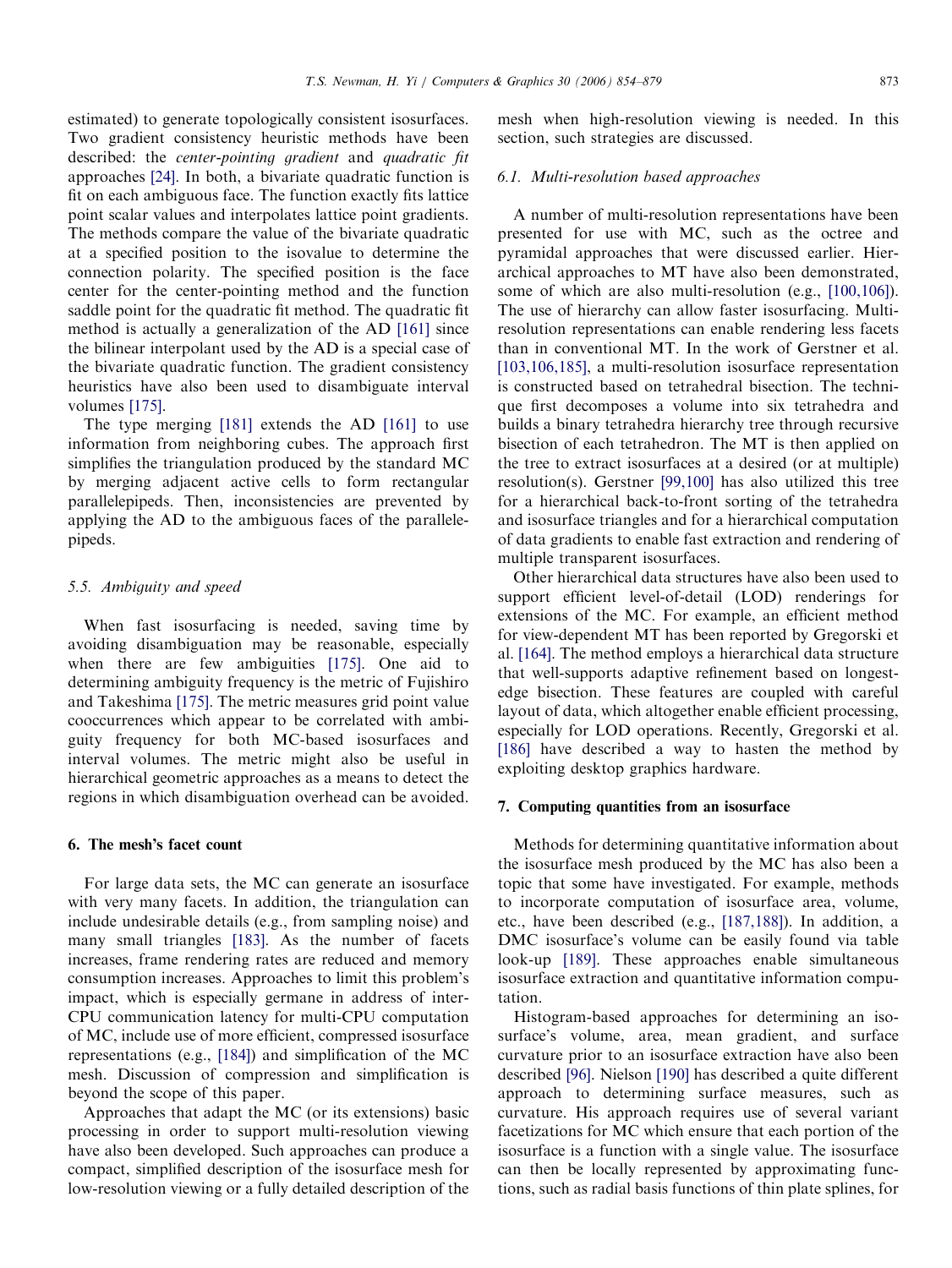<span id="page-20-0"></span>which surface measures, such as surface curvature, are well-defined. The universe of facetization patterns, when applied with the 23-case rotational symmetry-exploitive MC, forms what Nielson has termed the MC\* isosurfacing. Use of MC\* involves variant faceting topologies for only four of the 23 configurations shown in [Fig. 6](#page-3-0).

Quantitative information about isosurfaces is useful to determine properties related to data as well as to evaluate implementations of the MC. For example, isosurface area has been used to determine isovalues of interest [\[102\]](#page-23-0) and to evaluate MC versus MT [\[191\]](#page-25-0). Joseph et al. [\[192\]](#page-25-0) have described a set of tools that include mechanisms for display of qualitative information (e.g., the relative divergence of two isosurfaces) and of quantitative information (e.g., an isosurface's surface area). The tool set can aid isosurface evaluations, such as analysis of the topological consistency of the isosurface generated by any implementation of the MC.

#### 8. Conclusions and future directions

The MC is probably the most popular method at present for isosurface extraction and rendering. Since the MC was proposed, many researchers have focused on extending the basic approach, resolving its ambiguities, and improving its performance. In this paper, an exhaustive survey of the development and extensions of MC has been presented. The enhancements, applications, and spin-offs reported in the graphics and visualization literature have also been described.

Although some applications, such as those involving ''quick-and-dirty'' data set investigation, do use the standard MC and simply ignore the possibility of it producing a representation with defects, a variety of resolutions to its ambiguity-induced defects are available. Applications concerned primarily with eliminating face ambiguity should either (1) avoid exploiting reflective symmetry, for example, by using the rotationally symmetric topological base cases explained in detail by Nielson et al. [\[28\]](#page-21-0) or (2) couple standard MC with any one of the suitable corrective measures, such as the historically popular AD [\[161\]](#page-24-0), described in Section 5. An application that is interested in the highest fidelity should (1) utilize one of the ambiguity corrections that resolves both internal and face ambiguity or (2) couple an internal ambiguity correction with a basic topology determination that does not exploit reflective symmetry.

Many researchers continue to study MC's behavior, methods to perform it efficiently, and ways to improve the quality of its renderings. For example, study of ambiguity, methods for disambiguation, and methods to achieve a more high-quality facetization—such as how to display interior structures [\[193\]](#page-25-0) and how noisy edges/corners can be eliminated—is ongoing. Work toward performance improvements, such as (1) to take advantage of the power of multiple processors housed locally or distributed over a wide-area network and (2) to allow efficient out-of-core computation for very large data sets, such as time-varying data, is continuing as well. Expansion of the MC to broader application areas (e.g., to high-dimensional  $(4 + D)$  data, especially irregular, unusual, or time-varying  $4 + D$  data) is also a research interest.

Hybrid approaches that combine direct volume rendering (such as ray casting) with IVR (such as MC) also continue to be subjects of ongoing investigation. For example, Kreeger and Kaufman [\[194\]](#page-25-0) have mixed rendering of polygonal surfaces (extracted by MC or other means) with rendering of solid volume structures. Also, Hauser et al.'s [\[195\]](#page-25-0) two-level volume rendering approach allows a separate rendering technique to be applied for each object of a volume data set. Development of additional mechanisms and study of those mechanisms' properties are likely in the future.

Many users of MC desire localization of structures or features of interest from a volumetric data set. However, in many data sets, inhomogeneities in the items of interest make isosurfacing of limited utility, especially for tasks requiring analysis of shape. Development of new methods that extend the MC or which postprocess its output to achieve more accurate localization is likely in the future.

The MC is continually being applied to new problems, and such application is likely to produce many more spinoff findings in coming years.

## Acknowledgments

We acknowledge and appreciate the National Science Foundation's support under Grants ASC-9702401 and ACI-0222819. We also are grateful for the helpful suggestions of the reviewers and other colleagues, including the ideas that have arisen from discussions with J. Brad Byrd, Suk Seo, and Huijuan Zhang.

#### References

- [1] Jones M, Leu A, Satherley R, Treavett S. Glossary. In: Chen M, Kaufman A, Yagel R, editors. Volume graphics. London: Springer; 2000. p. 395–406.
- [2] Lorensen W, Cline H. Marching cubes: a high resolution 3D surface construction algorithm. Computer Graphics 1987;21(4):163–9.
- [3] Weber G, Scheuermann G, Hagen H, Hamann B. Exploring scalar fields using critical isovalues. In: Proceedings of visualization '02, Boston, 2002. p. 171–8.
- [4] Wyvill G, McPheeters C, Wyvill B. Data structures for soft objects. Visual Computer 1986;2(4):227–34.
- [5] Watt A, Watt M. Advanced animation and rendering techniques: theory and practice. New York: Addison-Wesley; 1992.
- [6] Heiden W, Goetze T, Brickmann J. Fast generation of molecular surfaces from 3D data fields with an enhanced marching cube algorithm. Journal of Computational Chemistry 1993;14(2):246–50.
- [7] Yim P, Vasbinder G, Ho V, Choyke P. Isosurfaces as deformable models for magnetic resonance angiography. IEEE Transactions on Medical Imaging 2003;22(7):875–81.
- [8] Lin F, Seah HS, Lee YT. Deformable volumetric model and isosurface: exploring a new approach for surface boundary construction. Computers & Graphics 1996;20(1):33–40.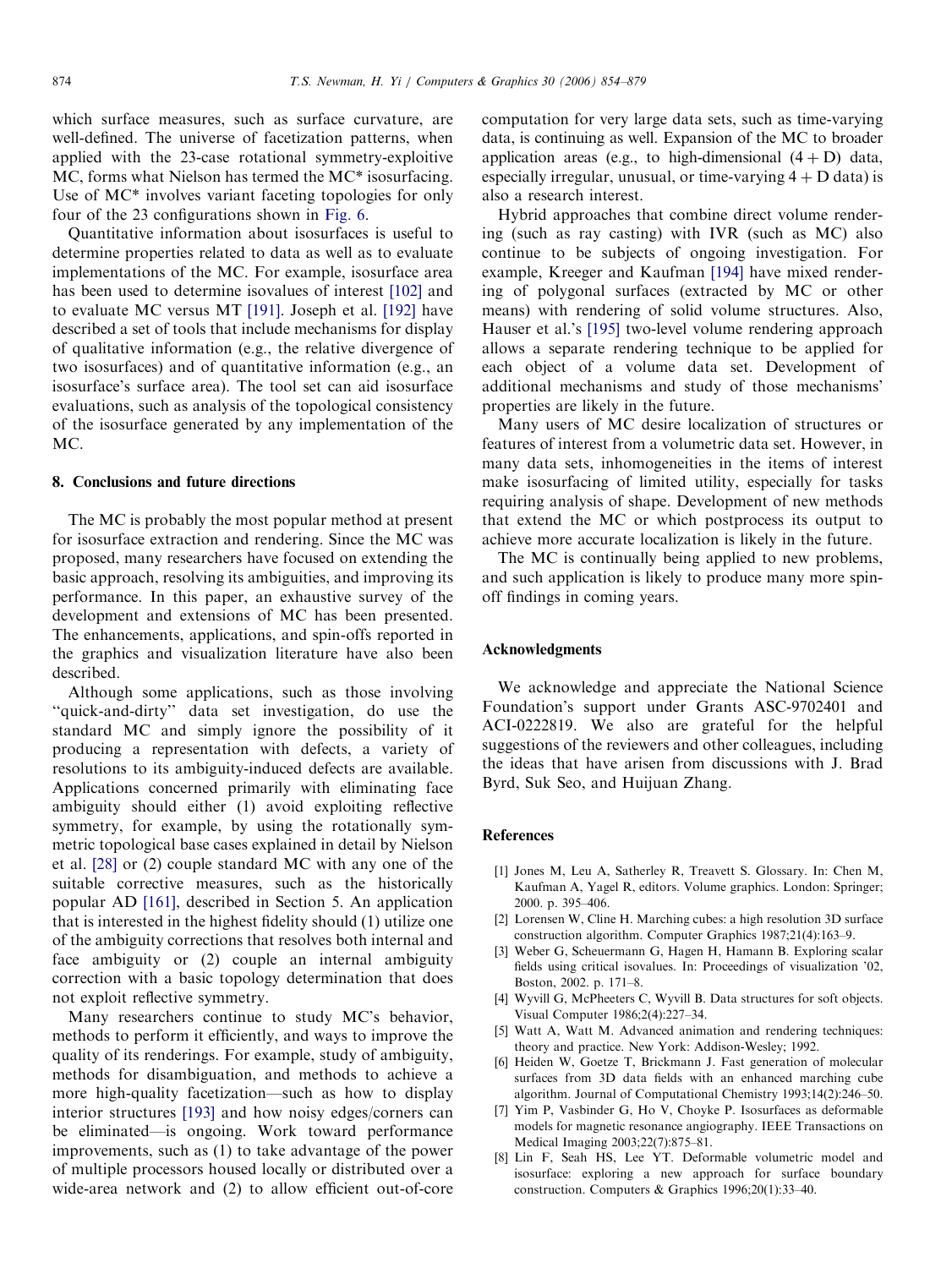- <span id="page-21-0"></span>[9] Ferley E, Cani M-P, Gascuel J-D. Practical volumetric sculpting. Visual Computer 2000;16(8):469–80.
- [10] Stein R, Shih A, Baker M, Cerco C, Noel M. Scientific visualization of water quality in the chesapeake bay. In: Proceedings of visualization '00, Salt Lake City, 2000. p. 509–12.
- [11] Matsuda H, Cingoski V, Kaneda K, Yamashita H, Takehara J, Tatewaki I. Extraction and visualization of semitransparent isosurfaces for 3D finite element analysis. IEEE Transactions on Magnetics 1999;35(3):1365–74.
- [12] Trembilski A. Two methods for cloud visualization from weather simulation data. Visual Computer 2001;17:179–84.
- [13] Kim K, Wittenbrink C, Pang A. Data level comparison of surface classification and gradient filters. In: Proceedings of joint international workshop on volume graphics 2001, Stony Brook, New York, 2001. p. 249–63.
- [14] Savarese S, Rushmeier H, Rernardini F, Perona P. Shadow carving. In: Proceedings of the eighth international conference on computer vision, Vancouver, 2001. p. (I)190–7.
- [15] Frisken S, Perry R, Rockwood A, Jones T. Adaptively sampled distance fields: a general representation of shape for computer graphics. In: Proceedings of SIGGRAPH 2000, New Orleans, 2000. p. 249–54.
- [16] Hall M. Defining surfaces from sampled data. In: Glassner A, editor. Graphics gems. New York: Academic Press; 1990. p. 552–7.
- [17] Bajaj C, Pascucci V, Schikore D. Accelerated isocontouring of scalar fields. In: Bajaj C, editor. Data visualization techniques. New York: Wiley; 1999. p. 31–47.
- [18] Brodlie K, Wood J. Recent advances in volume visualization. Computer Graphics Forum 2001;20(2):125–48.
- [19] Livnat Y. Accelerated isosurface extraction approaches. In: Hansen C, Johnson C, editors. The visualization handbook. New York: Elsevier; 2005. p. 39–55.
- [20] Banks D, Linton S, Stockmeyer P. Counting cases in substitope algorithms. IEEE Transactions on Visualization and Computer Graphics 2004;10(4):371–84.
- [21] Bhaniramka P, Wenger R, Crawfis R. Isosurface construction in any dimension using convex hulls. IEEE Transactions on Visualization and Computer Graphics 2004;10(2):130–41.
- [22] Chan S, Purisima E. A new tetrahedral tesselation scheme for isosurface generation. Computers & Graphics 1998;22(1):83–90.
- [23] Miguet S, Nicod J-M. A load-balanced parallel implementation of the marching-cube algorithm. In: Proceedings of high performance computing symposium '95, Montreal, 1995. p. 229–39.
- [24] van Gelder A, Wilhelms J. Topological considerations in isosurface generation. ACM Transactions on Graphics 1994;13(4): 337–75.
- [25] Roberts JC, Hill S. Piecewise linear hypersurfaces using the marching cubes algorithm. In: Proceedings of visual data exploration and analysis VI, San Jose, 1999. p. 170–81.
- [26] Banks D, Linton S. Counting cases in marching cubes: Toward a generic algorithm for producing substitopes. In: Proceedings of visualization '03, Seattle, 2003. p. 51–8.
- [27] Nagae T, Agui T, Nagahashi H. Surface construction and contour generation from volume data. In: Proceedings of medical imaging '93 conference on image processing (SPIE vol. 1898), Newport Beach, CA, 1993. p. 74–84.
- [28] Nielson G, Huang A, Sylvester S. Approximating normals for marching cubes applied to locally supported isosurfaces. In: Proceedings of visualization '02, Boston, 2002. p. 459–66.
- [29] Nielson G. On marching cubes. IEEE Transactions on Visualization and Computer Graphics 2003;9(3):283–97.
- [30] Delibasis K, Matsopoulos G, Mouravliansky N, Nikita K. A novel and efficient implementation of the marching cubes algorithm. Computerized Medical Imaging and Graphics 2001;25:343–52.
- [31] Weber G, Kreylos O, Ligocki T, Shalf J, Hagen H, Hamann B. Extraction of crack-free isosurfaces from adaptive mesh refinement data. In: Proceedings of VisSym'01, Ascona, Switzerland, 2001.
- [32] Chiang, Y-J. Out-of-core isosurface extraction of time-varying fields over irregular grids. In: Proceedings of visualization '03, Seattle, 2003. p. 217–24.
- [33] Shen H-W. Isosurface extraction in time-varying fields using a temporal hierarchical index tree. In: Proceedings of visualization '98, Research Triangle Park, 1998. p. 159–66.
- [34] Sutton P, Hansen C. Isosurface extraction in time-varying fields using a temporal branch-on-need tree. In: Proceedings of visualization '99, San Francisco, 1999. p. 147–53.
- [35] Sutton P, Hansen C. Accelerated isosurface extraction in timevarying fields. IEEE Transactions on Visualization and Computer Graphics 2000;6(2):98–107.
- [36] Tory M, Röber N, Möller T, Celler A, Atkins M. 4d space-time techniques: a medical imaging case study. In: Proceedings of visualization '01, San Diego, 2001. p. 473–6.
- [37] Weigle C, Banks D. Complex-valued contour meshing. In: Proceedings of visualization '96, San Francisco, 1996. p. 173–80.
- [38] Weigle C, Banks D. Extracting isovalued features in 4-dimensional scalar fields. In: Proceedings of 1998 symposium on volume visualization, Research Triangle Park, 1998. p. 103–10.
- [39] Bhaniramka P, Wenger R, Crawfis R. Isosurfacing in higher dimensions. In: Proceedings of visualization '00, Salt Lake City, 2000. p. 267–73.
- [40] G. Ji, H.-W. Shen, R. Wenger, Volume tracking using higher dimensional isosurfacing. In: Proceedings of visualization '03, Seattle, 2003. p. 209–16.
- [41] Goldsmith J, Jacobson A. Marching cubes in cylindrical and spherical coordinates. Journal of Graphics Tools 1996;1(1): 21–31.
- [42] Carr H, Theussl T, Möller T. Isosurfaces on optimal regular samples. In: Proceedings of VisSym '03, Grenoble, 2003. p. 39–48.
- [43] He M, Xiong B, Yu H. Multi-resolution surface reconstruction. In: Proceedings of international conference on image processing '04, vol. 3, Singapore, 2004. p. 1971–4.
- [44] Nielson G, Foley TA, Hamann B, Lane D. Visualizing and modeling scattered multivariate data. IEEE Computer Graphics and Applications 1991;11(3):47–55.
- [45] Payne B, Toga A. Surface mapping brain function on 3D models. IEEE Computer Graphics and Applications 1990;10(5):33–41.
- [46] Shirley P, Tuchman A. A polygonal approximation to direct scalar volume rendering. Computer Graphics 1990;24(5):63–70.
- [47] Takahashi T, Mekada Y, Murase H, Yonekura T. High quality isosurface generation from volumetric data and its application to visualization of medical ct data. In: Proceedings of the 17th international conference on pattern recognition, vol. 3, Cambridge, UK, 2004. p. 734–7.
- [48] Gallagher R, Nagtegaal J. An efficient 3-d visualization technique for finite element models and other coarse volumes. Computer Graphics 1989;23(3):185–94.
- [49] Gallagher R. Computer visualization: graphics techniques for scientific and engineering analysis. Boca Raton, FL: CRC Press; 1995.
- [50] He T, Hong L, Varshney A, Wang S. Controlled topology simplification. IEEE Transactions on Visualization and Computer Graphics 1996;2(2):50–4.
- [51] S. Schaefer, J. Warren, Dual marching cubes: primal contouring of dual grids. In: Proceedings of Pacific graphics 2004, Seoul, 2004. p. 70–6.
- [52] Shekhar R, Fayyad E, Yagel R, Cornhill J. Octree-based decimation of marching cubes surfaces. In: Proceedings of visualization '96, San Francisco, 1996. p. 335–44.
- [53] Shu R, Zhou C, Kankanhalli M. Adaptive marching cubes. Visual Computer 1995;11(4):202–17.
- [54] Westermann R, Kobbelt L, Ertl T. Real-time exploration of regular volume data by adaptive reconstruction of isosurfaces. Visual Computer 1999;15(2):100–11.
- [55] Carneiro B, Silva C, Kaufman A. Tetra-cubes: an algorithm to generate 3D isosurfaces based upon tetrahedra. In: Proceedings of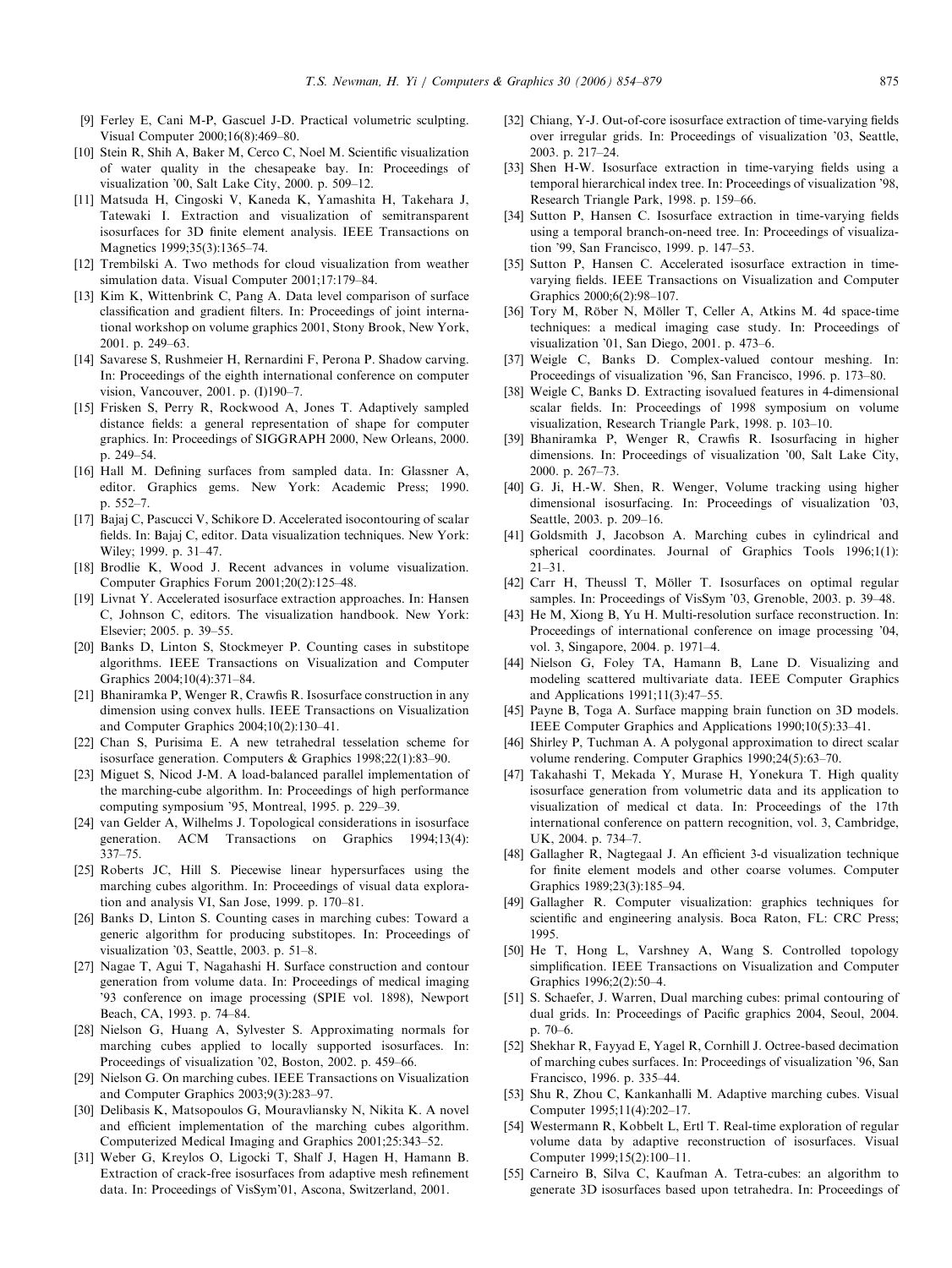<span id="page-22-0"></span>IX Brazilian symposium on computer, graphics, image processing and vision (SIBGRAPI '96), 1996. p. 205–10.

- [56] Treece G, Prager R, Gee A. Regularised marching tetrahedra: improved iso-surface extraction. Computers Graphics 1999;23: 583–98.
- [57] Carr H, Möller T, Snoeyink J. Simplicial subdivisions and sampling artifacts. In: Proceedings of visualization '01, San Diego, 2001. p. 99–106.
- [58] Ning P, Bloomenthal J. An evaluation of implicit surface tiler. IEEE Computer Graphics and Applications 1993;13(6):33–4.
- [59] Guéziec A, Hummel R. Exploiting triangulated surface extraction using tetrahedral decomposition. IEEE Transactions on Visualization and Computer Graphics 1995;1(4):328–42.
- [60] Conkey J, Joy K, Crawford C, Teeter B. Using isosurface methods for visualizing the envelope of a swept trivariate solid. In: Proceedings of Pacific graphics 2000, Hong Kong, 2000. p. 272–80.
- [61] Bonnell KS, Duchaineau MA, Schikore DR, Hamann B, Joy K. Material interface reconstruction. IEEE Transactions on Visualization and Computer Graphics 2003;9(4):500–11.
- [62] Elvins T. A survey of algorithms for volume visualization. Computer Graphics 1992;26(3):194–201.
- [63] Wilhelms J, van Gelder A. Topological considerations in isosurface generation—extended abstract. Computers Graphics 1990;24(5): 79–86.
- [64] Criscione P, Montani C, Scateni R, Scopigno R. DiscMC: An interactive system for fast fitting isosurfaces on volume data. In: Proceedings of virtual environments and scientific visualization '96, Monaco, 1996. p. 178–90.
- [65] Globus A. Octree optimization. In: Proceedings of SPIE/SPSE symposium on electronic imaging science and technology, San Jose, 1991. p. 2–10.
- [66] Livnat Y, Hansen C. View dependent isosurface extraction. In: Proceedings of visualization '98, Research Triangle Park, 1998. p. 175–80.
- [67] Montani C, Scateni R, Scopigno R. Decreasing isosurface complexity via discrete fitting. Computer-Aided Geometric Design 2000;17(3):207–32.
- [68] Velasco F, Torres JC. Cells octree: a new data structure for volume modeling and visualization. In: Proceedings of vision, modeling, and visualization, Stuttgart, 2001. p. 151–8.
- [69] Wilhelms J, van Gelder A. Octrees for faster isosurface generation. ACM Transactions on Graphics 1992;11(3):201–27.
- [70] Bordoloi U, Shen H-W. Space efficient fast isosurface extraction for large data sets. In: Proceedings of visualization '03, Seattle, 2003. p. 201–8.
- [71] Chiang Y-J, Silva C. I/o optimal isosurface extraction. In: Proceedings of visualization '97, Phoenix, 1997. p. 293–300.
- [72] Chiang Y-J, Silva C, Schroeder W. Interactive out-of-core isosurface extraction. In: Proceedings of visualization '98, Research Triangle Park, 1998. p. 167–74.
- [73] Cignoni P, Marino P, Montani C, Puppo E, Scopigno R. Speeding up isosurface extraction using interval trees. IEEE Transactions on Visualization and Computer Graphics 1997;3(2):158–70.
- [74] Cignoni P, Montani C, Puppo E, Scopigno R. Optimal isosurface extraction from irregular volume data. In: Proceedings of 1996 volume visualization symposium, San Francisco, 1996. p. 31–8.
- [75] Gallagher R. Span filter: An optimization scheme for volume visualization of large finite element models. In: Proceedings of visualization '91, San Diego, 1991. p. 68–75.
- [76] Giles M, Haimes R. Advanced interactive visualization for cfd. Computing Systems in Engineering 1990;1(1):51–62.
- [77] Livnat Y, Shen H-W, Johnson C. A near optimal isosurface extraction algorithm using span space. IEEE Transactions on Visualization and Computer Graphics 1996;2(1):73–84.
- [78] Shen H, Hansen C, Livnat Y, Johnson C. Isosurfacing in span space with utmost efficiency (issue). In: Proceedings of visualization '96, San Francisco, 1996. p. 287–94.
- [79] Shen H, Johnson C. Sweeping simplices: a fast isosurface extraction algorithm for unstructured grids. In: Proceedings of visualization '95, Atlanta, 1995. p. 143–50.
- [80] Bajaj C, Pascucci V, Schikore D. Fast isocontouring for improved interactivity. In: Proceedings of 1996 IEEE symposium on volume visualization, San Francisco, 1996. p. 39–46.
- [81] Itoh T, Koyamada K. Automatic isosurface propagation using an extrema graph and sorted boundary cell lists. IEEE Transactions on Visualization and Computer Graphics 1995;1(4):319–27.
- [82] Itoh T, Yamaguchi Y, Koyamada K. Fast isosurface generation using the volume thinning algorithm. IEEE Transactions on Visualization and Computer Graphics 2001;7(1):32–46.
- [83] van Kreveld M, van Oostrum R, Bajaj C. Contour trees and small seed sets for isosurface traversal. In: Proceedings of the 13th ACM symposium on computational geometry, Nice, 1997. p. 212–9.
- [84] Bartz D. Optimizing memory synchronization for the parallel construction of recursive tree hierarchies. In: Proceedings of EG workshop on parallel graphics and visualization, Girona, 2000. p. 53–60.
- [85] Livnat Y, Tricoche X. Interactive point-based isosurface extraction. In: Proceedings of visualization '04, Austin, 2004. p. 457–64.
- [86] Pesco S, Lindstrom P, Pascucci V, Silva C. Implicit occluders. In: Proceedings of symposium on volume visualization and graphics '04, Austin, 2004. p. 47–54.
- [87] Gao J, Shen H-W. Hardware-assisted view-dependent isosurface extraction using spherical partition. In: Proceedings of VisSym '03, Grenoble, 2003. p. 267–76.
- [88] Sulatycke P, Ghose K. Multithreaded isosurface rendering on smps using span-space buckets. In: Proceedings of international conference on parallel processing (ICPP '02), Vancouver, 2002. p. 572–80.
- [89] von Rymon-Lipinski B, Hanssen N, Jansen T, Ritter L, Keeve E. Efficient point-based isosurface exploration using the span-triangle. In: Proceedings of visualization '04, Austin, 2004. p. 441–8.
- [90] Zhang H, Newman T, Zhang X. Case study of multithreaded in-core isosurface extraction algorithms. In: Proceedings of EG symposium on parallel graphics and visualization '04, Grenoble, 2004. p. 83–92.
- [91] Mascarenhas A, Isenburg M, Pascucci V, Snoeyink J. Encoding volumetric grids for streaming isosurface extraction. In: Proceedings of the second international symposium on 3D data processing, visualization and transmission (3DPVT '04), 2004. p. 665–72.
- [92] Chhugani J, Vishwanath S, Cohen J, Kumar S. Isoslider: a system for interactive exploration of isosurfaces. In: Proceedings of VisSym '03, Grenoble, 2003. p. 259–66.
- [93] Sutton P, Hansen C, Shen H-W, Schikore D. A case study of isosurface extraction algorithm performance. In: Data visualization 2000, Proceedings of the joint symposium on visualization, Amsterdam, 2000. p. 259–68.
- [94] Saupe D, Toelke J. Optimal memory constrained isosurface extraction. In: Proceedings of vision, modeling, and visualization, Stuttgart, 2001. p. 351–8.
- [95] Bajaj C, Pascucci V, Schikore D. The contour spectrum. In: Proceedings of visualization '97, Phoenix, 1997. p. 167–73.
- [96] Pekar V, Wiemker R, Hempel D. Fast detection of meaningful isosurfaces for volume data visualization. In: Proceedings of visualization '01, San Diego, 2001. p. 223–30.
- [97] Tenginakai S, Lee J, Machiraju R. Salient iso-surface detection with model-independent statistical signatures. In: Proceedings of visualization '01, San Diego, 2001. p. 231–8.
- [98] Tenginakai S, Machiraju R. Statistical computation of salient isovalues. In: Proceedings of VisSym '02, Barcelona, 2001. p. 19–24.
- [99] Gerstner T. Fast multiresolution extraction of multiple transparent isosurfaces. In: Proceedings of VisSym'01, Ascona, Switzerland, 2001.
- [100] Gerstner T. Multiresolution extraction and rendering of transparent isosurfaces. Computers & Graphics 2002;26(2):219–28.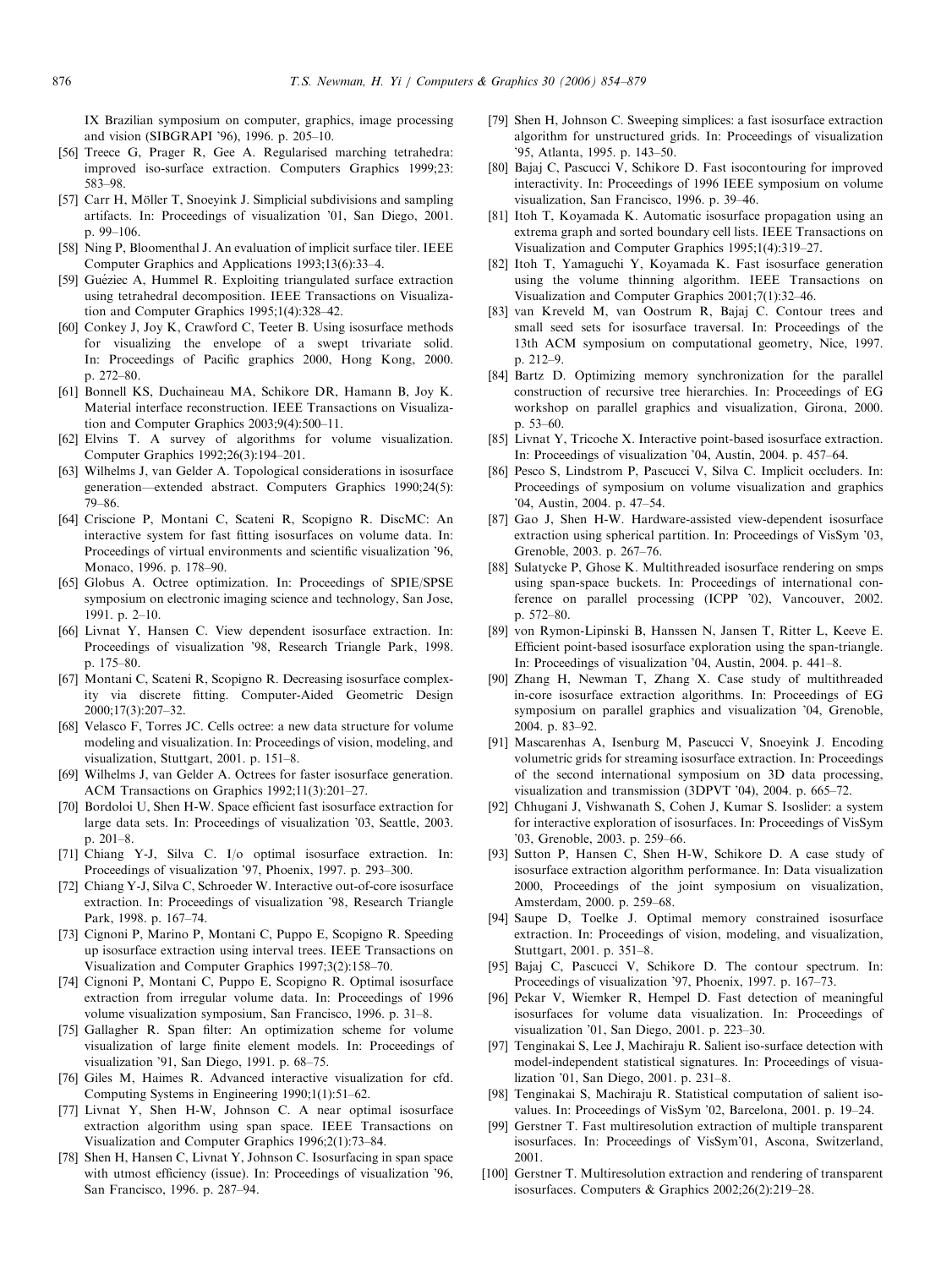- <span id="page-23-0"></span>[101] Weber G, Scheuermann G, Hamann B. Detecting critical regions in scalar fields. In: Proceedings of VisSym '03, Grenoble, 2003. p. 85–93.
- [102] Carr H, Snoeyink J, van de Panne M. Simplifying flexible isosurfaces using local geometric measures. In: Proceedings of visualization '04, Austin, 2004. p. 497–504.
- [103] Gerstner T, Pajarola R. Topology preserving and controlled topology simplifying multiresolution isosurface extraction. In: Proceedings of visualization '00, Salt Lake City, 2000. pp. 259–66.
- [104] Crockett T. An introduction to parallel rendering. Parallel Computing 1997;23:819–43.
- [105] Chiang Y-J, Farias R, Silva C, Wei B. A unified infrastructure for parallel out-of-core isosurface extraction and volume rendering of unstructured grids. In: Proceedings of IEEE parallel and large data visualization and graphics, San Diego, 2001. p. 59–66.
- [106] Gerstner T, Rumpf M. Multiresolutional parallel isosurface extraction based on tetrahedral bisection. In: Chen M, Kaufman A, Yagel R, editors. Volume graphics. London: Springer; 2000. p. 267–78.
- [107] Sulatycke P, Ghose K. A fast multithreaded out-of-core visualization technique. In: Proceedings of international symposium on parallel and distributed processing (IPPS/SPDP) '99, San Juan, Puerto Rico, 1999. p. 569–75.
- [108] Hansen C, Hinker P. Massively parallel isosurface extraction. In: Proceedings of visualization '92, Boston, 1992. pp. 77–83.
- [109] Adams P, Dommermuth D. Visualization of steep breaking waves and thin spray sheets around a ship. In: Proceedings of visualization '03, Seattle, 2003. p. 555–9.
- [110] Bajaj C, Pascucci V, Thompson D, Zhang X. Parallel accelerated isocontouring for out-of-core visualization. In: Proceedings of 1999 IEEE parallel visualization and graphics symposium, San Francisco, 1999. p. 97–104.
- [111] Gao J, Shen H-W. Parallel view dependent isosurface extraction using multi-pass occlusion culling. In: Proceedings of IEEE parallel and large-data visualization and graphics, San Diego, 2001. p. 67–74.
- [112] Gao J, Shen H-W, Garcia A. Parallel view dependent isosurface extraction for large scale data visualization. In: Proceedings of the 10th SIAM conference on parallel processing for scientific computing (CD-ROM), Portsmouth, Virginia, 2001.
- [113] Kurc T, Gatalyürek Ü, Chang C, Sussman A, Saltz J. Visualization of large data sets with the active data repository. IEEE Computer Graphics and Applications 2001;21(4):24–33.
- [114] Mackerras P. A fast parallel marching-cubes implementation on the fujitsu api1000. In Computer Science Technical Report TR-CS-92- 10, The Australian National University, 1992.
- [115] Zhang H, Newman T. High performance mimd computation for out-of-core volume visualization. In: Proceedings of supercomputing 2001, Denver, 2001 [Poster Presentation Abstracts].
- [116] Zhang H, Newman T. Efficient parallel out-of-core isosurface extraction. In: Proceedings of symposium on parallel and large-data visualization and graphics, Seattle, 2003. p. 9–16.
- [117] Zhang X, Bajaj C, Blanke W. Scalable isosurface visualization of massive data sets on cots clusters. In: Proceedings of IEEE parallel and large-data visualization and graphics, San Diego, 2001. p. 51–8.
- [118] Zhang X, Bajaj C, Ramachandran V. Parallel and out-of-core viewdependent isocontour visualization using random data distribution. In: Proceedings of VisSym '02, Barcelona, 2002. p. 9–18.
- [119] Neeman A, Sulatycke P, Ghose K. Fast remote isosurface visualization with chessboarding. In: Proceedings of EG symposium on parallel graphics and visualization '04, Grenoble, 2004. p. 75–82.
- [120] Newman T, Tang N. Approaches that exploit vector-parallelism for three rendering and volume visualization techniques. Computers & Graphics 2000;24(5):755–74.
- [121] Newman T, Byrd J, Emani P, Narayanan A, Dastmalchi A. High performance simd marching cubes isosurface extraction on commodity computers. Computers & Graphics 2004;28(2):213–33.
- [122] Eldridge M, Igehy H, Hanrahan P. Pomegranate: a fully scalable graphics architecture. In: Proceedings of SIGGRAPH 2000, New Orleans, 2000. p. 443–54.
- [123] Engel K, Grosso R, Ertl T. Progressive iso-surfaces on the web. In: Proceedings of visualization '98, Research Triangle Park, 1998. p. 37–40.
- [124] Engel K, Westermann R, Ertl T. Isosurface extraction techniques for web-based volume visualization. In: Proceedings of visualization '99, San Francisco, 1999. p. 139–46.
- [125] Newman T, Narayanan A. Towards a system for web-based medical visualization and simulation. In: Proceedings of 1999 south eastern simulation conference, Huntsville, AL, 1999. p. 143–8.
- [126] Bender M, Hagen H, Seck A. A client-side approach towards platform independent molecular visualization over the world wide web. In: Data visualization '99, Proceedings of joint symposium on visualization, Vienna, 1999. p. 167–76.
- [127] Clematis A, d'Agostinod D, de Marco W, Gianuzzi V. A web-based isosurface extraction system for heterogeneous clients. In: Proceedings of the 29th Euromicro conference, Belek-Antalya, Turkey, 2003. p. 148–56.
- [128] Michaels C, Bailey M. Vizwiz: a java applet for interactive 3D scientific visualization on the web. In: Proceedings of visualization '97, Phoenix, 1997. p. 261–7.
- [129] Wallin Å. Constructing isosurfaces from CT data. IEEE Computer Graphics and Applications 1991;11(6):28–33.
- [130] Lin C-F, Yang D-L, Chung Y-C. A marching voxels method for surface rendering of volume data. In: Proceedings of computer graphics international, Hong Kong, 2001. p. 306–13.
- [131] Crossno P, Angel E. Isosurface extraction using particle systems. In: Proceedings of visualization '97, Phoenix, 1997. p. 495–8.
- [132] Lachaud J-O, Montanvert A. Continuous analogs of digital boundaries: a topological approach to iso-surfaces. Graphical Models 2000;62(3):129–64.
- [133] Ernst F, van Overveld C, Wilinski P. Efficient generation of 3D models out of depth maps. In: Proceedings of vision, modeling, and visualization, Stuttgart, 2001. p. 203–10.
- [134] Kaneko T, Yamamoto Y. Volume-preserving surface reconstruction from volume data. In: Proceedings of IEEE international conference on image processing (ICIP '97), Santa Barbara, 1997. p. 145–8.
- [135] Kobbelt LP, Botsch M, Schwanecke U, Seidel H-P. Feature sensitive surface extraction from volume data. In: Proceedings of SIGGRAPH '01, Los Angeles, 2001. p. 57–66.
- [136] Montani C, Scateni R, Scopigno R. Discretized marching cubes. In: Proceedings of visualization '94, Washington, 1994. p. 281–7.
- [137] Nagae T, Agui T, Nagahashi H. Isosurface construction from volume data. Machine Graphics & Vision 1994;3(1/2):51–60.
- [138] Varadhan G, Krishnan S, Kim YJ, Manocha D. Feature-sensitive subdivision and isosurface reconstruction. In: Proceedings of visualization '03, Seattle, 2003. p. 99–106.
- [139] Nielson G. Dual marching cubes. In: Proceedings of visualization '04, Austin, 2004. p. 489–96.
- [140] Hamann B, Trotts I, Farin G. On approximating contours of the piecewise trilinear interpolant using triangular rational-quadratic bezier patches. IEEE Transactions on Visualization and Computer Graphics 1997;3(3):215–27.
- [141] Theisel H. Exact isosurfaces for marching cubes. Computer Graphics Forum 2002;21(1):19–31.
- [142] Bærentzen J, Christensen N. Hardware accelerated point rendering of isosurfaces. Journal of WSCG 2003;11(1):41–8.
- [143] Cline H, Lorensen W, Ludke S. Two algorithms for the threedimensional reconstruction of tomograms. Medical Physics 1988;15(3):320–7.
- [144] Co C, Hamann B, Joy K. Iso-splatting: A point-based alternative to isosurface visualization. In: Proceedings of Pacific graphics 2003, Canmore, Alberta, 2003. p. 325–34.
- [145] Vrolijk B, Botha C, Post F. Fast time-dependent isosurface extraction and rendering. In: Proceedings of the 20th spring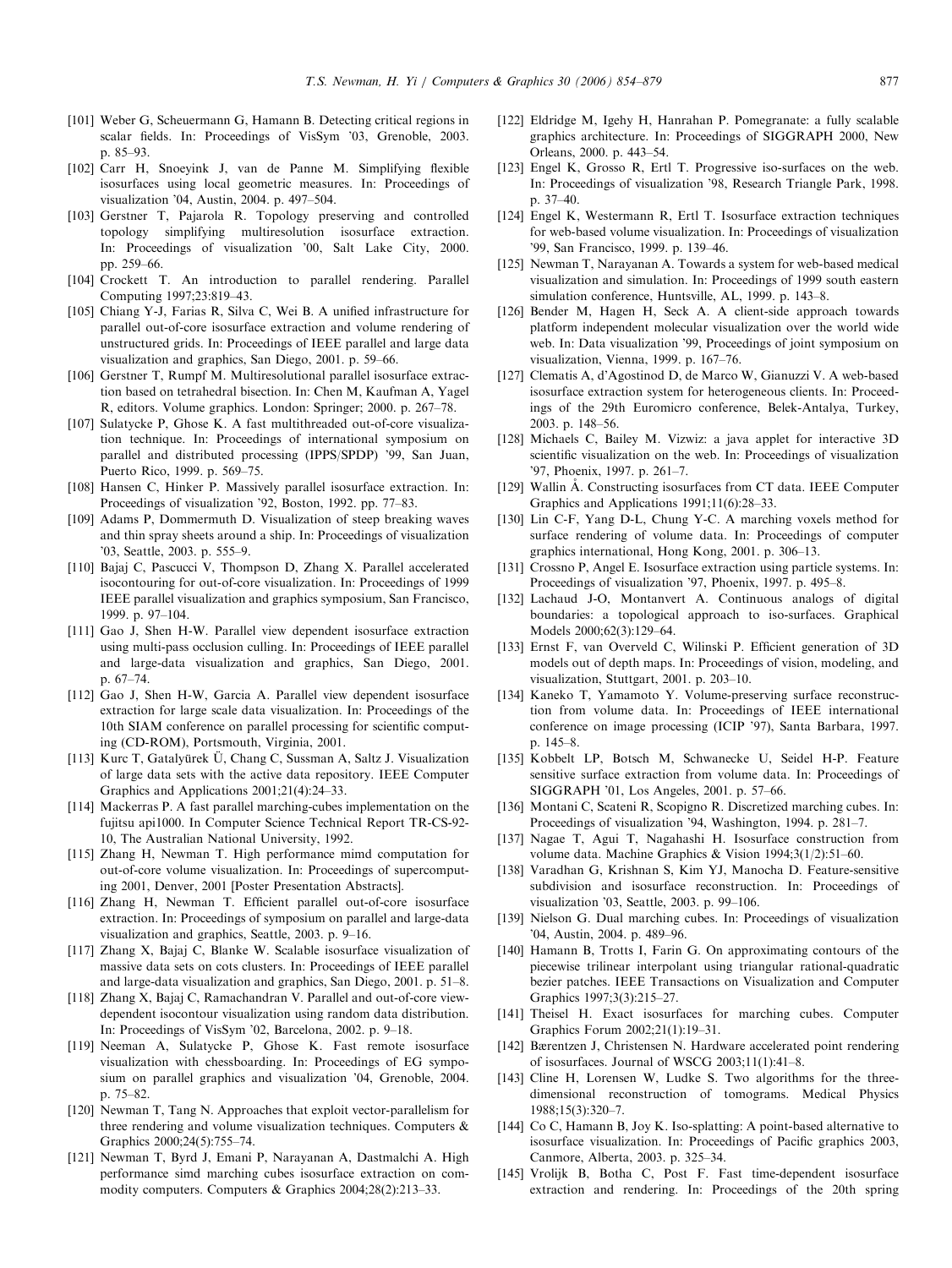<span id="page-24-0"></span>conference on computer graphics, Budmerice, Slovakia, 2004. p. 45–54.

- [146] Fujishiro I, Maeda Y, Sato H. Interval volume: a solid fitting technique for volumetric data display and analysis. In: Proceedings of visualization '95, Atlanta, 1995. p. 151–8.
- [147] Fujishiro I, Maeda Y, Sato H, Takeshima Y. Volumetric data exploration using interval volume. IEEE Transactions on Visualization and Computer Graphics 1996;2(2):144–55.
- [148] Guo B. Interval sets: a volume rendering technique generalizing isosurface extraction. In: Proceedings of visualization '95, Atlanta, 1995. p. 3–10.
- [149] Nielson G, Sung J. Interval volume tetrahedrization. In: Proceedings of visualization '97, Phoenix, 1997. p. 221–8.
- [150] Bhaniramka P, Zhang C, Xue D, Crawfis R, Wenger R. Volume interval segmentation and rendering. In: Proceedings of symposium on volume visualization and graphics '04, Austin, 2004. p. 55–62.
- [151] T. Ju, F. Losasso, S. Schaefer, J. Warren, Dual contouring of hermite data. In: Proceedings of SIGGRAPH '02, San Antonio, 2002. p. 339–46.
- [152] Tiede U, Hoehne K, Bomans M, Pommert A, Riemer M, Wiebecke G. Investigation of medical 3D-rendering algorithms. IEEE Computer Graphics and Applications 1990;10(2):  $41 - 53$ .
- [153] Li J, Agathoklis P. A case study of isosurface generation in 3D visualization. In: Proceedings of IEEE Pacific rim conference on communications, computers and signal processing, Victoria, BC, 1993. p. 622–5.
- [154] Li J, Agathoklis P. An efficiency enhanced isosurface generation algorithm for volume visualization. Visual Computer 1997;13(9–10):391–400.
- [155] Galin E, Akkouche S. Incremental polygonization of implicit surfaces. Graphical Models 2000;62:19–39.
- [156] Frühauf T. Raycasting with opaque isosurfaces in nonregularly gridded CFD data. In: EG workshop proceedings of visualization in scientific computing, Chia, Italy, 1995. p. 45–57.
- [157] Dürst M. Letters: additional reference to marching cubes. Computer Graphics 1988;22(2):72–3.
- [158] Chernyaev E. Marching cubes 33: Construction of topologically correct isosurfaces. In: CERN Report, CN/95-17, 1995 [Available at  $\langle$ <http://wwwinfo.cern.ch/asdoc/psdir> $\rangle$ ].
- [159] Natarajan BK. On generating topologically consistent isosurfaces from uniform samples. Visual Computer 1994;10(2):52–62.
- [160] Lopes A, Brodlie K. Improving the robustness and accuracy of the marching cubes algorithm for isosurfacing. IEEE Transactions on Visualization and Computer Graphics 2003;9(1):16–29.
- [161] Nielson G, Hamann B. The asymptotic decider: resolving the ambiguity in marching cubes. In: Proceedings of visualization '91, San Diego, 1991. p. 83–91.
- [162] Bartsch M, Weiland T, Witting M. Generation of 3D isosurfaces by means of the marching cube algorithm. IEEE Transactions on Magnetics 1996;32(3):1469–72.
- [163] Bloomenthal J. Polygonization of implicit surfaces. Computer Aided Geometric Design 1988;5(4):341–55.
- [164] Gregorski B, Duchaineau M, Lindstrom P, Pascucci V, Joy K. Interactive view-dependent rendering of large isosurfaces. In: Proceedings of visualization '02, Boston, 2002. p. 475–82.
- [165] Klein T, Stegmaier S, Ertl T. Hardware-accelerated reconstruction of polygonal isosurface representations on unstructured grids. In: Proceedings of Pacific graphics 2004, Seoul, 2004. p. 186–95.
- [166] Montani C, Scateni R, Scopigno R. A modified look-up table for implicit disambiguation of marching cubes. Visual Computer 1994;10(6):353–5.
- [167] Schroeder W, Martin K, Lorensen B. The visualization toolkit. Upper Saddle River, NJ: Prentice-Hall; 1998.
- [168] Zhou C, Shu R, Kankanhalli M. Handling small features in isosurface generation using marching cubes. Computers Graphics 1994;18(6):845–8.
- [169] Zhou Y, Chen W, Tang Z. An elaborate ambiguity detection method for constructing isosurfaces within tetrahedral meshes. Computers Graphics 1995;19(3):355–64.
- [170] Andújar C, Brunet P, Chica A, Navazo I, Rossignac J, Vinacua  $\dot{A}$ . Optimizing the topological and combinatorial complexity of isosurfaces. Computer-Aided Design 2005;37(8):847–57.
- [171] Kenmochi Y, Kotani K, Imiya A. Marching cubes method with connectivity. In: Proceedings of international conference on image processing '99. vol. 4, Kobe, Japan, 1999. p. 361–5.
- [172] Röll S, Haase A, Kienlin M. Fast generation of leakproof surfaces from well-defined objects by a modified marching cubes algorithm. Computer Graphics Forum 1995;14(2):127–38.
- [173] Allamandri F, Cignoni P, Montani C, Scopigno R. Adaptively adjusting marching cubes output to fit a trilinear reconstruction filter. In: Proceedings of EG workshop on scientific visualization '98, Wien, 1998. p. 25–34.
- [174] Cignoni P, Ganovelli F, Montani C, Scopigno R. Reconstruction of topologically correct and adaptive trilinear isosurfaces. Computers Graphics 2000;24(3):399–418.
- [175] Fujishiro I, Takeshima Y. Coherence-sensitive solid fitting. Computers Graphics 2002;26(5):417–27.
- [176] Lewiner T, Lopes H, Vieira A, Tavares G. Efficient implementation of marching cubes' cases with topological guarantees. Journal of Graphics Tools 2003;8(2):1–16.
- [177] Lin C-C, Ching Y-T. A note on computing the saddle values in isosurface polygonization. Visual Computer 1997;13(7): 342–4.
- [178] Matveyev S. Approximation of isosurface in the marching cube: Ambiguity problem. In: Proceedings of visualization '94, Washington, 1994. p. 288–92.
- [179] Matveyev S. Resolving the topological ambiguity in approximating the isosurface of scalar function. In: Proceedings of IEEE workshop on visualization and machine vision, Seattle, 1994. p. 18–21.
- [180] Matveyev S. Marching cubes: surface complexity measure. In: Proceedings of visual data exploration and analysis VI, San Jose, 1999. p. 220–5.
- [181] Oh K-M, Park K. A type-merging algorithm for extracting an isosurface from volumetric data. Visual Computer 1996;12(8): 406–19.
- [182] Nielson G. Personal communication July 12, 2005.
- [183] Duan Y, Qin H. Extracting boundary surface of arbitrary topology from volumetric data sets. In: Proceedings of joint international workshop on volume graphics 2001, Stony Brook, New York, 2001. p. 235–48.
- [184] Lakshmipathy J, Nowinski W, Wernert E. A novel approach to extract triangle strips for iso-surfaces in volumes. In: Proceedings of ACM international conference on VR continuum and its applications in industry '04, Singapore, 2004. p. 239–45.
- [185] Gerstner T. Multiresolution visualization and compression of global topographic data. In: Proceedings of the ninth international symposium on spatial data handling, Beijing, 2000. p. 14–27.
- [186] Gregorski B, Senecal J, Duchaineau M, Joy K. Adaptive extraction of time-varying isosurfaces. IEEE Transactions on Visualization and Computer Graphics 2004;10(6):683–94.
- [187] Hare J, Grosh J, Schmitt C. Volumetric measurements from an isosurface algorithm. In: Proceedings of visual data exploration and analysis VI, San Jose, 1999. p. 206–10.
- [188] Oliván J, Bosma M, Smit J. Accurate measurements in volume data. In: Proceedings of medical imaging conference on visualization display, and image-guided procedures, San Diego, 2001. p. 634–41.
- [189] Maple C. Geometric desing[sic] and space planning using the marching squares and marching cube algorithms. In: Proceedings of international conference on geometric modeling and graphics (GMAG '03), London, 2003. p. 90–5.